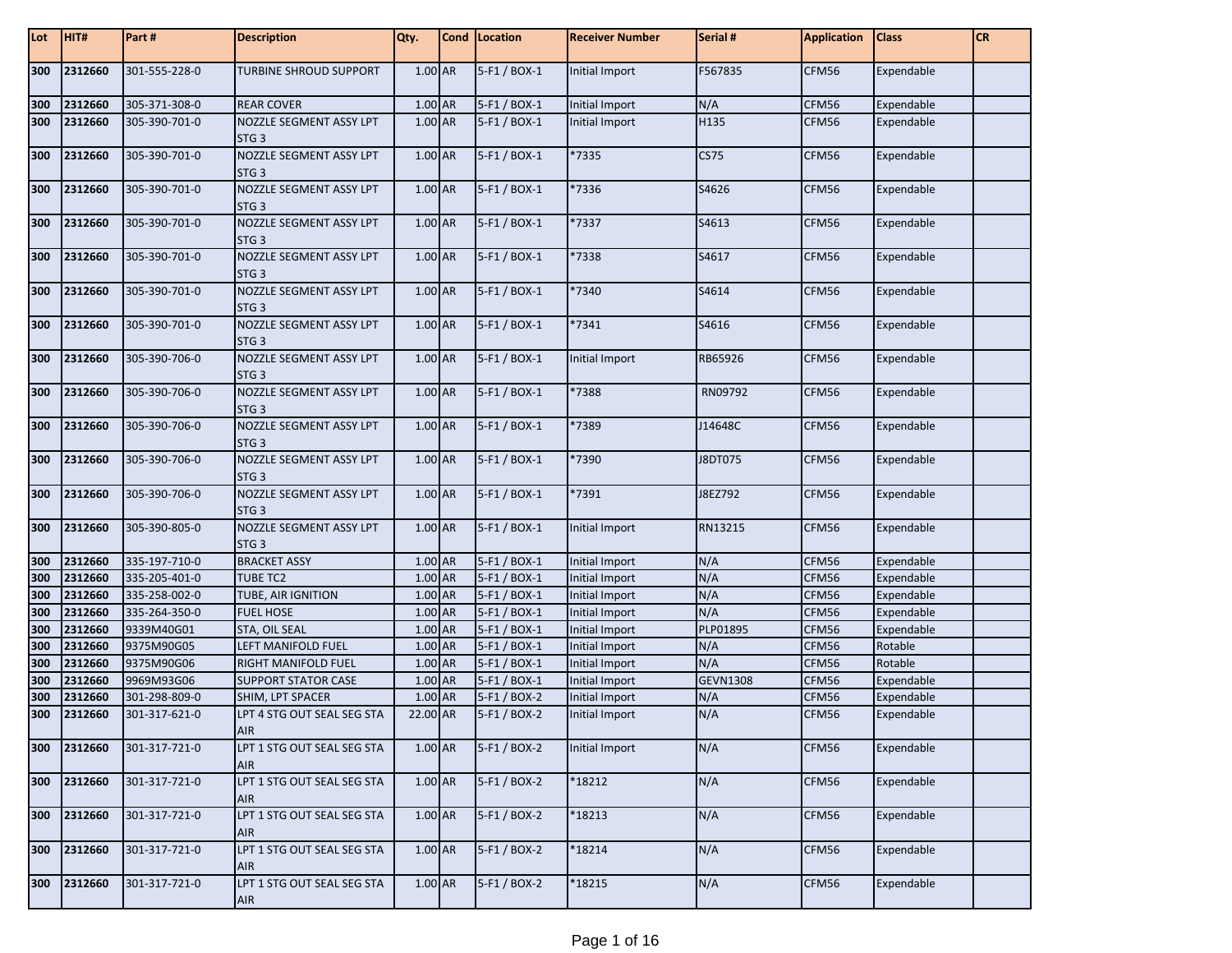| Lot | HIT#    | Part #        | <b>Description</b>                       | Qty.      | Cond Location | <b>Receiver Number</b> | Serial # | <b>Application</b> | <b>Class</b> | <b>CR</b> |
|-----|---------|---------------|------------------------------------------|-----------|---------------|------------------------|----------|--------------------|--------------|-----------|
| 300 | 2312660 | 301-317-721-0 | LPT 1 STG OUT SEAL SEG STA<br><b>AIR</b> | 1.00 AR   | 5-F1 / BOX-2  | *18216                 | N/A      | CFM56              | Expendable   |           |
| 300 | 2312660 | 301-317-721-0 | LPT 1 STG OUT SEAL SEG STA<br>AIR        | 1.00 AR   | 5-F1 / BOX-2  | *18217                 | N/A      | CFM56              | Expendable   |           |
| 300 | 2312660 | 301-317-721-0 | LPT 1 STG OUT SEAL SEG STA<br><b>AIR</b> | 1.00 AR   | 5-F1 / BOX-2  | *18218                 | N/A      | CFM56              | Expendable   |           |
| 300 | 2312660 | 301-317-721-0 | LPT 1 STG OUT SEAL SEG STA<br><b>AIR</b> | 1.00 AR   | 5-F1 / BOX-2  | *18219                 | N/A      | CFM56              | Expendable   |           |
| 300 | 2312660 | 301-317-721-0 | LPT 1 STG OUT SEAL SEG STA<br><b>AIR</b> | 1.00 AR   | 5-F1 / BOX-2  | *18220                 | N/A      | CFM56              | Expendable   |           |
| 300 | 2312660 | 301-317-721-0 | LPT 1 STG OUT SEAL SEG STA<br><b>AIR</b> | 1.00 AR   | 5-F1 / BOX-2  | *18221                 | N/A      | CFM56              | Expendable   |           |
| 300 | 2312660 | 301-317-721-0 | LPT 1 STG OUT SEAL SEG STA<br><b>AIR</b> | 1.00 AR   | 5-F1 / BOX-2  | *18222                 | N/A      | CFM56              | Expendable   |           |
| 300 | 2312660 | 301-317-721-0 | LPT 1 STG OUT SEAL SEG STA<br><b>AIR</b> | 1.00 AR   | 5-F1 / BOX-2  | *18223                 | N/A      | CFM56              | Expendable   |           |
| 300 | 2312660 | 301-317-721-0 | LPT 1 STG OUT SEAL SEG STA<br><b>AIR</b> | 1.00 AR   | 5-F1 / BOX-2  | *18224                 | N/A      | CFM56              | Expendable   |           |
| 300 | 2312660 | 301-317-721-0 | LPT 1 STG OUT SEAL SEG STA<br><b>AIR</b> | 1.00 AR   | 5-F1 / BOX-2  | *18225                 | N/A      | CFM56              | Expendable   |           |
| 300 | 2312660 | 301-317-721-0 | LPT 1 STG OUT SEAL SEG STA<br><b>AIR</b> | $1.00$ AR | 5-F1 / BOX-2  | *18226                 | N/A      | CFM56              | Expendable   |           |
| 300 | 2312660 | 301-317-721-0 | LPT 1 STG OUT SEAL SEG STA<br><b>AIR</b> | 1.00 AR   | 5-F1 / BOX-2  | *18227                 | N/A      | CFM56              | Expendable   |           |
| 300 | 2312660 | 301-317-721-0 | LPT 1 STG OUT SEAL SEG STA<br><b>AIR</b> | $1.00$ AR | 5-F1 / BOX-2  | *18228                 | N/A      | CFM56              | Expendable   |           |
| 300 | 2312660 | 301-317-721-0 | LPT 1 STG OUT SEAL SEG STA<br><b>AIR</b> | $1.00$ AR | 5-F1 / BOX-2  | *18229                 | N/A      | CFM56              | Expendable   |           |
| 300 | 2312660 | 301-317-721-0 | LPT 1 STG OUT SEAL SEG STA<br><b>AIR</b> | 1.00 AR   | 5-F1 / BOX-2  | *18230                 | N/A      | CFM56              | Expendable   |           |
| 300 | 2312660 | 301-317-826-0 | LPT 2 STG OUT SEAL SEG STA<br><b>AIR</b> | 1.00 AR   | 5-F1 / BOX-2  | Initial Import         | 12BA15   | CFM56              | Expendable   |           |
| 300 | 2312660 | 301-317-826-0 | LPT 2 STG OUT SEAL SEG STA<br><b>AIR</b> | 1.00 AR   | 5-F1 / BOX-2  | Initial Import         | 5357021  | CFM56              | Expendable   |           |
| 300 | 2312660 | 301-317-826-0 | LPT 2 STG OUT SEAL SEG STA<br><b>AIR</b> | 1.00 AR   | 5-F1 / BOX-2  | Initial Import         | 12BA12   | CFM56              | Expendable   |           |
| 300 | 2312660 | 301-317-826-0 | LPT 2 STG OUT SEAL SEG STA<br><b>AIR</b> | 1.00 AR   | 5-F1 / BOX-2  | Initial Import         | 12BF06   | CFM56              | Expendable   |           |
| 300 | 2312660 | 301-317-826-0 | LPT 2 STG OUT SEAL SEG STA<br>AIR.       | 1.00 AR   | 5-F1 / BOX-2  | Initial Import         | 12BH09   | CFM56              | Expendable   |           |
| 300 | 2312660 | 301-317-826-0 | LPT 2 STG OUT SEAL SEG STA<br>AIR        | $1.00$ AR | 5-F1 / BOX-2  | Initial Import         | 12CD06   | CFM56              | Expendable   |           |
| 300 | 2312660 | 301-317-826-0 | LPT 2 STG OUT SEAL SEG STA<br>AIR        | 1.00 AR   | 5-F1 / BOX-2  | Initial Import         | 12BH04   | CFM56              | Expendable   |           |
| 300 | 2312660 | 301-317-826-0 | LPT 2 STG OUT SEAL SEG STA<br><b>AIR</b> | 1.00 AR   | 5-F1 / BOX-2  | Initial Import         | N/A      | CFM56              | Expendable   |           |
| 300 | 2312660 | 301-317-826-0 | LPT 2 STG OUT SEAL SEG STA<br>AIR        | 1.00 AR   | 5-F1 / BOX-2  | *18302                 | N/A      | CFM56              | Expendable   |           |
| 300 | 2312660 | 301-317-826-0 | LPT 2 STG OUT SEAL SEG STA<br>AIR        | 1.00 AR   | 5-F1 / BOX-2  | *18303                 | N/A      | CFM56              | Expendable   |           |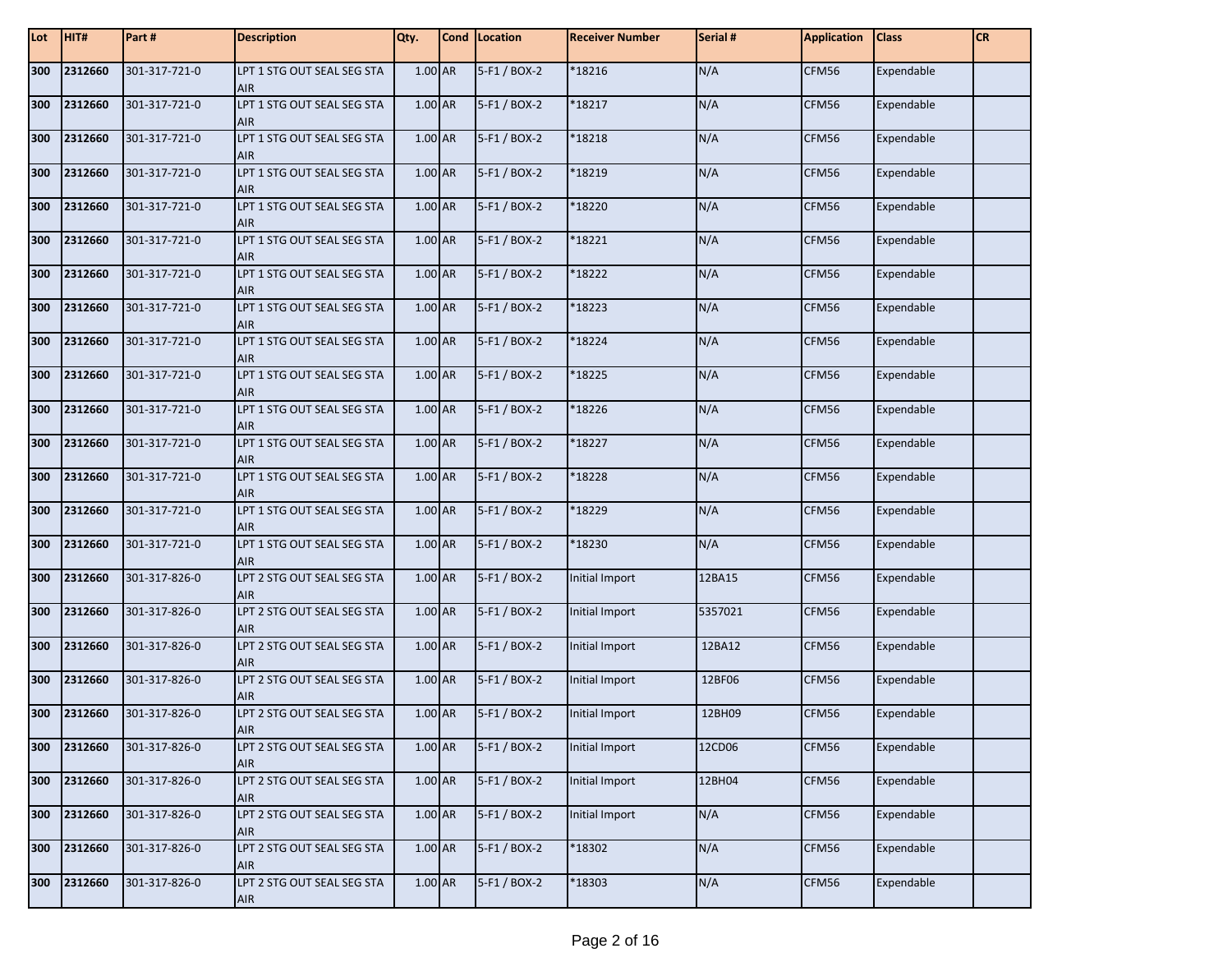| Lot | HIT#    | Part#         | <b>Description</b>                          | Qty.      | Cond   Location | <b>Receiver Number</b> | Serial #       | <b>Application</b> | <b>Class</b> | <b>CR</b> |
|-----|---------|---------------|---------------------------------------------|-----------|-----------------|------------------------|----------------|--------------------|--------------|-----------|
| 300 | 2312660 | 301-317-826-0 | LPT 2 STG OUT SEAL SEG STA<br><b>AIR</b>    | 1.00 AR   | 5-F1 / BOX-2    | *18304                 | N/A            | CFM56              | Expendable   |           |
| 300 | 2312660 | 301-317-923-0 | LPT 3 STG OUT SEAL SEG STA<br><b>AIR</b>    | 4.00 AR   | 5-F1 / BOX-2    | Initial Import         | N/A            | CFM56              | Expendable   |           |
| 300 | 2312660 | 301-334-417-0 | SEAL, ROTATING OIL NO. 4<br><b>BRG</b>      | 1.00 AR   | 5-F1 / BOX-2    | Initial Import         | F500254        | CFM56              | Expendable   |           |
| 300 | 2312660 | 305-025-408-0 | AIR OIL SEPARATOR                           | 1.00 AR   | 5-F1 / BOX-2    | Initial Import         | RN52767        | CFM56              | Expendable   |           |
| 300 | 2312660 | 305-050-907-0 | <b>OIL TUBE</b>                             | 1.00 AR   | 5-F1 / BOX-2    | Initial Import         | N/A            | CFM56              | Expendable   |           |
| 300 | 2312660 | 305-097-903-0 | <b>BUMPER BEARING</b>                       | 1.00 AR   | 5-F1 / BOX-2    | Initial Import         | N/A            | CFM56              | Expendable   |           |
| 300 | 2312660 | 305-371-802-0 | ARRESTOR, ASSY-FLAME                        | 1.00 AR   | 5-F1 / BOX-2    | Initial Import         | N/A            | CFM56              | Expendable   |           |
| 300 | 2312660 | 305-390-706-0 | NOZZLE SEGMENT ASSY LPT                     | 1.00 AR   | 5-F1 / BOX-2    | Initial Import         | RB68407        | CFM56              | Expendable   |           |
|     |         |               | STG <sub>3</sub>                            |           |                 |                        |                |                    |              |           |
| 300 | 2312660 | 305-390-706-0 | NOZZLE SEGMENT ASSY LPT<br>STG <sub>3</sub> | 1.00 AR   | 5-F1 / BOX-2    | *7392                  | J8EA682        | CFM56              | Expendable   |           |
| 300 | 2312660 | 305-390-706-0 | NOZZLE SEGMENT ASSY LPT<br>STG <sub>3</sub> | 1.00 AR   | 5-F1 / BOX-2    | 7393                   | J8DT041        | CFM56              | Expendable   |           |
| 300 | 2312660 | 305-390-706-0 | NOZZLE SEGMENT ASSY LPT<br>STG <sub>3</sub> | 1.00 AR   | 5-F1 / BOX-2    | *7394                  | ML032634-W     | CFM56              | Expendable   |           |
| 300 | 2312660 | 305-390-706-0 | NOZZLE SEGMENT ASSY LPT<br>STG <sub>3</sub> | 1.00 AR   | 5-F1 / BOX-2    | *7395                  | <b>J8EM882</b> | CFM56              | Expendable   |           |
| 300 | 2312660 | 305-390-904-0 | NOZZLE SEGMENT ASSY LPT<br>STG <sub>4</sub> | 1.00 AR   | 5-F1 / BOX-2    | *7515                  | J8CB832        | CFM56              | Expendable   |           |
| 300 | 2312660 | 305-390-904-0 | NOZZLE SEGMENT ASSY LPT<br>STG <sub>4</sub> | 1.00 AR   | 5-F1 / BOX-2    | *7516                  | J8BJ513        | CFM56              | Expendable   |           |
| 300 | 2312660 | 305-390-904-0 | NOZZLE SEGMENT ASSY LPT<br>STG <sub>4</sub> | 1.00 AR   | 5-F1 / BOX-2    | *7517                  | J8CD021        | CFM56              | Expendable   |           |
| 300 | 2312660 | 305-390-904-0 | NOZZLE SEGMENT ASSY LPT<br>STG <sub>4</sub> | 1.00 AR   | 5-F1 / BOX-2    | *7522                  | RN35871        | CFM56              | Expendable   |           |
| 300 | 2312660 | 305-391-003-0 | NOZZLE SEGMENT ASSY LPT<br>STG <sub>4</sub> | 1.00 AR   | 5-F1 / BOX-2    | Initial Import         | J8DH613        | CFM56              | Expendable   |           |
| 300 | 2312660 | 305-397-203-0 | <b>TUBE AIR</b>                             | 4.00 AR   | 5-F1 / BOX-2    | Initial Import         | N/A            | CFM56              | Expendable   |           |
| 300 | 2312660 | 305-397-801-0 | <b>CLAMP AIR TUBE</b>                       | 1.00 AR   | 5-F1 / BOX-2    | Initial Import         | N/A            | CFM56              | Expendable   |           |
| 300 | 2312660 | 335-040-505-0 | SEAL, SEG STA AIR STG 3                     | 1.00 AR   | 5-F1 / BOX-2    | Initial Import         | N/A            | CFM56              | Expendable   |           |
| 300 | 2312660 | 335-040-505-0 | SEAL, SEG STA AIR STG 3                     | 1.00 AR   | 5-F1 / BOX-2    | *18305                 | N/A            | CFM56              | Expendable   |           |
| 300 | 2312660 | 335-040-505-0 | SEAL, SEG STA AIR STG 3                     | 1.00 AR   | 5-F1 / BOX-2    | *18306                 | N/A            | CFM56              | Expendable   |           |
| 300 | 2312660 | 335-040-505-0 | SEAL, SEG STA AIR STG 3                     | 1.00 AR   | 5-F1 / BOX-2    | *18307                 | N/A            | CFM56              | Expendable   |           |
| 300 | 2312660 | 335-040-606-0 | SEAL, SEG STA AIR STG 4                     | 11.00 AR  | 5-F1 / BOX-2    | <b>Initial Import</b>  | N/A            | CFM56              | Expendable   |           |
| 300 | 2312660 | 335-072-801-0 | TUBE OIL TO IGB                             | 1.00 AR   | 5-F1 / BOX-2    | <b>Initial Import</b>  | N/A            | CFM56              | Expendable   |           |
| 300 | 2312660 | 335-104-309-0 | OIL TUBE                                    | 1.00 AR   | 5-F1 / BOX-2    | Initial Import         | N/A            | CFM56              | Expendable   |           |
| 300 | 2312660 | 335-181-201-0 | TUBE, FUEL NOZZLE SUPPLY                    | 1.00 AR   | 5-F1 / BOX-2    | Initial Import         | N/A            | CFM56              | Expendable   |           |
| 300 | 2312660 | 335-204-002-0 | TUBE, PBP                                   | $1.00$ AR | 5-F1 / BOX-2    | Initial Import         | N/A            | CFM56              | Expendable   |           |
| 300 | 2312660 | 335-205-004-0 | TUBE, TC3                                   | 1.00 AR   | 5-F1 / BOX-2    | Initial Import         | N/A            | CFM56              | Expendable   |           |
| 300 | 2312660 | 335-206-001-0 | TUBE, TC1                                   | 1.00 AR   | 5-F1 / BOX-2    | Initial Import         | N/A            | CFM56              | Expendable   |           |
| 300 | 2312660 | 335-206-601-0 | TUBE, PB                                    | $1.00$ AR | 5-F1 / BOX-2    | Initial Import         | N/A            | CFM56              | Expendable   |           |
| 300 | 2312660 | 335-229-002-0 | HEAT, SHIELD                                | 1.00 AR   | 5-F1 / BOX-2    | Initial Import         | N/A            | CFM56              | Expendable   |           |
| 300 | 2312660 | 335-249-050-0 | HOSE, FUEL ACTUATOR<br><b>RETURN</b>        | 1.00 AR   | $5-F1 / BOX-2$  | Initial Import         | N/A            | CFM56              | Expendable   |           |
| 300 | 2312660 | 335-250-211-0 | TUBE, CIT SENSOR SUPPLY PB                  | 1.00 AR   | 5-F1 / BOX-2    | Initial Import         | N/A            | CFM56              | Expendable   |           |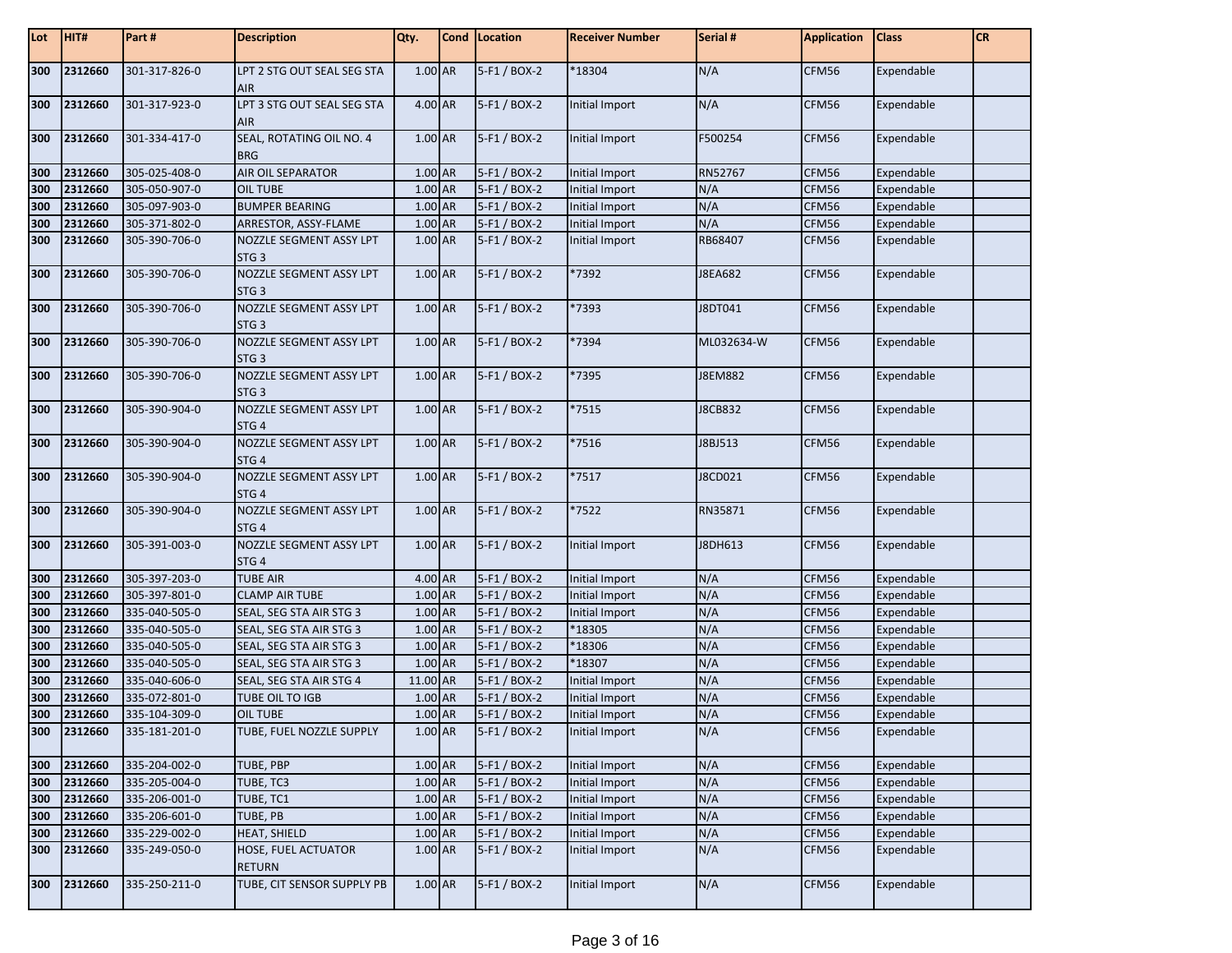| Lot | HIT#        | Part#         | <b>Description</b>                     | Qty.    | Cond Location  | <b>Receiver Number</b> | Serial #   | <b>Application</b> | <b>Class</b> | CR |
|-----|-------------|---------------|----------------------------------------|---------|----------------|------------------------|------------|--------------------|--------------|----|
| 300 | 2312660     | 335-250-407-0 | HOSE CIT SENSOR SUPPLY                 | 1.00 AR | 5-F1 / BOX-2   | Initial Import         | N/A        | CFM56              | Expendable   |    |
| 300 | 2312660     | 335-251-003-0 | TUBE, CLOSE VSV                        | 1.00 AR | 5-F1 / BOX-2   | Initial Import         | 724480     | CFM56              | Expendable   |    |
| 300 | 2312660     | 335-251-603-0 | TUBE, FUEL VSV SUPPLY                  | 1.00 AR | 5-F1 / BOX-2   | Initial Import         | N/A        | CFM56              | Expendable   |    |
| 300 | 2312660     | 335-252-407-0 | TUBE, FUEL RETURN                      | 1.00 AR | 5-F1 / BOX-2   | Initial Import         | N/A        | CFM56              | Expendable   |    |
| 300 | 2312660     | 335-252-605-0 | TUBE, FUEL STG 5 BLV                   | 1.00 AR | 5-F1 / BOX-2   | Initial Import         | N/A        | CFM56              | Expendable   |    |
| 300 | 2312660     | 335-252-806-0 | TUBE, FUEL STG 9 BL V                  | 1.00 AR | 5-F1 / BOX-2   | Initial Import         | N/A        | CFM56              | Expendable   |    |
| 300 | 2312660     | 335-253-005-0 | TUBE, FUEL VBV CLOSE                   | 1.00 AR | 5-F1 / BOX-2   | <b>Initial Import</b>  | N/A        | CFM56              | Expendable   |    |
| 300 | 2312660     | 335-255-203-0 | HOSE, OIL REAR SUMP                    | 1.00 AR | 5-F1 / BOX-2   | Initial Import         | RR02670    | CFM56              | Expendable   |    |
| 300 | 2312660     | 335-257-808-0 | TUBE, OIL - TANK RETURN                | 1.00 AR | 5-F1 / BOX-2   | Initial Import         | N/A        | CFM56              | Expendable   |    |
| 300 | 2312660     | 335-258-801-0 | <b>BRACKET ASSY</b>                    | 1.00 AR | 5-F1 / BOX-2   | Initial Import         | N/A        | CFM56              | Expendable   |    |
| 300 | 2312660     | 335-261-203-0 | OIL TANK CFM56-3                       | 1.00 AR | 5-F1 / BOX-2   | <b>Initial Import</b>  | 2106       | CFM56              | Expendable   |    |
| 300 | 2312660     | 335-264-015-0 | TUBE, FUEL NOZZLE SUPPLY               | 1.00 AR | 5-F1 / BOX-2   | Initial Import         | N/A        | CFM56              | Expendable   |    |
| 300 | 2312660     | 335-264-350-0 | <b>FUEL HOSE</b>                       | 1.00 AR | 5-F1 / BOX-2   | Initial Import         | N/A        | CFM56              | Expendable   |    |
| 300 | 2312660     | 335-264-901-0 | HOSE, FUEL STG 5 BLV                   | 1.00 AR | 5-F1 / BOX-2   | Initial Import         | N/A        | CFM56              | Expendable   |    |
| 300 | 2312660     | 335-265-100-0 | HOSE CIT SENSOR SUPPLY                 | 1.00 AR | 5-F1 / BOX-2   | Initial Import         | N/A        | CFM56              | Expendable   |    |
| 300 | 2312660     | 335-265-650-0 | <b>HOSE FUEL OPEN</b>                  | 1.00 AR | 5-F1 / BOX-2   | Initial Import         | N/A        | CFM56              | Expendable   |    |
| 300 | 2312660     | 335-266-400-0 | TUBE, FUEL RETURN HEATER               | 1.00 AR | 5-F1 / BOX-2   | Initial Import         | N/A        | CFM56              | Expendable   |    |
| 300 | 2312660     | 335-266-605-0 | TUBE, OIL - HEAT EXCH<br><b>RETURN</b> | 1.00 AR | 5-F1 / BOX-2   | Initial Import         | N/A        | CFM56              | Expendable   |    |
| 300 | 2312660     | 335-266-800-0 | TUBE, OIL DISCH LUBR                   | 1.00 AR | 5-F1 / BOX-2   | Initial Import         | N/A        | CFM56              | Expendable   |    |
| 300 | 2312660     | 335-267-002-0 | TUBE, FUEL SUPPLY HEATER               | 1.00 AR | 5-F1 / BOX-2   | Initial Import         | N/A        | CFM56              | Expendable   |    |
| 300 | 2312660     | 335-267-200-0 | TUBE, OIL SUCTION                      | 1.00 AR | 5-F1 / BOX-2   | Initial Import         | N/A        | CFM56              | Expendable   |    |
| 300 | 2312660     | 335-269-703-0 | <b>BRACKET ASSY</b>                    | 1.00 AR | 5-F1 / BOX-2   | Initial Import         | N/A        | CFM56              | Expendable   |    |
| 300 | 2312660     | 335-270-802-0 | <b>ASSY JUNCTION, PLATE</b>            | 1.00 AR | 5-F1 / BOX-2   | Initial Import         | N/A        | CFM56              | Expendable   |    |
| 300 | 2312660     | 335-271-000-0 | <b>BRACKET ASSY</b>                    | 1.00 AR | 5-F1 / BOX-2   | Initial Import         | N/A        | CFM56              | Expendable   |    |
| 300 | 2312660     | 335-293-801-0 | <b>TUBE</b>                            | 1.00 AR | 5-F1 / BOX-2   | <b>Initial Import</b>  | N/A        | CFM56              | Expendable   |    |
| 300 | 2312660     | 649-430-010-0 | HOSE, FUEL STG 9 BLV                   | 1.00 AR | 5-F1 / BOX-2   | Initial Import         | N/A        | CFM56              | Expendable   |    |
| 300 | 2312660     | 649-434-234-0 | HOSE, FUEL PSF                         | 1.00 AR | 5-F1 / BOX-2   | Initial Import         | N/A        | CFM56              | Expendable   |    |
| 300 | 2312660     | 650-784-037-0 | <b>NUT, SLFLKG</b>                     | 1.00 AR | 5-F1 / BOX-2   | Initial Import         | N/A        | CFM56              | Expendable   |    |
| 300 | 2312660     | 650-784-038-0 | <b>NUT, SLFLKG</b>                     | 1.00 AR | 5-F1 / BOX-2   | <b>Initial Import</b>  | N/A        | CFM56              | Expendable   |    |
| 300 | 2312660     | 9339M45P02    | RETAINER, NO. 4 BEARING                | 1.00 AR | 5-F1 / BOX-2   | Initial Import         | N/A        | CFM56              | Expendable   |    |
| 300 | 2312660     | 9386M13G07    | MANIFOLD, DRAIN RIGHT                  | 1.00 AR | 5-F1 / BOX-2   | <b>Initial Import</b>  | N/A        | CFM56              | Rotable      |    |
| 300 | 2312660     | 9386M15G07    | MANIFOLD, DRAIN LEFT                   | 1.00 AR | 5-F1 / BOX-2   | Initial Import         | N/A        | CFM56              | Rotable      |    |
| 300 | 2312660     | 9386M17G04    | MANIFOLD, FUEL DRAIN                   | 1.00 AR | 5-F1 / BOX-2   | Initial Import         | N/A        | CFM56              | Rotable      |    |
| 300 | 2312660     | 9386M30G01    | TUBE, DRAIN FUEL                       | 1.00 AR | 5-F1 / BOX-2   | Initial Import         | N/A        | CFM56              | Expendable   |    |
| 300 | 2312660     | 9386M36G01    | <b>TUBE</b>                            | 1.00 AR | $5-F1 / BOX-2$ | Initial Import         | N/A        | CFM56              | Expendable   |    |
| 300 | 2312660     | 9387M34G01    | TUBE, DRAIN FUEL                       | 1.00 AR | 5-F1 / BOX-2   | Initial Import         | N/A        | CFM56              | Expendable   |    |
| 300 | 2312660     | 9514M54G02    | <b>CENTER TUBE</b>                     | 1.00 AR | 5-F1 / BOX-2   | Initial Import         | CAN41364   | CFM56              | Expendable   |    |
| 300 | 2312660     | 9524M44P01    | DAMPER AFT SLEEVE                      | 1.00 AR | 5-F1 / BOX-2   | Initial Import         | N/A        | CFM56              | Expendable   |    |
| 300 | 2312660     | 9976M77G13    | <b>INLET GEAR BOX</b>                  | 1.00 AR | 5-F1 / BOX-2   | Initial Import         | 3AP86018   | CFM56              | Expendable   |    |
| 300 | 2312660     | CA152-01      | HARNESS, WIRING EGT<br>LOWER           | 1.00 AR | 5-F1 / BOX-2   | Initial Import         | YC191037-0 | CFM56              | Expendable   |    |
| 301 | 2312661     | 1318M99P01    | SEAL, AFT HPT STTR                     | 1.00 AR | $5-F2$         | 6749                   | FFNBE292   | CFM56              | Expendable   |    |
| 301 | 2312661     | 1318M99P01    | SEAL, AFT HPT STTR                     | 1.00 AR | $5-F2$         | 6749                   | WIN659DV   | CFM56              | Expendable   |    |
| 301 | 2312661     | 1318M99P01    | SEAL, AFT HPT STTR                     | 1.00 AR | $5-F2$         | 6749                   | WIN661DV   | CFM56              | Expendable   |    |
| 301 | 2312661     | 1318M99P01    | SEAL, AFT HPT STTR                     | 1.00 AR | $5-F2$         | 6749                   | FFNAU116   | CFM56              | Expendable   |    |
|     | 301 2312661 | 1318M99P01    | SEAL, AFT HPT STTR                     | 1.00 AR | $5-F2$         | 6749                   | WIN539DV   | CFM56              | Expendable   |    |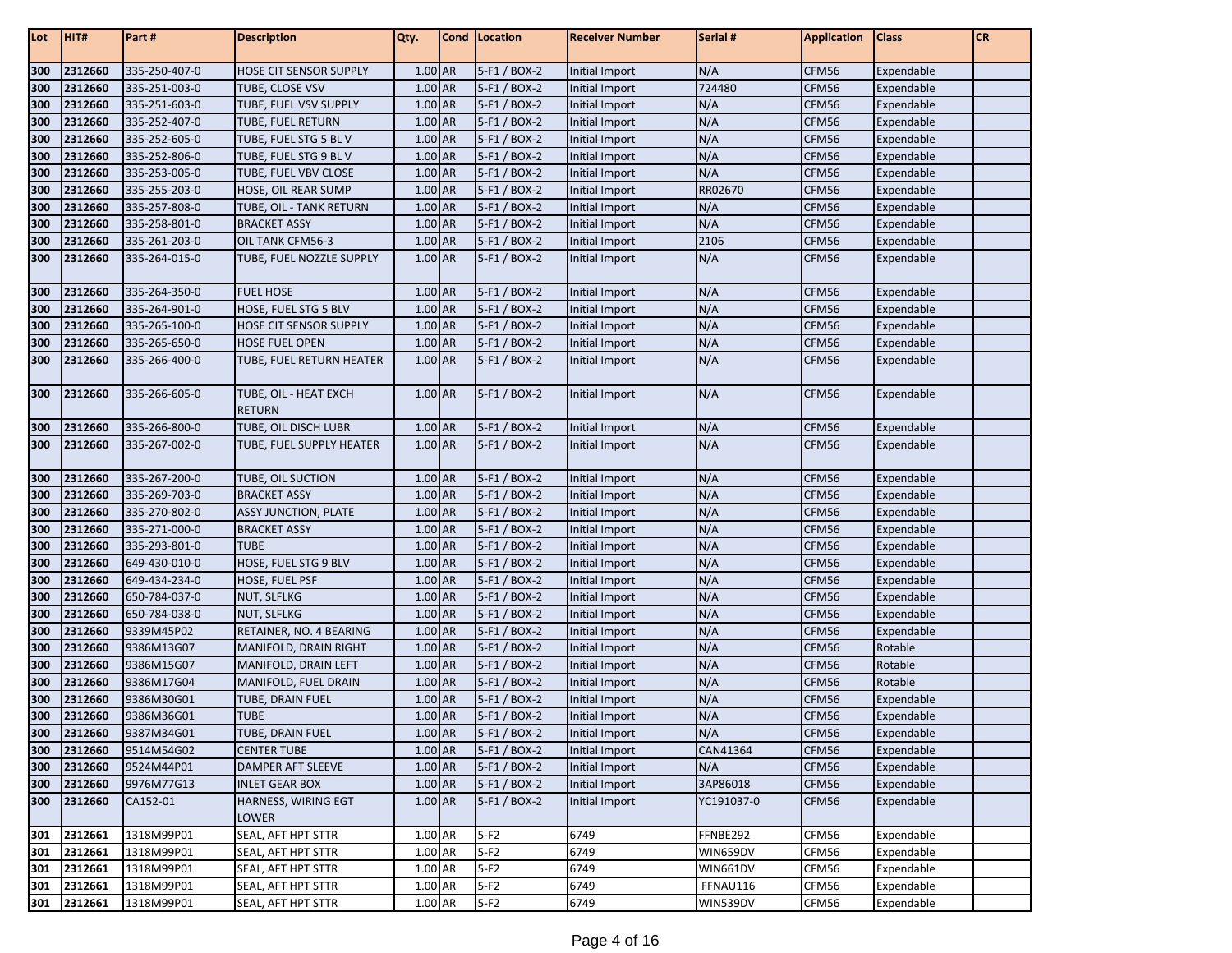| Lot | HIT#    | Part#      | <b>Description</b>               | Qty.    | Cond   Location | <b>Receiver Number</b> | Serial #        | <b>Application</b> | <b>Class</b> | <b>CR</b> |
|-----|---------|------------|----------------------------------|---------|-----------------|------------------------|-----------------|--------------------|--------------|-----------|
| 301 | 2312661 | 1318M99P01 | SEAL, AFT HPT STTR               | 1.00 AR | $5-F2$          | 6749                   | <b>WINL1344</b> | CFM56              | Expendable   |           |
| 301 | 2312661 | 1318M99P01 | SEAL, AFT HPT STTR               | 1.00 AR | $5-F2$          | 6749                   | <b>WIN1339U</b> | CFM56              | Expendable   |           |
| 301 | 2312661 | 1318M99P01 | SEAL, AFT HPT STTR               | 1.00 AR | $5-F2$          | 6749                   | WIN41249        | CFM56              | Expendable   |           |
| 301 | 2312661 | 1318M99P01 | SEAL, AFT HPT STTR               | 1.00 AR | $5-F2$          | 6749                   | HCMA9748        | CFM56              | Expendable   |           |
| 301 | 2312661 | 1318M99P01 | SEAL, AFT HPT STTR               | 1.00 AR | $5-F2$          | 6749                   | WIN619DV        | CFM56              | Expendable   |           |
| 301 | 2312661 | 1318M99P01 | SEAL, AFT HPT STTR               | 1.00 AR | $5-F2$          | 6749                   | WIN558DV        | CFM56              | Expendable   |           |
| 301 | 2312661 | 1318M99P01 | SEAL, AFT HPT STTR               | 1.00 AR | $5-F2$          | 6749                   | WIN41259        | CFM56              | Expendable   |           |
| 301 | 2312661 | 1318M99P01 | SEAL, AFT HPT STTR               | 1.00 AR | $5-F2$          | 6749                   | WIN631DV        | CFM56              | Expendable   |           |
| 301 | 2312661 | 1318M99P01 | SEAL, AFT HPT STTR               | 1.00 AR | $5-F2$          | 6749                   | WIN651DV        | CFM56              | Expendable   |           |
| 301 | 2312661 | 1318M99P01 | SEAL, AFT HPT STTR               | 1.00 AR | $5-F2$          | 6749                   | HCM65037        | CFM56              | Expendable   |           |
| 301 | 2312661 | 1318M99P01 | SEAL, AFT HPT STTR               | 1.00 AR | $5-F2$          | 6749                   | HCM52009        | CFM56              | Expendable   |           |
| 301 | 2312661 | 1318M99P01 | SEAL, AFT HPT STTR               | 1.00 AR | $5-F2$          | 6749                   | PCWRA788        | CFM56              | Expendable   |           |
| 301 | 2312661 | 1318M99P01 | SEAL, AFT HPT STTR               | 1.00 AR | $5-F2$          | 6749                   | HCM67206        | CFM56              | Expendable   |           |
| 301 | 2312661 | 1318M99P01 | SEAL, AFT HPT STTR               | 1.00 AR | $5-F2$          | 6749                   | HCM67073        | CFM56              | Expendable   |           |
| 301 | 2312661 | 1318M99P01 | SEAL, AFT HPT STTR               | 1.00 AR | $5-F2$          | 6749                   | HCMA7130        | CFM56              | Expendable   |           |
| 301 | 2312661 | 1318M99P01 | SEAL, AFT HPT STTR               | 1.00 AR | $5-F2$          | 6749                   | MLE81772        | CFM56              | Expendable   |           |
| 301 | 2312661 | 1318M99P01 | SEAL, AFT HPT STTR               | 1.00 AR | $5-F2$          | 6749                   | MLE87783        | CFM56              | Expendable   |           |
| 301 | 2312661 | 1318M99P01 | SEAL, AFT HPT STTR               | 1.00 AR | $5-F2$          | 6749                   | MLE87478        | CFM56              | Expendable   |           |
| 301 | 2312661 | 1318M99P01 | SEAL, AFT HPT STTR               | 1.00 AR | $5-F2$          | 6749                   | MLE81738        | CFM56              | Expendable   |           |
| 301 | 2312661 | 1318M99P01 | SEAL, AFT HPT STTR               | 1.00 AR | $5-F2$          | 6749                   | MLE87564        | CFM56              | Expendable   |           |
| 301 | 2312661 | 1318M99P01 | SEAL, AFT HPT STTR               | 1.00 AR | $5-F2$          | 6749                   | MLE81895        | CFM56              | Expendable   |           |
| 301 | 2312661 | 1318M99P01 | SEAL, AFT HPT STTR               | 1.00 AR | $5-F2$          | 6749                   | MLE97659        | CFM56              | Expendable   |           |
| 301 | 2312661 | 1318M99P01 | SEAL, AFT HPT STTR               | 1.00 AR | $5-F2$          | 6749                   | MLE87543        | CFM56              | Expendable   |           |
| 301 | 2312661 | 1318M99P01 | SEAL, AFT HPT STTR               | 1.00 AR | $5-F2$          | 6749                   | MLE97675        | CFM56              | Expendable   |           |
| 301 | 2312661 | 1318M99P01 | SEAL, AFT HPT STTR               | 1.00 AR | $5-F2$          | 6749                   | MLE87750        | CFM56              | Expendable   |           |
| 301 | 2312661 | 1318M99P01 | SEAL, AFT HPT STTR               | 1.00 AR | $5-F2$          | 6749                   | MLE87777        | CFM56              | Expendable   |           |
| 301 | 2312661 | 1318M99P01 | SEAL, AFT HPT STTR               | 1.00 AR | $5-F2$          | 6749                   | MLE87367        | CFM56              | Expendable   |           |
| 301 | 2312661 | 1318M99P01 | SEAL, AFT HPT STTR               | 1.00 AR | $5-F2$          | 6749                   | MLE87437        | CFM56              | Expendable   |           |
| 301 | 2312661 | 1318M99P01 | SEAL, AFT HPT STTR               | 1.00 AR | $5-F2$          | 6749                   | MLE87382        | CFM56              | Expendable   |           |
| 301 | 2312661 | 1318M99P01 | SEAL, AFT HPT STTR               | 1.00 AR | $5-F2$          | 6749                   | MLEDM193        | CFM56              | Expendable   |           |
| 301 | 2312661 | 1318M99P01 | SEAL, AFT HPT STTR               | 1.00 AR | $5-F2$          | 6749                   | MLEDM833        | CFM56              | Expendable   |           |
| 301 | 2312661 | 1318M99P01 | SEAL, AFT HPT STTR               | 1.00 AR | $5-F2$          | 6749                   | MLEDM671        | CFM56              | Expendable   |           |
| 301 | 2312661 | 1318M99P01 | SEAL, AFT HPT STTR               | 1.00 AR | $5-F2$          | 6749                   | MLED789         | CFM56              | Expendable   |           |
| 301 | 2312661 | 1318M99P01 | SEAL, AFT HPT STTR               | 1.00 AR | $5-F2$          | 6749                   | MLEDM642        | CFM56              | Expendable   |           |
| 301 | 2312661 | 1318M99P01 | SEAL, AFT HPT STTR               | 1.00 AR | $5-F2$          | 6749                   | HCM59865        | CFM56              | Expendable   |           |
| 301 | 2312661 | 1318M99P01 | SEAL, AFT HPT STTR               | 1.00 AR | $5-F2$          | 6749                   | <b>HCM59934</b> | CFM56              | Expendable   |           |
| 301 | 2312661 | 1318M99P01 | SEAL, AFT HPT STTR               | 1.00 AR | $5-F2$          | 6749                   | HCM7121         | CFM56              | Expendable   |           |
| 301 | 2312661 | 1318M99P01 | SEAL, AFT HPT STTR               | 1.00 AR | $5-F2$          | 6749                   | MLEDM776        | CFM56              | Expendable   |           |
| 301 | 2312661 | 1318M99P01 | SEAL, AFT HPT STTR               | 1.00 AR | $5-F2$          | 6749                   | MLEDM837        | CFM56              | Expendable   |           |
| 301 | 2312661 | 1318M99P01 | SEAL, AFT HPT STTR               | 1.00 AR | $5-F2$          | 6749                   | AD48839         | CFM56              | Expendable   |           |
| 301 | 2312661 | 1318M99P01 | SEAL, AFT HPT STTR               | 1.00 AR | $5-F2$          | 6749                   | HCM1719         | CFM56              | Expendable   |           |
| 301 | 2312661 | 1318M99P01 | SEAL, AFT HPT STTR               | 1.00 AR | $5-F2$          | 6749                   | AD47036         | CFM56              | Expendable   |           |
| 301 | 2312661 | 1318M99P01 | SEAL, AFT HPT STTR               | 1.00 AR | $5-F2$          | 6749                   | AD47024         | CFM56              | Expendable   |           |
| 301 | 2312661 | 1318M99P01 | SEAL, AFT HPT STTR               | 1.00 AR | $5-F2$          | 6749                   | MLEDM82         | CFM56              | Expendable   |           |
| 301 | 2312661 | 1466M73G01 | LPT AIR COOLING TUBE             | 1.00 AR | $5-F2$          | Initial Import         | N/A             | CFM56              | Expendable   |           |
|     |         |            | LOWER LH                         |         |                 |                        |                 |                    |              |           |
| 301 | 2312661 | 1466M77G01 | LPT AIR COOLING TUBE UPPER<br>RH | 1.00 AR | $5-F2$          | Initial Import         | N/A             | CFM56              | Expendable   |           |
| 301 | 2312661 | 1466M88G01 | LPT AIR COOLING TUBE UPPER<br>LH | 1.00 AR | $5-F2$          | 5987                   | <b>NSN</b>      | CFM56              | Expendable   |           |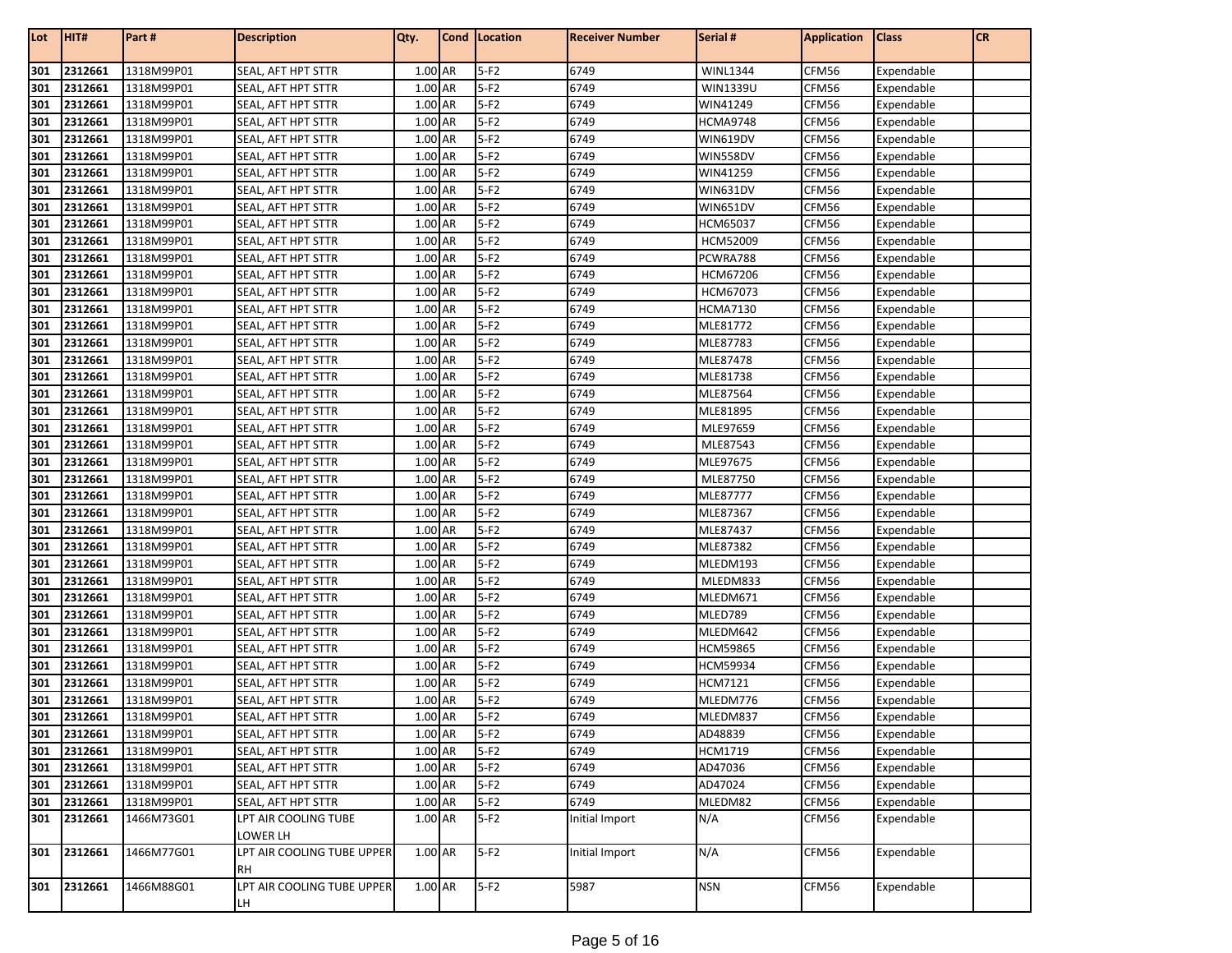| Lot        | HIT#               | Part#                    | <b>Description</b>                     | Qty.           | <b>Cond Location</b> | <b>Receiver Number</b>           | Serial #     | <b>Application</b> | <b>Class</b>             | <b>CR</b> |
|------------|--------------------|--------------------------|----------------------------------------|----------------|----------------------|----------------------------------|--------------|--------------------|--------------------------|-----------|
| 301        | 2312661            | 1499M62G03               | <b>HPT SHROUD</b>                      | 1.00R          | $5-F2$               | Initial Import                   | H463         | CFM56              | Expendable               |           |
| 301        | 2312661            | 1499M62G03               | <b>HPT SHROUD</b>                      | 1.00R          | $5-F2$               | Initial Import                   | H464         | CFM56              | Expendable               |           |
| 301        | 2312661            | 1499M62G03               | <b>HPT SHROUD</b>                      | 1.00R          | $5-F2$               | Initial Import                   | H686         | CFM56              | Expendable               |           |
| 301        | 2312661            | 1499M62G03               | <b>HPT SHROUD</b>                      | 1.00R          | $5-F2$               | Initial Import                   | H837         | CFM56              | Expendable               |           |
| 301        | 2312661            | 1499M62G03               | <b>HPT SHROUD</b>                      | 1.00R          | $5-F2$               | Initial Import                   | H593         | CFM56              | Expendable               |           |
| 301        | 2312661            | 1499M62G03               | <b>HPT SHROUD</b>                      | 1.00R          | $5-F2$               | Initial Import                   | H692         | CFM56              | Expendable               |           |
| 301        | 2312661            | 1499M62G03               | <b>HPT SHROUD</b>                      | 1.00R          | $5-F2$               | Initial Import                   | H829         | CFM56              | Expendable               |           |
| 301        | 2312661            | 1499M62G03               | <b>HPT SHROUD</b>                      | 1.00R          | $5-F2$               | Initial Import                   | H737         | CFM56              | Expendable               |           |
| 301        | 2312661            | 1499M62G03               | HPT SHROUD                             | 1.00R          | $5-F2$               | Initial Import                   | H483         | CFM56              | Expendable               |           |
| 301        | 2312661            | 1499M62G03               | <b>HPT SHROUD</b>                      | 1.00R          | $5-F2$               | Initial Import                   | H586         | CFM56              | Expendable               |           |
| 301        | 2312661            | 1499M62G03               | <b>HPT SHROUD</b>                      | 1.00R          | $5-F2$               | Initial Import                   | H812         | CFM56              | Expendable               |           |
| 301        | 2312661            | 1499M62G03               | <b>HPT SHROUD</b>                      | 1.00R          | $5-F2$               | Initial Import                   | H690         | CFM56              | Expendable               |           |
| 301        | 2312661            | 1499M62G03               | <b>HPT SHROUD</b>                      | 1.00R          | $5-F2$               | Initial Import                   | H925         | CFM56              | Expendable               |           |
| 301        | 2312661            | 1499M62G03               | <b>HPT SHROUD</b>                      | 1.00R          | $5-F2$               | Initial Import                   | H719         | CFM56              | Expendable               |           |
| 301        | 2312661            | 1499M62G03               | <b>HPT SHROUD</b>                      | 1.00R          | $5-F2$               | Initial Import                   | H830         | CFM56              | Expendable               |           |
| 301        | 2312661            | 1499M62G03               | <b>HPT SHROUD</b>                      | 1.00R          | $5-F2$               | Initial Import                   | H784         | CFM56              | Expendable               |           |
| 301        | 2312661            | 1499M62G03               | <b>HPT SHROUD</b>                      | 1.00R          | $5-F2$               | Initial Import                   | H680         | CFM56              | Expendable               |           |
| 301        | 2312661            | 1499M62G03               | <b>HPT SHROUD</b>                      | 1.00R          | $5-F2$               | Initial Import                   | H858         | CFM56              | Expendable               |           |
| 301        | 2312661            | 1499M62G03               | <b>HPT SHROUD</b>                      | 1.00R          | $5-F2$               | Initial Import                   | H746         | CFM56              | Expendable               |           |
| 301        | 2312661            | 1499M62G03               | <b>HPT SHROUD</b>                      | 1.00R          | $5-F2$               | Initial Import                   | H640         | CFM56              | Expendable               |           |
| 301        | 2312661            | 1499M62G03               | <b>HPT SHROUD</b>                      | 1.00R          | $5-F2$               | Initial Import                   | H820         | CFM56              | Expendable               |           |
| 301        | 2312661            | 1499M62G03               | <b>HPT SHROUD</b>                      | 1.00R          | $5-F2$               | Initial Import                   | H600         | CFM56              | Expendable               |           |
| 301        | 2312661            | 1499M62G03               | <b>HPT SHROUD</b>                      | 1.00R          | $5-F2$               | Initial Import                   | H756         | CFM56              | Expendable               |           |
| 301        | 2312661            | 1499M62G03               | <b>HPT SHROUD</b>                      | 1.00R          | $5-F2$               | Initial Import                   | H618         | CFM56              | Expendable               |           |
| 301        | 2312661            | 1499M62G03               | <b>HPT SHROUD</b>                      | 1.00R          | $5-F2$               | Initial Import                   | H528         | CFM56              | Expendable               |           |
| 301        | 2312661            | 1499M62G03               | HPT SHROUD                             | 1.00R          | $5-F2$               | Initial Import                   | H417         | CFM56              | Expendable               |           |
| 301        | 2312661            | 1499M62G03               | <b>HPT SHROUD</b>                      | 1.00R          | $5-F2$               | Initial Import                   | H627         | CFM56              | Expendable               |           |
| 301        | 2312661            | 1499M62G03               | <b>HPT SHROUD</b>                      | 1.00R          | $5-F2$               | Initial Import                   | H877         | CFM56              | Expendable               |           |
| 301        | 2312661            | 1499M62G03               | <b>HPT SHROUD</b>                      | 1.00R          | $5-F2$               | Initial Import                   | H643         | CFM56              | Expendable               |           |
| 301        | 2312661            | 1499M62G03               | <b>HPT SHROUD</b>                      | 1.00R          | $5-F2$               | Initial Import                   | H747         | CFM56              | Expendable               |           |
| 301        | 2312661            | 1499M62G03               | <b>HPT SHROUD</b>                      | 1.00R          | $5-F2$               | Initial Import                   | H390         | CFM56              | Expendable               |           |
| 301        | 2312661            | 1499M62G03               | <b>HPT SHROUD</b>                      | 1.00R          | $5-F2$               | Initial Import                   | H912         | CFM56              | Expendable               |           |
| 301        | 2312661            | 1499M62G03               | <b>HPT SHROUD</b>                      | 1.00R          | $5-F2$               | Initial Import                   | H681         | CFM56              | Expendable               |           |
| 301        | 2312661            | 1499M62G03               | <b>HPT SHROUD</b>                      | 1.00R          | $5-F2$               | Initial Import                   | H490         | CFM56              | Expendable               |           |
| 301        | 2312661            | 1499M62G03               | <b>HPT SHROUD</b>                      | 1.00R          | $5-F2$               | Initial Import                   | H675         | CFM56              | Expendable               |           |
| 301        | 2312661            | 1499M62G03               | <b>HPT SHROUD</b>                      | 1.00R          | $5-F2$               | Initial Import                   | H471         | CFM56              | Expendable               |           |
| 301        | 2312661            | 1499M62G03               | HPT SHROUD                             | 1.00R          | $5-F2$               | Initial Import                   | H631         | CFM56              | Expendable               |           |
| 301        | 2312661            | 1499M62G03               | <b>HPT SHROUD</b>                      | 1.00R          | $5-F2$               | Initial Import                   | H462         | CFM56              | Expendable               |           |
| 301        | 2312661            | 1499M62G03               | <b>HPT SHROUD</b>                      | 1.00R          | $5-F2$               | Initial Import                   | H777         | CFM56              | Expendable               |           |
| 301<br>301 | 2312661<br>2312661 | 1499M62G03               | <b>HPT SHROUD</b><br><b>HPT SHROUD</b> | 1.00R<br>1.00R | $5-F2$<br>$5-F2$     | Initial Import                   | H712<br>H542 | CFM56              | Expendable<br>Expendable |           |
| 301        |                    | 1499M62G03               |                                        | 1.00R          | $5-F2$               | Initial Import                   |              | CFM56              | Expendable               |           |
| 301        | 2312661<br>2312661 | 1499M62G03<br>1499M62G03 | <b>HPT SHROUD</b><br><b>HPT SHROUD</b> | 1.00R          | $5-F2$               | Initial Import<br>Initial Import | H798<br>H722 | CFM56<br>CFM56     | Expendable               |           |
| 301        | 2312661            | 1499M62G03               | <b>HPT SHROUD</b>                      | 1.00R          | $5-F2$               | Initial Import                   | H628         | CFM56              | Expendable               |           |
| 301        | 2312661            | 1499M62G03               | <b>HPT SHROUD</b>                      | 1.00R          | $5-F2$               | Initial Import                   | H864         | CFM56              | Expendable               |           |
| 301        | 2312661            | 1499M62G03               | <b>HPT SHROUD</b>                      | 1.00R          | $5-F2$               | Initial Import                   | H564         | CFM56              | Expendable               |           |
| 301        | 2312661            | 1499M62G09               | <b>HPT SHROUD</b>                      | 1.00 AR        | $5-F2$               | 6378                             | J34373-27    | CFM56              | Expendable               |           |
| 301        | 2312661            | 1499M62G09               | <b>HPT SHROUD</b>                      | 1.00 AR        | $5-F2$               | 6378                             | J34373-43    | CFM56              | Expendable               |           |
| 301        | 2312661            | 1499M62G09               | <b>HPT SHROUD</b>                      | 1.00 AR        | $5-F2$               | 6378                             | J34373-44    | CFM56              | Expendable               |           |
|            | 301 2312661        | 1499M62G09               | <b>HPT SHROUD</b>                      | 1.00 AR        | $5-F2$               | 6378                             | J34373-32    | CFM56              | Expendable               |           |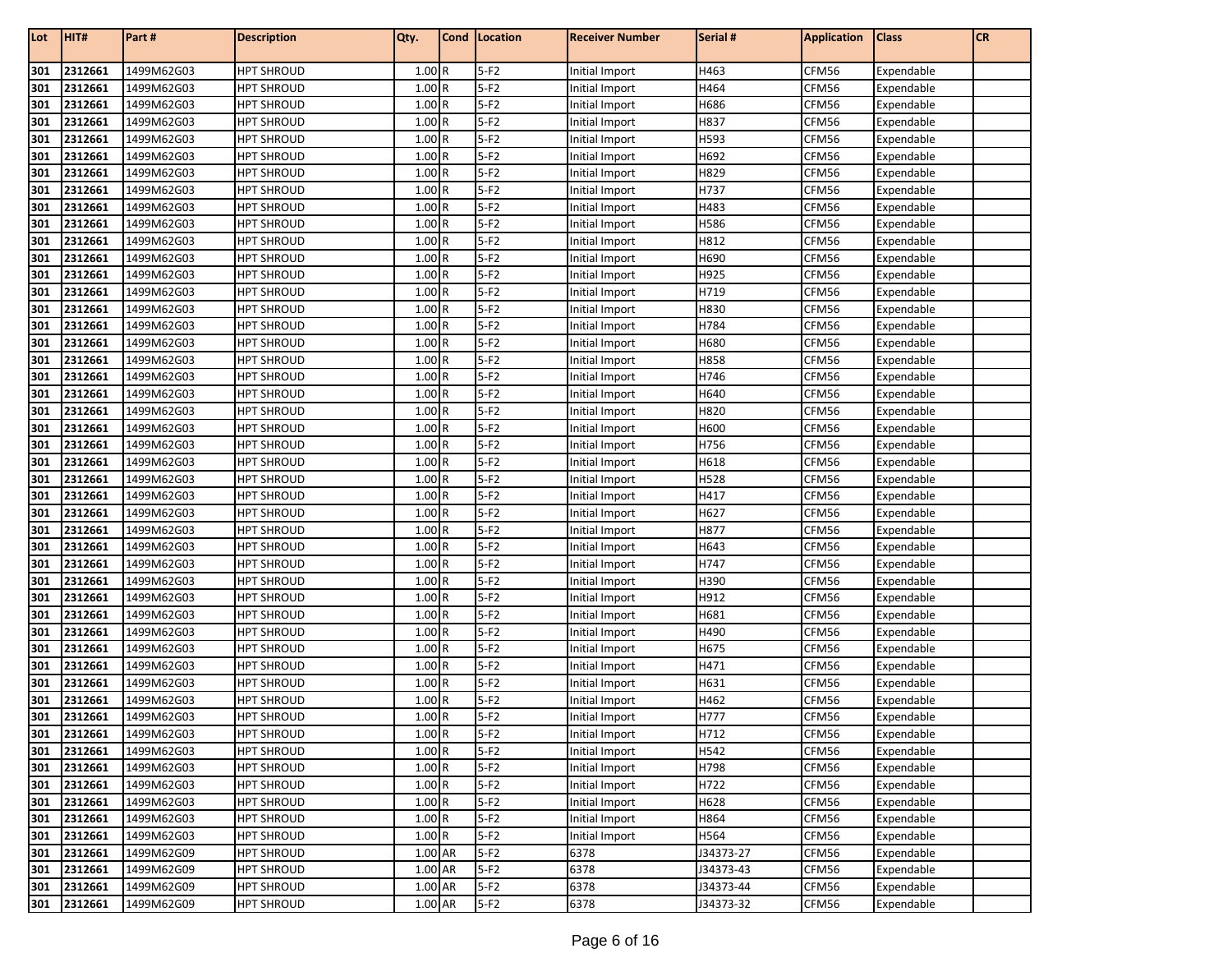| Lot        | HIT#               | Part#                    | <b>Description</b>                     | Qty.               | Cond   Location  | <b>Receiver Number</b> | Serial #               | <b>Application</b> | <b>Class</b>             | CR |
|------------|--------------------|--------------------------|----------------------------------------|--------------------|------------------|------------------------|------------------------|--------------------|--------------------------|----|
| 301        | 2312661            | 1499M62G09               | <b>HPT SHROUD</b>                      | 1.00 AR            | $5-F2$           | 6378                   | J34373-26              | CFM56              | Expendable               |    |
| 301        | 2312661            | 1499M62G09               | <b>HPT SHROUD</b>                      | 1.00 AR            | $5-F2$           | 6378                   | J34373-38              | CFM56              | Expendable               |    |
| 301        | 2312661            | 1499M62G09               | <b>HPT SHROUD</b>                      | 1.00 AR            | $5-F2$           | 6378                   | J34373-20              | CFM56              | Expendable               |    |
| 301        | 2312661            | 1499M62G09               | HPT SHROUD                             | 1.00 AR            | $5-F2$           | 6378                   | J34373-37              | CFM56              | Expendable               |    |
| 301        | 2312661            | 1499M62G09               | <b>HPT SHROUD</b>                      | 1.00 AR            | $5-F2$           | 6378                   | J34373-31              | CFM56              | Expendable               |    |
| 301        | 2312661            | 1499M62G09               | <b>HPT SHROUD</b>                      | 1.00 AR            | $5-F2$           | 6378                   | J34373-25              | CFM56              | Expendable               |    |
| 301        | 2312661            | 1499M62G09               | <b>HPT SHROUD</b>                      | 1.00 AR            | $5-F2$           | 6378                   | J34373-19              | CFM56              | Expendable               |    |
| 301        | 2312661            | 1499M62G09               | <b>HPT SHROUD</b>                      | 1.00 AR            | $5-F2$           | 6378                   | J34373-13              | CFM56              | Expendable               |    |
| 301        | 2312661            | 1499M62G09               | <b>HPT SHROUD</b>                      | 1.00 AR            | $5-F2$           | 6378                   | J34373-14              | CFM56              | Expendable               |    |
| 301        | 2312661            | 1499M62G09               | <b>HPT SHROUD</b>                      | 1.00 AR            | $5-F2$           | 6378                   | J34373-07              | CFM56              | Expendable               |    |
| 301        | 2312661            | 1499M62G09               | <b>HPT SHROUD</b>                      | 1.00 AR            | $5-F2$           | 6378                   | J34373-08              | CFM56              | Expendable               |    |
| 301        | 2312661            | 1499M62G09               | <b>HPT SHROUD</b>                      | 1.00 AR            | $5-F2$           | 6378                   | J34373-02              | CFM56              | Expendable               |    |
| 301        | 2312661            | 1499M62G09               | <b>HPT SHROUD</b>                      | 1.00 AR            | $5-F2$           | 6378                   | J34373-46              | CFM56              | Expendable               |    |
| 301        | 2312661            | 1499M62G09               | <b>HPT SHROUD</b>                      | 1.00 AR            | $5-F2$           | 6378                   | J34373-39              | CFM56              | Expendable               |    |
| 301        | 2312661            | 1499M62G09               | <b>HPT SHROUD</b>                      | 1.00 AR            | $5-F2$           | 6378                   | J34373-40              | CFM56              | Expendable               |    |
| 301        | 2312661            | 1499M62G09               | <b>HPT SHROUD</b>                      | 1.00 AR            | $5-F2$           | 6378                   | J34373-01              | CFM56              | Expendable               |    |
| 301        | 2312661            | 1499M62G09               | <b>HPT SHROUD</b>                      | 1.00 AR            | $5-F2$           | 6378                   | J34373-45              | CFM56              | Expendable               |    |
| 301        | 2312661            | 1499M62G09               | <b>HPT SHROUD</b>                      | 1.00 AR            | $5-F2$           | 6378                   | J34373-33              | CFM56              | Expendable               |    |
| 301        | 2312661            | 1499M62G09               | <b>HPT SHROUD</b>                      | 1.00 AR            | $5-F2$           | 6378                   | J34373-34              | CFM56              | Expendable               |    |
| 301        | 2312661            | 1499M62G09               | <b>HPT SHROUD</b>                      | 1.00 AR            | $5-F2$           | 6378                   | J34373-35              | CFM56              | Expendable               |    |
| 301        | 2312661            | 1499M62G09               | <b>HPT SHROUD</b>                      | 1.00 AR            | $5-F2$           | 6378                   | J34373-36              | CFM56              | Expendable               |    |
| 301        | 2312661            | 1499M62G09               | <b>HPT SHROUD</b>                      | 1.00 AR            | $5-F2$           | 6378                   | J34373-29              | CFM56              | Expendable               |    |
| 301        | 2312661            | 1499M62G09               | <b>HPT SHROUD</b>                      | 1.00 AR            | $5-F2$           | 6378                   | J34373-30              | CFM56              | Expendable               |    |
| 301        | 2312661            | 1499M62G09               | <b>HPT SHROUD</b>                      | 1.00 AR            | $5-F2$           | 6378                   | J34373-24              | CFM56              | Expendable               |    |
| 301        | 2312661            | 1499M62G09               | <b>HPT SHROUD</b>                      | 1.00 AR            | $5-F2$           | 6378                   | J34373-18              | CFM56              | Expendable               |    |
| 301        | 2312661            | 1499M62G09               | <b>HPT SHROUD</b>                      | 1.00 AR            | $5-F2$           | 6378                   | J34373-12              | CFM56              | Expendable               |    |
| 301        | 2312661            | 1499M62G09               | <b>HPT SHROUD</b>                      | 1.00 AR            | $5-F2$           | 6378                   | J34373-06              | CFM56              | Expendable               |    |
| 301        | 2312661            | 1499M62G09               | <b>HPT SHROUD</b>                      | 1.00 AR            | $5-F2$           | 6378                   | J34373-23              | CFM56              | Expendable               |    |
| 301        | 2312661            | 1499M62G09               | <b>HPT SHROUD</b>                      | 1.00 AR            | $5-F2$           | 6378                   | J34373-17              | CFM56              | Expendable               |    |
| 301        | 2312661            | 1499M62G09               | <b>HPT SHROUD</b>                      | 1.00 AR            | $5-F2$           | 6378                   | J34373-11              | CFM56              | Expendable               |    |
| 301        | 2312661            | 1499M62G09               | <b>HPT SHROUD</b>                      | 1.00 AR            | $5-F2$           | 6378                   | J34373-05              | CFM56              | Expendable               |    |
| 301        | 2312661            | 1499M62G09               | <b>HPT SHROUD</b>                      | 1.00 AR            | $5-F2$           | 6378                   | J34373-41              | CFM56              | Expendable               |    |
| 301        | 2312661            | 1499M62G09               | <b>HPT SHROUD</b>                      | 1.00 AR            | $5-F2$           | 6378                   | J34373-03              | CFM56              | Expendable               |    |
| 301        | 2312661            | 1499M62G09               | <b>HPT SHROUD</b>                      | 1.00 AR            | $5-F2$           | 6378                   | J34373-09              | CFM56              | Expendable               |    |
| 301        | 2312661            | 1499M62G09               | <b>HPT SHROUD</b>                      | 1.00 AR            | $5-F2$           | 6378                   | J34373-15              | CFM56              | Expendable               |    |
| 301        | 2312661            | 1499M62G09               | <b>HPT SHROUD</b>                      | 1.00 AR            | $5-F2$           | 6378                   | J34373-42              | CFM56              | Expendable               |    |
| 301        | 2312661            | 1499M62G09               | <b>HPT SHROUD</b>                      | 1.00 AR            | $5-F2$           | 6378                   | J34373-04              | CFM56              | Expendable               |    |
| 301<br>301 | 2312661            | 1499M62G09               | <b>HPT SHROUD</b>                      | 1.00 AR            | $5-F2$           | 6378                   | J34373-10              | CFM56              | Expendable               |    |
|            | 2312661            | 1499M62G09               | <b>HPT SHROUD</b><br><b>HPT SHROUD</b> | 1.00 AR            | $5-F2$<br>$5-F2$ | 6378                   | J34373-16              | CFM56              | Expendable               |    |
| 301<br>301 | 2312661<br>2312661 | 1499M62G09<br>1499M62G09 |                                        | 1.00 AR<br>1.00 AR | $5-F2$           | 6378<br>6378           | J34373-22<br>J34373-21 | CFM56              | Expendable<br>Expendable |    |
| 301        | 2312661            | 1499M62G09               | <b>HPT SHROUD</b><br><b>HPT SHROUD</b> | 1.00 AR            | $5-F2$           | 6378                   | J34373-28              | CFM56<br>CFM56     | Expendable               |    |
| 301        | 2312661            | 2080M29G04               | NOZZLE SEGMENT, HPT                    | 1.00 AR            | $5-F2$           | Initial Import         | <b>MDK0862L</b>        | CFM56              | Expendable               |    |
| 301        | 2312661            | 2080M29G04               | NOZZLE SEGMENT, HPT                    | 1.00 AR            | $5-F2$           | Initial Import         | MDK00K4W               | CFM56              | Expendable               |    |
| 301        | 2312661            | 2080M29G04               | NOZZLE SEGMENT, HPT                    | 1.00 AR            | $5-F2$           | Initial Import         | AMDGB076               | CFM56              | Expendable               |    |
| 301        | 2312661            | 2080M29G06               | NOZZLE SEGMENT, HPT                    | 1.00 AR            | $5-F2$           | Initial Import         | AMDFRMK9429            | CFM56              | Expendable               |    |
| 301        | 2312661            | 2080M29G06               | NOZZLE SEGMENT, HPT                    | 1.00 AR            | $5-F2$           | Initial Import         | MDK0F211               | CFM56              | Expendable               |    |
| 301        | 2312661            | 2080M29G06               | NOZZLE SEGMENT, HPT                    | 1.00 AR            | $5-F2$           | Initial Import         | AMDL5005               | CFM56              | Expendable               |    |
| 301        | 2312661            | 2080M29G06               | NOZZLE SEGMENT, HPT                    | 1.00 AR            | $5-F2$           | Initial Import         | AMDL5309               | CFM56              | Expendable               |    |
| 301        | 2312661            | 2080M29G06               | NOZZLE SEGMENT, HPT                    | 1.00 AR            | $5-F2$           | Initial Import         | AMDBF437               | CFM56              | Expendable               |    |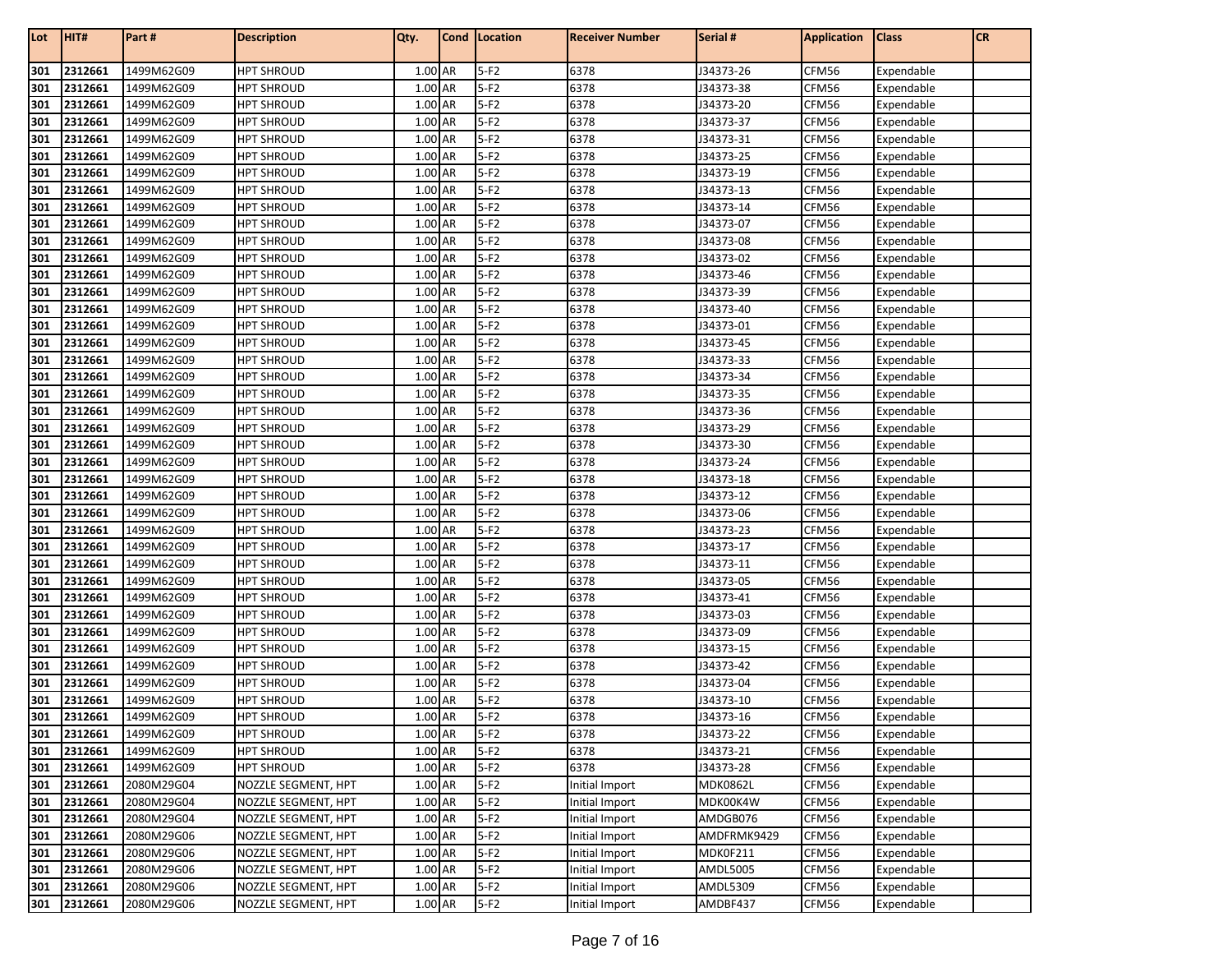| Lot | HIT#        | Part#         | <b>Description</b>                          | Qty.      |                 | Cond   Location | <b>Receiver Number</b> | Serial #   | <b>Application</b> | <b>Class</b> | <b>CR</b> |
|-----|-------------|---------------|---------------------------------------------|-----------|-----------------|-----------------|------------------------|------------|--------------------|--------------|-----------|
| 301 | 2312661     | 2080M29G07    | NOZZLE SEGMENT, HPT                         | 1.00 AR   |                 | $5-F2$          | Initial Import         | AMDN4156   | CFM56              | Expendable   |           |
| 301 | 2312661     | 2703-400      | <b>COUPLING</b>                             | 1.00 AR   |                 | $5-F2$          | Initial Import         | N/A        | PW4000             | Expendable   |           |
| 301 | 2312661     | 305-390-411-0 | NOZZLE, SEGMENT ASSY LPT                    |           | 1.00 INSP       | $5-F2$          | Initial Import         | DC353495-5 | CFM56              | Expendable   |           |
|     |             |               | STG <sub>2</sub>                            |           |                 |                 |                        |            |                    |              |           |
| 301 | 2312661     | 315A1034-2    | <b>FUEL CONTROL BOX COVER</b>               | 3.00 AR   |                 | $5-F2$          | Initial Import         | N/A        | CFM56              | Expendable   |           |
|     |             |               | <b>PLATE</b>                                |           |                 |                 |                        |            |                    |              |           |
| 301 | 2312661     | 315A1034-2    | FUEL CONTROL BOX COVER                      | 1.00 AR   |                 | $5-F2$          | Initial Import         | N/A        | CFM56              | Expendable   |           |
|     |             |               | <b>PLATE</b>                                |           |                 |                 |                        |            |                    |              |           |
| 301 | 2312661     | 335-023-810-0 | <b>SKIN FILLET</b>                          | 9.00 AR   |                 | $5-F2$          | Initial Import         | N/A        | CFM56              | Expendable   |           |
| 301 | 2312661     | 335-105-201-0 | AXIAL, STOP                                 | 38.00 AR  |                 | $5-F2$          | Initial Import         | N/A        | CFM56              | Expendable   |           |
| 301 | 2312661     | 335-105-305-0 | DAMPER, ASSY                                | $1.00$ AR |                 | $5-F2$          | 6818                   |            | CFM56              | Expendable   |           |
| 301 | 2312661     | CA150-01      | HARNESS, WIRING EGT FWD                     |           | 1.00 TESTE 5-F2 |                 | Initial Import         | YC199251-E | JT8D               | Expendable   |           |
| 301 | 2312661     | DEC21-016-509 | <b>SEALS</b>                                | 12.00 NE  |                 | $5-F2$          | 5989                   |            | JT8D               | Consumable   |           |
| 301 | 2312661     | J815P046A     | BOLT, SHEAR DBL HEX HD                      | 37.00 AR  |                 | $5-F2$          | Initial Import         | N/A        | CFM56              | Expendable   |           |
| 301 | 2312661     | JA131M99P01   | SEAL, AFT HPT STTR                          | 1.00 AR   |                 | $5-F2$          | Initial Import         | 112929     | JT8D               | Expendable   |           |
| 301 | 2312661     | JA131M99P01   | SEAL, AFT HPT STTR                          | 1.00 AR   |                 | $5-F2$          | Initial Import         | 112917     | JT8D               | Expendable   |           |
| 301 | 2312661     | TC174-00      | HARNESS, WIRING EGT LH                      |           | 1.00 TESTE 5-F2 |                 | Initial Import         | 14968      | CFM56              | Expendable   |           |
| 301 | 2312661     | TC200-00      | <b>EGT HARNESS</b>                          | 1.00 SV   |                 | $5-F2$          | Initial Import         | 18467      | CFM56              | Expendable   |           |
| 301 | 2312661     | 10-60470-12   | HYDRAULIC PUMP.                             | 1.00 AR   |                 | 5-F2 / BOX 3    | Initial Import         | 231618     | CFM56              | Expendable   |           |
| 301 | 2312661     | 301-776-501-0 | <b>HEATER SERVO FUEL</b>                    | 1.00 AR   |                 | 5-F2 / BOX 3    | Initial Import         | 13882      | CFM56              | Expendable   |           |
| 301 | 2312661     | 301-777-001-0 | SENSOR, VIBRATION BEARING                   | 1.00 AR   |                 | 5-F2 / BOX 3    | Initial Import         | YT100785-J | CFM56              | Expendable   |           |
|     |             |               | <b>NO.1</b>                                 |           |                 |                 |                        |            |                    |              |           |
| 301 | 2312661     | 335-261-004-0 | SENSOR, VIBRATION BEARING                   | 1.00 AR   |                 | 5-F2 / BOX 3    | Initial Import         | 6630       | CFM56              | Expendable   |           |
|     |             |               | <b>NO.1</b>                                 |           |                 |                 |                        |            |                    |              |           |
| 301 | 2312661     | 335-293-801-0 | <b>TUBE</b>                                 | 1.00 AR   |                 | 5-F2 / BOX 3    | Initial Import         | N/A        | CFM56              | Expendable   |           |
| 301 | 2312661     | 7157M68P04    | POWER MANAGEMENT                            | 1.00 AR   |                 | 5-F2 / BOX 3    | 5988                   | 89954      | CFM56              | Expendable   |           |
|     |             |               | <b>CONTROL</b>                              |           |                 |                 |                        |            |                    |              |           |
| 301 | 2312661     | 69202-300-2   | EXCHANGER, HEAT OIL / FUEL                  | 1.00 AR   |                 | 5-F2 / BOX-3    | Initial Import         | 3551       | CFM56              | Expendable   |           |
| 301 | 2312661     | 69202-300-2   | EXCHANGER, HEAT OIL / FUEL                  | 1.00 AR   |                 | 5-F2 / BOX-3    | Initial Import         | T3008      | CFM56              | Expendable   |           |
|     |             |               |                                             |           |                 |                 |                        |            |                    |              |           |
| 302 | 2312662     | 332A1070-31   | <b>TUBE, ASSY</b>                           | 1.00 AR   |                 | 5-F3 / BOX-14   | Initial Import         | N/A        | CFM56              | Expendable   |           |
| 302 | 2312662     | 332A1200-1    | <b>GENERATOR COOLING AIR</b><br><b>DUCT</b> | 1.00 AR   |                 | 5-F3 / BOX-14   | Initial Import         | N/A        | CFM56              | Expendable   |           |
| 302 | 2312662     | 334-007-196-0 | TUBE, CENTER VENT                           | 1.00 AR   |                 | 5-F3 / BOX-14   | Initial Import         | N/A        | CFM56              | Expendable   |           |
| 303 | 2312663     | 1318M50G01    | <b>LINK CONNECTING</b>                      | 1.00 AR   |                 | 5-F4 / BOX-16   | Initial Import         | N/A        | CFM56              | Expendable   |           |
|     |             |               | <b>ACTUATING RING IGV</b>                   |           |                 |                 |                        |            |                    |              |           |
| 303 | 2312663     | 1318M50G01    | LINK CONNECTING                             | 1.00 AR   |                 | 5-F4 / BOX-16   | Initial Import         | N/A        | CFM56              | Expendable   |           |
|     |             |               | <b>ACTUATING RING IGV</b>                   |           |                 |                 |                        |            |                    |              |           |
| 303 | 2312663     | 1318M51G01    | LINK CONNECTING                             | 1.00 AR   |                 | 5-F4 / BOX-16   | Initial Import         | N/A        | CFM56              | Expendable   |           |
|     |             |               | <b>ACTUATING RING STG 1</b>                 |           |                 |                 |                        |            |                    |              |           |
| 303 | 2312663     | 1318M51G01    | <b>LINK CONNECTING</b>                      | 1.00 AR   |                 | 5-F4 / BOX-16   | Initial Import         | N/A        | CFM56              | Expendable   |           |
|     |             |               | <b>ACTUATING RING STG 1</b>                 |           |                 |                 |                        |            |                    |              |           |
| 303 | 2312663     | 1318M52G01    | LINK CONNECTING                             | 1.00 AR   |                 | 5-F4 / BOX-16   | Initial Import         | N/A        | CFM56              | Expendable   |           |
|     |             |               | <b>ACTUATING RING STG 2</b>                 |           |                 |                 |                        |            |                    |              |           |
| 303 | 2312663     | 1318M52G01    | LINK CONNECTING                             | 1.00 AR   |                 | 5-F4 / BOX-16   | Initial Import         | N/A        | CFM56              | Expendable   |           |
|     |             |               | <b>ACTUATING RING STG 2</b>                 |           |                 |                 |                        |            |                    |              |           |
|     | 303 2312663 | 1324M95P01    | <b>SHROUD COOLING</b>                       | 1.00 AR   |                 | 5-F4 / BOX-16   | Initial Import         | N/A        | CFM56              | Expendable   |           |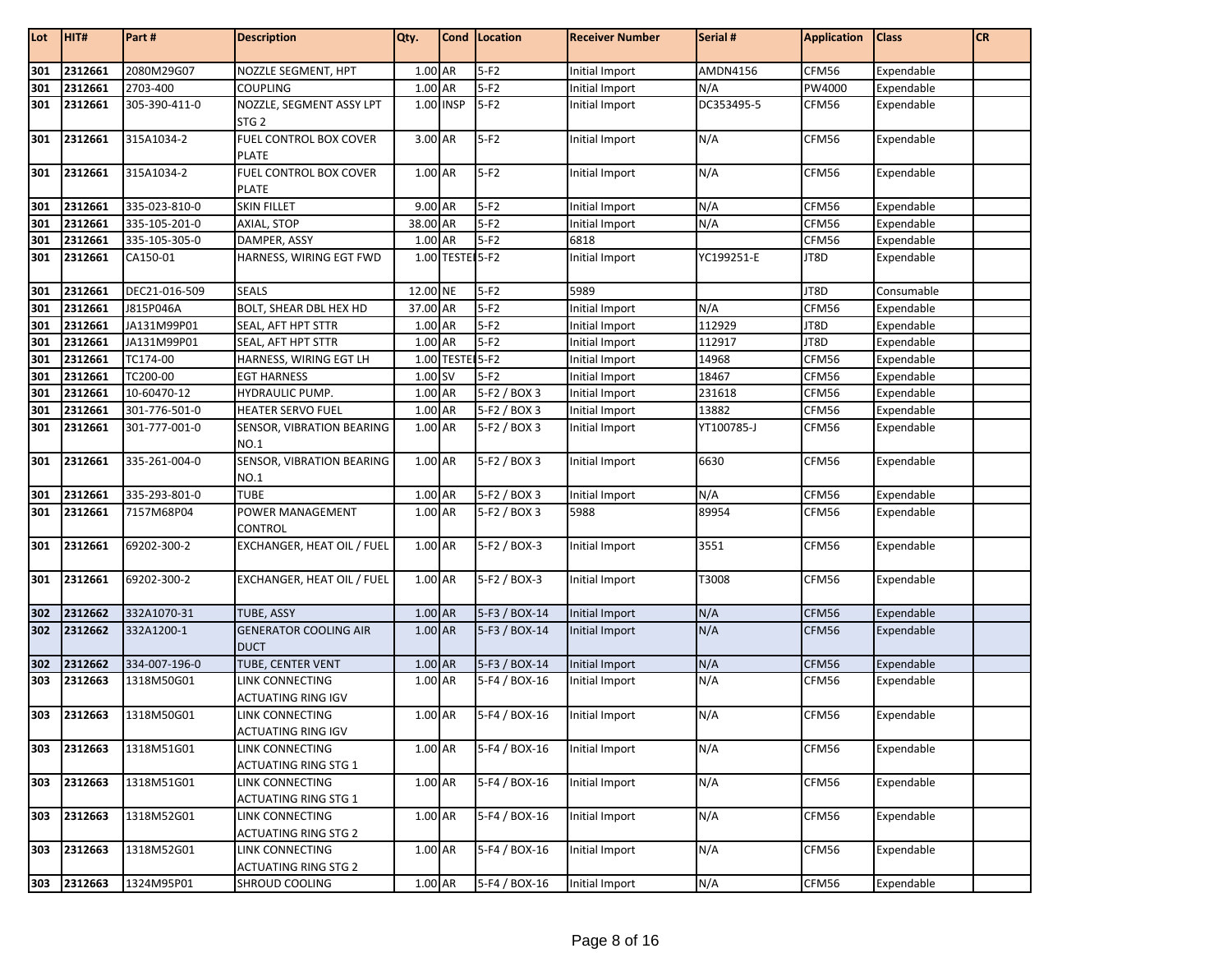| 303<br>2312663<br>TUBE, AIR START BLEED INLET<br>1.00 AR<br>5-F4 / BOX-16<br>N/A<br>CFM56<br>1443M11G01<br>Expendable<br>Initial Import<br>303<br>5-F4 / BOX-16<br>2312663<br>1443M13G01<br>TUBE AIR START BLEED<br>1.00 AR<br>N/A<br>CFM56<br>Initial Import<br>Expendable<br><b>DIFFUSER</b><br>303<br>1.00 AR<br>N/A<br>CFM56<br>2312663<br>1443M18G01<br>TUBE, AIR SIGNAL STAR BLEED<br>5-F4 / BOX-16<br>Expendable<br>Initial Import<br>303<br>1.00 AR<br>5-F4 / BOX-16<br>N/A<br>CFM56<br>2312663<br>1444M13G01<br><b>BRACKET IGNITER CABLE</b><br>Initial Import<br>Expendable<br>5-F4 / BOX-16<br>N/A<br>303<br>2312663<br>1444M84G01<br><b>BRACKET EGT</b><br>1.00 AR<br>Initial Import<br>CFM56<br>Expendable<br>1.00 AR<br>N/A<br>303<br>2312663<br>TUBE, AIR SIGNAL STAR BLEED<br>5-F4 / BOX-16<br>CFM56<br>1466M54G01<br>Initial Import<br>Expendable<br>N/A<br><b>INSULATION BLANKET</b><br>1.00 AR<br>5-F4 / BOX-16<br>CFM56<br>2312663<br>1527M95P11<br>Initial Import<br>Expendable<br>303<br>303<br>2312663<br>1.00 AR<br>5-F4 / BOX-16<br>MAA12819<br>CFM56<br>1663M24P01<br>FAN ROTOR BLADE STG 1<br>Initial Import<br>Expendable<br>303<br>1.00 AR<br>5-F4 / BOX-16<br>2312663<br>1663M24P01<br>FAN ROTOR BLADE STG 1<br>Initial Import<br>MAA32907<br>CFM56<br>Expendable<br>303<br>1.00 AR<br>2312663<br>5-F4 / BOX-16<br>MAA20227<br>CFM56<br>1663M24P01<br>FAN ROTOR BLADE STG 1<br>Initial Import<br>Expendable<br>2312663<br>CFM56<br>303<br>1663M24P01<br>1.00 AR<br>5-F4 / BOX-16<br>SNE15068<br>Expendable<br>FAN ROTOR BLADE STG 1<br>Initial Import<br>303<br>2312663<br>1.00 AR<br>5-F4 / BOX-16<br>CFM56<br>1663M24P01<br>Initial Import<br>SN464054<br>Expendable<br>FAN ROTOR BLADE STG 1<br>1.00 AR<br>5-F4 / BOX-16<br>CFM56<br>303<br>2312663<br>MAA35118<br>1663M24P01<br>FAN ROTOR BLADE STG 1<br>Initial Import<br>Expendable<br>303<br>2312663<br>1.00 AR<br>5-F4 / BOX-16<br>MAA30984<br>CFM56<br>1663M24P01<br>FAN ROTOR BLADE STG 1<br>Initial Import<br>Expendable<br>1.00 AR<br>5-F4 / BOX-16<br>303<br>2312663<br>1663M24P01<br>MAA17303<br>CFM56<br>Expendable<br>FAN ROTOR BLADE STG 1<br>Initial Import<br>1.00 AR<br>303<br>2312663<br>5-F4 / BOX-16<br>MAA17030<br>CFM56<br>1663M24P01<br>FAN ROTOR BLADE STG 1<br>Initial Import<br>Expendable<br>303<br>CFM56<br>2312663<br>1.00 AR<br>5-F4 / BOX-16<br>THBB2512<br>1663M24P01<br>FAN ROTOR BLADE STG 1<br>Expendable<br>Initial Import<br>1.00 AR<br>5-F4 / BOX-16<br>CFM56<br>2312663<br>1663M24P01<br>MAA31891<br>Expendable<br>303<br>FAN ROTOR BLADE STG 1<br>Initial Import<br>303<br>2312663<br>1.00 AR<br>5-F4 / BOX-16<br>MAA35440<br>CFM56<br>1663M24P01<br>FAN ROTOR BLADE STG 1<br>Expendable<br>Initial Import<br>303<br>2312663<br>1.00 AR<br>5-F4 / BOX-16<br>SNE16637<br>CFM56<br>1663M24P02<br>FAN ROTOR BLADE STG 1<br>Expendable<br>Initial Import<br>1.00 AR<br>5-F4 / BOX-16<br>CFM56<br>303<br>2312663<br>1663M24P02<br>FAN ROTOR BLADE STG 1<br>*6909<br>MAA45502<br>Expendable<br>303<br>2312663<br>1.00 AR<br>*6910<br>CFM56<br>1663M24P02<br>5-F4 / BOX-16<br>MA76926<br>Expendable<br>FAN ROTOR BLADE STG 1<br>303<br>2312663<br>5-F4 / BOX-16<br>*6911<br>CFM56<br>1663M24P02<br>1.00 AR<br>MAA72127<br>Expendable<br>FAN ROTOR BLADE STG 1<br>303<br>*6912<br>2312663<br>1.00 AR<br>5-F4 / BOX-16<br>MAA55930<br>CFM56<br>1663M24P02<br>FAN ROTOR BLADE STG 1<br>Expendable<br>303<br>2312663<br>1.00 AR<br>5-F4 / BOX-16<br>*6913<br><b>MAA7750</b><br>CFM56<br>1663M24P02<br>FAN ROTOR BLADE STG 1<br>Expendable<br>1.00 AR<br>5-F4 / BOX-16<br>*6914<br>MAA47534<br>303<br>2312663<br>1663M24P02<br>CFM56<br>Expendable<br>FAN ROTOR BLADE STG 1<br>1.00 AR<br>*6915<br>303<br>2312663<br>5-F4 / BOX-16<br>SNE16868<br>CFM56<br>1663M24P02<br>FAN ROTOR BLADE STG 1<br>Expendable<br>CFM56<br>303<br>2312663<br>5-F4 / BOX-16<br>*6916<br>1663M24P02<br>1.00 AR<br>MAA64528<br>Expendable<br>FAN ROTOR BLADE STG 1<br>1.00 AR<br>5-F4 / BOX-16<br>*6917<br>MAA62128<br>CFM56<br>303<br>2312663<br>1663M24P02<br>FAN ROTOR BLADE STG 1<br>Expendable<br>303<br>2312663<br>1.00 AR<br>5-F4 / BOX-16<br>*6918<br>MAA78206<br>CFM56<br>1663M24P02<br>FAN ROTOR BLADE STG 1<br>Expendable<br>303<br>*6919<br>2312663<br>1.00 AR<br>5-F4 / BOX-16<br>SNE16916<br>CFM56<br>Expendable<br>1663M24P02<br>FAN ROTOR BLADE STG 1<br>5-F4 / BOX-16<br>*6920<br>2312663<br>1663M24P02<br>1.00 AR<br>CFM56<br>303<br>FAN ROTOR BLADE STG 1<br>MAA74856<br>Expendable<br>303<br>*6921<br>CFM56<br>2312663<br>1663M24P02<br>1.00 AR<br>5-F4 / BOX-16<br>MAA45135<br>Expendable<br>FAN ROTOR BLADE STG 1<br>303<br>5-F4 / BOX-16<br>*6922<br>CFM56<br>2312663<br>1663M24P02<br>1.00 AR<br>MAA45122<br>Expendable<br>FAN ROTOR BLADE STG 1<br>303<br>2312663<br>1.00 AR<br>5-F4 / BOX-16<br>*6923<br>MAA64007<br>CFM56<br>1663M24P02<br>FAN ROTOR BLADE STG 1<br>Expendable<br>1663M24P02<br>FAN ROTOR BLADE STG 1<br>1.00 AR<br>5-F4 / BOX-16<br>*6924<br>SNE18283<br>CFM56<br>Expendable<br>303<br>1.00 AR<br>5-F4 / BOX-16<br>2312663<br>1663M24P02<br>FAN ROTOR BLADE STG 1<br>*6925<br>MAA63716<br>CFM56<br>Expendable<br>303 2312663<br>1.00 AR<br>5-F4 / BOX-16<br>*6926<br>SNE31817<br>CFM56<br>1663M24P02<br>FAN ROTOR BLADE STG 1<br>Expendable<br>303<br>CFM56<br>2312663<br>1663M24P02<br>1.00 AR<br>5-F4 / BOX-16<br>*6927<br>SNE18288<br>Expendable<br>FAN ROTOR BLADE STG 1<br>303<br>5-F4 / BOX-16<br>2312663<br>1663M24P02<br>FAN ROTOR BLADE STG 1<br>1.00 AR<br>*6928<br>SNE18280<br>CFM56<br>Expendable<br>303<br>2312663<br>1663M24P02<br>FAN ROTOR BLADE STG 1<br>1.00 AR<br>5-F4 / BOX-16<br>*6929<br>MAA51744<br>CFM56<br>Expendable<br>303<br>1.00 AR<br>MAA65694<br>CFM56<br>2312663<br>1663M24P02<br>5-F4 / BOX-16<br>*6930<br>Expendable<br>FAN ROTOR BLADE STG 1<br>1.00 AR<br>5-F4 / BOX-16<br>303<br>2312663<br>1663M24P02<br>FAN ROTOR BLADE STG 1<br>*6931<br>MAA54968<br>CFM56<br>Expendable<br>303 2312663<br>1.00 AR<br>$*6932$<br>1663M24P02<br>FAN ROTOR BLADE STG 1<br>5-F4 / BOX-16<br>MAA79562<br>CFM56<br>Expendable<br>303<br>2312663<br>1.00 AR<br>5-F4 / BOX-16<br>*6933<br>MAA45101<br>CFM56<br>1663M24P02<br>FAN ROTOR BLADE STG 1<br>Expendable<br>1.00 AR<br>N/A | Lot | HIT# | Part #   | <b>Description</b> | Qty. | Cond   Location | <b>Receiver Number</b> | Serial # | <b>Application</b> | <b>Class</b> | <b>CR</b> |
|-----------------------------------------------------------------------------------------------------------------------------------------------------------------------------------------------------------------------------------------------------------------------------------------------------------------------------------------------------------------------------------------------------------------------------------------------------------------------------------------------------------------------------------------------------------------------------------------------------------------------------------------------------------------------------------------------------------------------------------------------------------------------------------------------------------------------------------------------------------------------------------------------------------------------------------------------------------------------------------------------------------------------------------------------------------------------------------------------------------------------------------------------------------------------------------------------------------------------------------------------------------------------------------------------------------------------------------------------------------------------------------------------------------------------------------------------------------------------------------------------------------------------------------------------------------------------------------------------------------------------------------------------------------------------------------------------------------------------------------------------------------------------------------------------------------------------------------------------------------------------------------------------------------------------------------------------------------------------------------------------------------------------------------------------------------------------------------------------------------------------------------------------------------------------------------------------------------------------------------------------------------------------------------------------------------------------------------------------------------------------------------------------------------------------------------------------------------------------------------------------------------------------------------------------------------------------------------------------------------------------------------------------------------------------------------------------------------------------------------------------------------------------------------------------------------------------------------------------------------------------------------------------------------------------------------------------------------------------------------------------------------------------------------------------------------------------------------------------------------------------------------------------------------------------------------------------------------------------------------------------------------------------------------------------------------------------------------------------------------------------------------------------------------------------------------------------------------------------------------------------------------------------------------------------------------------------------------------------------------------------------------------------------------------------------------------------------------------------------------------------------------------------------------------------------------------------------------------------------------------------------------------------------------------------------------------------------------------------------------------------------------------------------------------------------------------------------------------------------------------------------------------------------------------------------------------------------------------------------------------------------------------------------------------------------------------------------------------------------------------------------------------------------------------------------------------------------------------------------------------------------------------------------------------------------------------------------------------------------------------------------------------------------------------------------------------------------------------------------------------------------------------------------------------------------------------------------------------------------------------------------------------------------------------------------------------------------------------------------------------------------------------------------------------------------------------------------------------------------------------------------------------------------------------------------------------------------------------------------------------------------------------------------------------------------------------------------------------------------------------------------------------------------------------------------------------------------------------------------------------------------------------------------------------------------------------------------------------------------------------------------------------------------------------------------------------------------------------------------------------------------------------------------------------------------------------------------------------------------------------------------------------------------------------------------------------------------------------------------------------------------------------------------------------------------------------------------------------------------------------------------------------------------------------------------------------------------------------------------------------|-----|------|----------|--------------------|------|-----------------|------------------------|----------|--------------------|--------------|-----------|
| 303 2312663<br>303 2312663                                                                                                                                                                                                                                                                                                                                                                                                                                                                                                                                                                                                                                                                                                                                                                                                                                                                                                                                                                                                                                                                                                                                                                                                                                                                                                                                                                                                                                                                                                                                                                                                                                                                                                                                                                                                                                                                                                                                                                                                                                                                                                                                                                                                                                                                                                                                                                                                                                                                                                                                                                                                                                                                                                                                                                                                                                                                                                                                                                                                                                                                                                                                                                                                                                                                                                                                                                                                                                                                                                                                                                                                                                                                                                                                                                                                                                                                                                                                                                                                                                                                                                                                                                                                                                                                                                                                                                                                                                                                                                                                                                                                                                                                                                                                                                                                                                                                                                                                                                                                                                                                                                                                                                                                                                                                                                                                                                                                                                                                                                                                                                                                                                                                                                                                                                                                                                                                                                                                                                                                                                                                                                                                                                                                              |     |      |          |                    |      |                 |                        |          |                    |              |           |
|                                                                                                                                                                                                                                                                                                                                                                                                                                                                                                                                                                                                                                                                                                                                                                                                                                                                                                                                                                                                                                                                                                                                                                                                                                                                                                                                                                                                                                                                                                                                                                                                                                                                                                                                                                                                                                                                                                                                                                                                                                                                                                                                                                                                                                                                                                                                                                                                                                                                                                                                                                                                                                                                                                                                                                                                                                                                                                                                                                                                                                                                                                                                                                                                                                                                                                                                                                                                                                                                                                                                                                                                                                                                                                                                                                                                                                                                                                                                                                                                                                                                                                                                                                                                                                                                                                                                                                                                                                                                                                                                                                                                                                                                                                                                                                                                                                                                                                                                                                                                                                                                                                                                                                                                                                                                                                                                                                                                                                                                                                                                                                                                                                                                                                                                                                                                                                                                                                                                                                                                                                                                                                                                                                                                                                         |     |      |          |                    |      |                 |                        |          |                    |              |           |
|                                                                                                                                                                                                                                                                                                                                                                                                                                                                                                                                                                                                                                                                                                                                                                                                                                                                                                                                                                                                                                                                                                                                                                                                                                                                                                                                                                                                                                                                                                                                                                                                                                                                                                                                                                                                                                                                                                                                                                                                                                                                                                                                                                                                                                                                                                                                                                                                                                                                                                                                                                                                                                                                                                                                                                                                                                                                                                                                                                                                                                                                                                                                                                                                                                                                                                                                                                                                                                                                                                                                                                                                                                                                                                                                                                                                                                                                                                                                                                                                                                                                                                                                                                                                                                                                                                                                                                                                                                                                                                                                                                                                                                                                                                                                                                                                                                                                                                                                                                                                                                                                                                                                                                                                                                                                                                                                                                                                                                                                                                                                                                                                                                                                                                                                                                                                                                                                                                                                                                                                                                                                                                                                                                                                                                         |     |      |          |                    |      |                 |                        |          |                    |              |           |
|                                                                                                                                                                                                                                                                                                                                                                                                                                                                                                                                                                                                                                                                                                                                                                                                                                                                                                                                                                                                                                                                                                                                                                                                                                                                                                                                                                                                                                                                                                                                                                                                                                                                                                                                                                                                                                                                                                                                                                                                                                                                                                                                                                                                                                                                                                                                                                                                                                                                                                                                                                                                                                                                                                                                                                                                                                                                                                                                                                                                                                                                                                                                                                                                                                                                                                                                                                                                                                                                                                                                                                                                                                                                                                                                                                                                                                                                                                                                                                                                                                                                                                                                                                                                                                                                                                                                                                                                                                                                                                                                                                                                                                                                                                                                                                                                                                                                                                                                                                                                                                                                                                                                                                                                                                                                                                                                                                                                                                                                                                                                                                                                                                                                                                                                                                                                                                                                                                                                                                                                                                                                                                                                                                                                                                         |     |      |          |                    |      |                 |                        |          |                    |              |           |
|                                                                                                                                                                                                                                                                                                                                                                                                                                                                                                                                                                                                                                                                                                                                                                                                                                                                                                                                                                                                                                                                                                                                                                                                                                                                                                                                                                                                                                                                                                                                                                                                                                                                                                                                                                                                                                                                                                                                                                                                                                                                                                                                                                                                                                                                                                                                                                                                                                                                                                                                                                                                                                                                                                                                                                                                                                                                                                                                                                                                                                                                                                                                                                                                                                                                                                                                                                                                                                                                                                                                                                                                                                                                                                                                                                                                                                                                                                                                                                                                                                                                                                                                                                                                                                                                                                                                                                                                                                                                                                                                                                                                                                                                                                                                                                                                                                                                                                                                                                                                                                                                                                                                                                                                                                                                                                                                                                                                                                                                                                                                                                                                                                                                                                                                                                                                                                                                                                                                                                                                                                                                                                                                                                                                                                         |     |      |          |                    |      |                 |                        |          |                    |              |           |
|                                                                                                                                                                                                                                                                                                                                                                                                                                                                                                                                                                                                                                                                                                                                                                                                                                                                                                                                                                                                                                                                                                                                                                                                                                                                                                                                                                                                                                                                                                                                                                                                                                                                                                                                                                                                                                                                                                                                                                                                                                                                                                                                                                                                                                                                                                                                                                                                                                                                                                                                                                                                                                                                                                                                                                                                                                                                                                                                                                                                                                                                                                                                                                                                                                                                                                                                                                                                                                                                                                                                                                                                                                                                                                                                                                                                                                                                                                                                                                                                                                                                                                                                                                                                                                                                                                                                                                                                                                                                                                                                                                                                                                                                                                                                                                                                                                                                                                                                                                                                                                                                                                                                                                                                                                                                                                                                                                                                                                                                                                                                                                                                                                                                                                                                                                                                                                                                                                                                                                                                                                                                                                                                                                                                                                         |     |      |          |                    |      |                 |                        |          |                    |              |           |
|                                                                                                                                                                                                                                                                                                                                                                                                                                                                                                                                                                                                                                                                                                                                                                                                                                                                                                                                                                                                                                                                                                                                                                                                                                                                                                                                                                                                                                                                                                                                                                                                                                                                                                                                                                                                                                                                                                                                                                                                                                                                                                                                                                                                                                                                                                                                                                                                                                                                                                                                                                                                                                                                                                                                                                                                                                                                                                                                                                                                                                                                                                                                                                                                                                                                                                                                                                                                                                                                                                                                                                                                                                                                                                                                                                                                                                                                                                                                                                                                                                                                                                                                                                                                                                                                                                                                                                                                                                                                                                                                                                                                                                                                                                                                                                                                                                                                                                                                                                                                                                                                                                                                                                                                                                                                                                                                                                                                                                                                                                                                                                                                                                                                                                                                                                                                                                                                                                                                                                                                                                                                                                                                                                                                                                         |     |      |          |                    |      |                 |                        |          |                    |              |           |
|                                                                                                                                                                                                                                                                                                                                                                                                                                                                                                                                                                                                                                                                                                                                                                                                                                                                                                                                                                                                                                                                                                                                                                                                                                                                                                                                                                                                                                                                                                                                                                                                                                                                                                                                                                                                                                                                                                                                                                                                                                                                                                                                                                                                                                                                                                                                                                                                                                                                                                                                                                                                                                                                                                                                                                                                                                                                                                                                                                                                                                                                                                                                                                                                                                                                                                                                                                                                                                                                                                                                                                                                                                                                                                                                                                                                                                                                                                                                                                                                                                                                                                                                                                                                                                                                                                                                                                                                                                                                                                                                                                                                                                                                                                                                                                                                                                                                                                                                                                                                                                                                                                                                                                                                                                                                                                                                                                                                                                                                                                                                                                                                                                                                                                                                                                                                                                                                                                                                                                                                                                                                                                                                                                                                                                         |     |      |          |                    |      |                 |                        |          |                    |              |           |
|                                                                                                                                                                                                                                                                                                                                                                                                                                                                                                                                                                                                                                                                                                                                                                                                                                                                                                                                                                                                                                                                                                                                                                                                                                                                                                                                                                                                                                                                                                                                                                                                                                                                                                                                                                                                                                                                                                                                                                                                                                                                                                                                                                                                                                                                                                                                                                                                                                                                                                                                                                                                                                                                                                                                                                                                                                                                                                                                                                                                                                                                                                                                                                                                                                                                                                                                                                                                                                                                                                                                                                                                                                                                                                                                                                                                                                                                                                                                                                                                                                                                                                                                                                                                                                                                                                                                                                                                                                                                                                                                                                                                                                                                                                                                                                                                                                                                                                                                                                                                                                                                                                                                                                                                                                                                                                                                                                                                                                                                                                                                                                                                                                                                                                                                                                                                                                                                                                                                                                                                                                                                                                                                                                                                                                         |     |      |          |                    |      |                 |                        |          |                    |              |           |
|                                                                                                                                                                                                                                                                                                                                                                                                                                                                                                                                                                                                                                                                                                                                                                                                                                                                                                                                                                                                                                                                                                                                                                                                                                                                                                                                                                                                                                                                                                                                                                                                                                                                                                                                                                                                                                                                                                                                                                                                                                                                                                                                                                                                                                                                                                                                                                                                                                                                                                                                                                                                                                                                                                                                                                                                                                                                                                                                                                                                                                                                                                                                                                                                                                                                                                                                                                                                                                                                                                                                                                                                                                                                                                                                                                                                                                                                                                                                                                                                                                                                                                                                                                                                                                                                                                                                                                                                                                                                                                                                                                                                                                                                                                                                                                                                                                                                                                                                                                                                                                                                                                                                                                                                                                                                                                                                                                                                                                                                                                                                                                                                                                                                                                                                                                                                                                                                                                                                                                                                                                                                                                                                                                                                                                         |     |      |          |                    |      |                 |                        |          |                    |              |           |
|                                                                                                                                                                                                                                                                                                                                                                                                                                                                                                                                                                                                                                                                                                                                                                                                                                                                                                                                                                                                                                                                                                                                                                                                                                                                                                                                                                                                                                                                                                                                                                                                                                                                                                                                                                                                                                                                                                                                                                                                                                                                                                                                                                                                                                                                                                                                                                                                                                                                                                                                                                                                                                                                                                                                                                                                                                                                                                                                                                                                                                                                                                                                                                                                                                                                                                                                                                                                                                                                                                                                                                                                                                                                                                                                                                                                                                                                                                                                                                                                                                                                                                                                                                                                                                                                                                                                                                                                                                                                                                                                                                                                                                                                                                                                                                                                                                                                                                                                                                                                                                                                                                                                                                                                                                                                                                                                                                                                                                                                                                                                                                                                                                                                                                                                                                                                                                                                                                                                                                                                                                                                                                                                                                                                                                         |     |      |          |                    |      |                 |                        |          |                    |              |           |
|                                                                                                                                                                                                                                                                                                                                                                                                                                                                                                                                                                                                                                                                                                                                                                                                                                                                                                                                                                                                                                                                                                                                                                                                                                                                                                                                                                                                                                                                                                                                                                                                                                                                                                                                                                                                                                                                                                                                                                                                                                                                                                                                                                                                                                                                                                                                                                                                                                                                                                                                                                                                                                                                                                                                                                                                                                                                                                                                                                                                                                                                                                                                                                                                                                                                                                                                                                                                                                                                                                                                                                                                                                                                                                                                                                                                                                                                                                                                                                                                                                                                                                                                                                                                                                                                                                                                                                                                                                                                                                                                                                                                                                                                                                                                                                                                                                                                                                                                                                                                                                                                                                                                                                                                                                                                                                                                                                                                                                                                                                                                                                                                                                                                                                                                                                                                                                                                                                                                                                                                                                                                                                                                                                                                                                         |     |      |          |                    |      |                 |                        |          |                    |              |           |
|                                                                                                                                                                                                                                                                                                                                                                                                                                                                                                                                                                                                                                                                                                                                                                                                                                                                                                                                                                                                                                                                                                                                                                                                                                                                                                                                                                                                                                                                                                                                                                                                                                                                                                                                                                                                                                                                                                                                                                                                                                                                                                                                                                                                                                                                                                                                                                                                                                                                                                                                                                                                                                                                                                                                                                                                                                                                                                                                                                                                                                                                                                                                                                                                                                                                                                                                                                                                                                                                                                                                                                                                                                                                                                                                                                                                                                                                                                                                                                                                                                                                                                                                                                                                                                                                                                                                                                                                                                                                                                                                                                                                                                                                                                                                                                                                                                                                                                                                                                                                                                                                                                                                                                                                                                                                                                                                                                                                                                                                                                                                                                                                                                                                                                                                                                                                                                                                                                                                                                                                                                                                                                                                                                                                                                         |     |      |          |                    |      |                 |                        |          |                    |              |           |
|                                                                                                                                                                                                                                                                                                                                                                                                                                                                                                                                                                                                                                                                                                                                                                                                                                                                                                                                                                                                                                                                                                                                                                                                                                                                                                                                                                                                                                                                                                                                                                                                                                                                                                                                                                                                                                                                                                                                                                                                                                                                                                                                                                                                                                                                                                                                                                                                                                                                                                                                                                                                                                                                                                                                                                                                                                                                                                                                                                                                                                                                                                                                                                                                                                                                                                                                                                                                                                                                                                                                                                                                                                                                                                                                                                                                                                                                                                                                                                                                                                                                                                                                                                                                                                                                                                                                                                                                                                                                                                                                                                                                                                                                                                                                                                                                                                                                                                                                                                                                                                                                                                                                                                                                                                                                                                                                                                                                                                                                                                                                                                                                                                                                                                                                                                                                                                                                                                                                                                                                                                                                                                                                                                                                                                         |     |      |          |                    |      |                 |                        |          |                    |              |           |
|                                                                                                                                                                                                                                                                                                                                                                                                                                                                                                                                                                                                                                                                                                                                                                                                                                                                                                                                                                                                                                                                                                                                                                                                                                                                                                                                                                                                                                                                                                                                                                                                                                                                                                                                                                                                                                                                                                                                                                                                                                                                                                                                                                                                                                                                                                                                                                                                                                                                                                                                                                                                                                                                                                                                                                                                                                                                                                                                                                                                                                                                                                                                                                                                                                                                                                                                                                                                                                                                                                                                                                                                                                                                                                                                                                                                                                                                                                                                                                                                                                                                                                                                                                                                                                                                                                                                                                                                                                                                                                                                                                                                                                                                                                                                                                                                                                                                                                                                                                                                                                                                                                                                                                                                                                                                                                                                                                                                                                                                                                                                                                                                                                                                                                                                                                                                                                                                                                                                                                                                                                                                                                                                                                                                                                         |     |      |          |                    |      |                 |                        |          |                    |              |           |
|                                                                                                                                                                                                                                                                                                                                                                                                                                                                                                                                                                                                                                                                                                                                                                                                                                                                                                                                                                                                                                                                                                                                                                                                                                                                                                                                                                                                                                                                                                                                                                                                                                                                                                                                                                                                                                                                                                                                                                                                                                                                                                                                                                                                                                                                                                                                                                                                                                                                                                                                                                                                                                                                                                                                                                                                                                                                                                                                                                                                                                                                                                                                                                                                                                                                                                                                                                                                                                                                                                                                                                                                                                                                                                                                                                                                                                                                                                                                                                                                                                                                                                                                                                                                                                                                                                                                                                                                                                                                                                                                                                                                                                                                                                                                                                                                                                                                                                                                                                                                                                                                                                                                                                                                                                                                                                                                                                                                                                                                                                                                                                                                                                                                                                                                                                                                                                                                                                                                                                                                                                                                                                                                                                                                                                         |     |      |          |                    |      |                 |                        |          |                    |              |           |
|                                                                                                                                                                                                                                                                                                                                                                                                                                                                                                                                                                                                                                                                                                                                                                                                                                                                                                                                                                                                                                                                                                                                                                                                                                                                                                                                                                                                                                                                                                                                                                                                                                                                                                                                                                                                                                                                                                                                                                                                                                                                                                                                                                                                                                                                                                                                                                                                                                                                                                                                                                                                                                                                                                                                                                                                                                                                                                                                                                                                                                                                                                                                                                                                                                                                                                                                                                                                                                                                                                                                                                                                                                                                                                                                                                                                                                                                                                                                                                                                                                                                                                                                                                                                                                                                                                                                                                                                                                                                                                                                                                                                                                                                                                                                                                                                                                                                                                                                                                                                                                                                                                                                                                                                                                                                                                                                                                                                                                                                                                                                                                                                                                                                                                                                                                                                                                                                                                                                                                                                                                                                                                                                                                                                                                         |     |      |          |                    |      |                 |                        |          |                    |              |           |
|                                                                                                                                                                                                                                                                                                                                                                                                                                                                                                                                                                                                                                                                                                                                                                                                                                                                                                                                                                                                                                                                                                                                                                                                                                                                                                                                                                                                                                                                                                                                                                                                                                                                                                                                                                                                                                                                                                                                                                                                                                                                                                                                                                                                                                                                                                                                                                                                                                                                                                                                                                                                                                                                                                                                                                                                                                                                                                                                                                                                                                                                                                                                                                                                                                                                                                                                                                                                                                                                                                                                                                                                                                                                                                                                                                                                                                                                                                                                                                                                                                                                                                                                                                                                                                                                                                                                                                                                                                                                                                                                                                                                                                                                                                                                                                                                                                                                                                                                                                                                                                                                                                                                                                                                                                                                                                                                                                                                                                                                                                                                                                                                                                                                                                                                                                                                                                                                                                                                                                                                                                                                                                                                                                                                                                         |     |      |          |                    |      |                 |                        |          |                    |              |           |
|                                                                                                                                                                                                                                                                                                                                                                                                                                                                                                                                                                                                                                                                                                                                                                                                                                                                                                                                                                                                                                                                                                                                                                                                                                                                                                                                                                                                                                                                                                                                                                                                                                                                                                                                                                                                                                                                                                                                                                                                                                                                                                                                                                                                                                                                                                                                                                                                                                                                                                                                                                                                                                                                                                                                                                                                                                                                                                                                                                                                                                                                                                                                                                                                                                                                                                                                                                                                                                                                                                                                                                                                                                                                                                                                                                                                                                                                                                                                                                                                                                                                                                                                                                                                                                                                                                                                                                                                                                                                                                                                                                                                                                                                                                                                                                                                                                                                                                                                                                                                                                                                                                                                                                                                                                                                                                                                                                                                                                                                                                                                                                                                                                                                                                                                                                                                                                                                                                                                                                                                                                                                                                                                                                                                                                         |     |      |          |                    |      |                 |                        |          |                    |              |           |
|                                                                                                                                                                                                                                                                                                                                                                                                                                                                                                                                                                                                                                                                                                                                                                                                                                                                                                                                                                                                                                                                                                                                                                                                                                                                                                                                                                                                                                                                                                                                                                                                                                                                                                                                                                                                                                                                                                                                                                                                                                                                                                                                                                                                                                                                                                                                                                                                                                                                                                                                                                                                                                                                                                                                                                                                                                                                                                                                                                                                                                                                                                                                                                                                                                                                                                                                                                                                                                                                                                                                                                                                                                                                                                                                                                                                                                                                                                                                                                                                                                                                                                                                                                                                                                                                                                                                                                                                                                                                                                                                                                                                                                                                                                                                                                                                                                                                                                                                                                                                                                                                                                                                                                                                                                                                                                                                                                                                                                                                                                                                                                                                                                                                                                                                                                                                                                                                                                                                                                                                                                                                                                                                                                                                                                         |     |      |          |                    |      |                 |                        |          |                    |              |           |
|                                                                                                                                                                                                                                                                                                                                                                                                                                                                                                                                                                                                                                                                                                                                                                                                                                                                                                                                                                                                                                                                                                                                                                                                                                                                                                                                                                                                                                                                                                                                                                                                                                                                                                                                                                                                                                                                                                                                                                                                                                                                                                                                                                                                                                                                                                                                                                                                                                                                                                                                                                                                                                                                                                                                                                                                                                                                                                                                                                                                                                                                                                                                                                                                                                                                                                                                                                                                                                                                                                                                                                                                                                                                                                                                                                                                                                                                                                                                                                                                                                                                                                                                                                                                                                                                                                                                                                                                                                                                                                                                                                                                                                                                                                                                                                                                                                                                                                                                                                                                                                                                                                                                                                                                                                                                                                                                                                                                                                                                                                                                                                                                                                                                                                                                                                                                                                                                                                                                                                                                                                                                                                                                                                                                                                         |     |      |          |                    |      |                 |                        |          |                    |              |           |
|                                                                                                                                                                                                                                                                                                                                                                                                                                                                                                                                                                                                                                                                                                                                                                                                                                                                                                                                                                                                                                                                                                                                                                                                                                                                                                                                                                                                                                                                                                                                                                                                                                                                                                                                                                                                                                                                                                                                                                                                                                                                                                                                                                                                                                                                                                                                                                                                                                                                                                                                                                                                                                                                                                                                                                                                                                                                                                                                                                                                                                                                                                                                                                                                                                                                                                                                                                                                                                                                                                                                                                                                                                                                                                                                                                                                                                                                                                                                                                                                                                                                                                                                                                                                                                                                                                                                                                                                                                                                                                                                                                                                                                                                                                                                                                                                                                                                                                                                                                                                                                                                                                                                                                                                                                                                                                                                                                                                                                                                                                                                                                                                                                                                                                                                                                                                                                                                                                                                                                                                                                                                                                                                                                                                                                         |     |      |          |                    |      |                 |                        |          |                    |              |           |
|                                                                                                                                                                                                                                                                                                                                                                                                                                                                                                                                                                                                                                                                                                                                                                                                                                                                                                                                                                                                                                                                                                                                                                                                                                                                                                                                                                                                                                                                                                                                                                                                                                                                                                                                                                                                                                                                                                                                                                                                                                                                                                                                                                                                                                                                                                                                                                                                                                                                                                                                                                                                                                                                                                                                                                                                                                                                                                                                                                                                                                                                                                                                                                                                                                                                                                                                                                                                                                                                                                                                                                                                                                                                                                                                                                                                                                                                                                                                                                                                                                                                                                                                                                                                                                                                                                                                                                                                                                                                                                                                                                                                                                                                                                                                                                                                                                                                                                                                                                                                                                                                                                                                                                                                                                                                                                                                                                                                                                                                                                                                                                                                                                                                                                                                                                                                                                                                                                                                                                                                                                                                                                                                                                                                                                         |     |      |          |                    |      |                 |                        |          |                    |              |           |
|                                                                                                                                                                                                                                                                                                                                                                                                                                                                                                                                                                                                                                                                                                                                                                                                                                                                                                                                                                                                                                                                                                                                                                                                                                                                                                                                                                                                                                                                                                                                                                                                                                                                                                                                                                                                                                                                                                                                                                                                                                                                                                                                                                                                                                                                                                                                                                                                                                                                                                                                                                                                                                                                                                                                                                                                                                                                                                                                                                                                                                                                                                                                                                                                                                                                                                                                                                                                                                                                                                                                                                                                                                                                                                                                                                                                                                                                                                                                                                                                                                                                                                                                                                                                                                                                                                                                                                                                                                                                                                                                                                                                                                                                                                                                                                                                                                                                                                                                                                                                                                                                                                                                                                                                                                                                                                                                                                                                                                                                                                                                                                                                                                                                                                                                                                                                                                                                                                                                                                                                                                                                                                                                                                                                                                         |     |      |          |                    |      |                 |                        |          |                    |              |           |
|                                                                                                                                                                                                                                                                                                                                                                                                                                                                                                                                                                                                                                                                                                                                                                                                                                                                                                                                                                                                                                                                                                                                                                                                                                                                                                                                                                                                                                                                                                                                                                                                                                                                                                                                                                                                                                                                                                                                                                                                                                                                                                                                                                                                                                                                                                                                                                                                                                                                                                                                                                                                                                                                                                                                                                                                                                                                                                                                                                                                                                                                                                                                                                                                                                                                                                                                                                                                                                                                                                                                                                                                                                                                                                                                                                                                                                                                                                                                                                                                                                                                                                                                                                                                                                                                                                                                                                                                                                                                                                                                                                                                                                                                                                                                                                                                                                                                                                                                                                                                                                                                                                                                                                                                                                                                                                                                                                                                                                                                                                                                                                                                                                                                                                                                                                                                                                                                                                                                                                                                                                                                                                                                                                                                                                         |     |      |          |                    |      |                 |                        |          |                    |              |           |
|                                                                                                                                                                                                                                                                                                                                                                                                                                                                                                                                                                                                                                                                                                                                                                                                                                                                                                                                                                                                                                                                                                                                                                                                                                                                                                                                                                                                                                                                                                                                                                                                                                                                                                                                                                                                                                                                                                                                                                                                                                                                                                                                                                                                                                                                                                                                                                                                                                                                                                                                                                                                                                                                                                                                                                                                                                                                                                                                                                                                                                                                                                                                                                                                                                                                                                                                                                                                                                                                                                                                                                                                                                                                                                                                                                                                                                                                                                                                                                                                                                                                                                                                                                                                                                                                                                                                                                                                                                                                                                                                                                                                                                                                                                                                                                                                                                                                                                                                                                                                                                                                                                                                                                                                                                                                                                                                                                                                                                                                                                                                                                                                                                                                                                                                                                                                                                                                                                                                                                                                                                                                                                                                                                                                                                         |     |      |          |                    |      |                 |                        |          |                    |              |           |
|                                                                                                                                                                                                                                                                                                                                                                                                                                                                                                                                                                                                                                                                                                                                                                                                                                                                                                                                                                                                                                                                                                                                                                                                                                                                                                                                                                                                                                                                                                                                                                                                                                                                                                                                                                                                                                                                                                                                                                                                                                                                                                                                                                                                                                                                                                                                                                                                                                                                                                                                                                                                                                                                                                                                                                                                                                                                                                                                                                                                                                                                                                                                                                                                                                                                                                                                                                                                                                                                                                                                                                                                                                                                                                                                                                                                                                                                                                                                                                                                                                                                                                                                                                                                                                                                                                                                                                                                                                                                                                                                                                                                                                                                                                                                                                                                                                                                                                                                                                                                                                                                                                                                                                                                                                                                                                                                                                                                                                                                                                                                                                                                                                                                                                                                                                                                                                                                                                                                                                                                                                                                                                                                                                                                                                         |     |      |          |                    |      |                 |                        |          |                    |              |           |
|                                                                                                                                                                                                                                                                                                                                                                                                                                                                                                                                                                                                                                                                                                                                                                                                                                                                                                                                                                                                                                                                                                                                                                                                                                                                                                                                                                                                                                                                                                                                                                                                                                                                                                                                                                                                                                                                                                                                                                                                                                                                                                                                                                                                                                                                                                                                                                                                                                                                                                                                                                                                                                                                                                                                                                                                                                                                                                                                                                                                                                                                                                                                                                                                                                                                                                                                                                                                                                                                                                                                                                                                                                                                                                                                                                                                                                                                                                                                                                                                                                                                                                                                                                                                                                                                                                                                                                                                                                                                                                                                                                                                                                                                                                                                                                                                                                                                                                                                                                                                                                                                                                                                                                                                                                                                                                                                                                                                                                                                                                                                                                                                                                                                                                                                                                                                                                                                                                                                                                                                                                                                                                                                                                                                                                         |     |      |          |                    |      |                 |                        |          |                    |              |           |
|                                                                                                                                                                                                                                                                                                                                                                                                                                                                                                                                                                                                                                                                                                                                                                                                                                                                                                                                                                                                                                                                                                                                                                                                                                                                                                                                                                                                                                                                                                                                                                                                                                                                                                                                                                                                                                                                                                                                                                                                                                                                                                                                                                                                                                                                                                                                                                                                                                                                                                                                                                                                                                                                                                                                                                                                                                                                                                                                                                                                                                                                                                                                                                                                                                                                                                                                                                                                                                                                                                                                                                                                                                                                                                                                                                                                                                                                                                                                                                                                                                                                                                                                                                                                                                                                                                                                                                                                                                                                                                                                                                                                                                                                                                                                                                                                                                                                                                                                                                                                                                                                                                                                                                                                                                                                                                                                                                                                                                                                                                                                                                                                                                                                                                                                                                                                                                                                                                                                                                                                                                                                                                                                                                                                                                         |     |      |          |                    |      |                 |                        |          |                    |              |           |
|                                                                                                                                                                                                                                                                                                                                                                                                                                                                                                                                                                                                                                                                                                                                                                                                                                                                                                                                                                                                                                                                                                                                                                                                                                                                                                                                                                                                                                                                                                                                                                                                                                                                                                                                                                                                                                                                                                                                                                                                                                                                                                                                                                                                                                                                                                                                                                                                                                                                                                                                                                                                                                                                                                                                                                                                                                                                                                                                                                                                                                                                                                                                                                                                                                                                                                                                                                                                                                                                                                                                                                                                                                                                                                                                                                                                                                                                                                                                                                                                                                                                                                                                                                                                                                                                                                                                                                                                                                                                                                                                                                                                                                                                                                                                                                                                                                                                                                                                                                                                                                                                                                                                                                                                                                                                                                                                                                                                                                                                                                                                                                                                                                                                                                                                                                                                                                                                                                                                                                                                                                                                                                                                                                                                                                         |     |      |          |                    |      |                 |                        |          |                    |              |           |
|                                                                                                                                                                                                                                                                                                                                                                                                                                                                                                                                                                                                                                                                                                                                                                                                                                                                                                                                                                                                                                                                                                                                                                                                                                                                                                                                                                                                                                                                                                                                                                                                                                                                                                                                                                                                                                                                                                                                                                                                                                                                                                                                                                                                                                                                                                                                                                                                                                                                                                                                                                                                                                                                                                                                                                                                                                                                                                                                                                                                                                                                                                                                                                                                                                                                                                                                                                                                                                                                                                                                                                                                                                                                                                                                                                                                                                                                                                                                                                                                                                                                                                                                                                                                                                                                                                                                                                                                                                                                                                                                                                                                                                                                                                                                                                                                                                                                                                                                                                                                                                                                                                                                                                                                                                                                                                                                                                                                                                                                                                                                                                                                                                                                                                                                                                                                                                                                                                                                                                                                                                                                                                                                                                                                                                         |     |      |          |                    |      |                 |                        |          |                    |              |           |
|                                                                                                                                                                                                                                                                                                                                                                                                                                                                                                                                                                                                                                                                                                                                                                                                                                                                                                                                                                                                                                                                                                                                                                                                                                                                                                                                                                                                                                                                                                                                                                                                                                                                                                                                                                                                                                                                                                                                                                                                                                                                                                                                                                                                                                                                                                                                                                                                                                                                                                                                                                                                                                                                                                                                                                                                                                                                                                                                                                                                                                                                                                                                                                                                                                                                                                                                                                                                                                                                                                                                                                                                                                                                                                                                                                                                                                                                                                                                                                                                                                                                                                                                                                                                                                                                                                                                                                                                                                                                                                                                                                                                                                                                                                                                                                                                                                                                                                                                                                                                                                                                                                                                                                                                                                                                                                                                                                                                                                                                                                                                                                                                                                                                                                                                                                                                                                                                                                                                                                                                                                                                                                                                                                                                                                         |     |      |          |                    |      |                 |                        |          |                    |              |           |
|                                                                                                                                                                                                                                                                                                                                                                                                                                                                                                                                                                                                                                                                                                                                                                                                                                                                                                                                                                                                                                                                                                                                                                                                                                                                                                                                                                                                                                                                                                                                                                                                                                                                                                                                                                                                                                                                                                                                                                                                                                                                                                                                                                                                                                                                                                                                                                                                                                                                                                                                                                                                                                                                                                                                                                                                                                                                                                                                                                                                                                                                                                                                                                                                                                                                                                                                                                                                                                                                                                                                                                                                                                                                                                                                                                                                                                                                                                                                                                                                                                                                                                                                                                                                                                                                                                                                                                                                                                                                                                                                                                                                                                                                                                                                                                                                                                                                                                                                                                                                                                                                                                                                                                                                                                                                                                                                                                                                                                                                                                                                                                                                                                                                                                                                                                                                                                                                                                                                                                                                                                                                                                                                                                                                                                         |     |      |          |                    |      |                 |                        |          |                    |              |           |
|                                                                                                                                                                                                                                                                                                                                                                                                                                                                                                                                                                                                                                                                                                                                                                                                                                                                                                                                                                                                                                                                                                                                                                                                                                                                                                                                                                                                                                                                                                                                                                                                                                                                                                                                                                                                                                                                                                                                                                                                                                                                                                                                                                                                                                                                                                                                                                                                                                                                                                                                                                                                                                                                                                                                                                                                                                                                                                                                                                                                                                                                                                                                                                                                                                                                                                                                                                                                                                                                                                                                                                                                                                                                                                                                                                                                                                                                                                                                                                                                                                                                                                                                                                                                                                                                                                                                                                                                                                                                                                                                                                                                                                                                                                                                                                                                                                                                                                                                                                                                                                                                                                                                                                                                                                                                                                                                                                                                                                                                                                                                                                                                                                                                                                                                                                                                                                                                                                                                                                                                                                                                                                                                                                                                                                         |     |      |          |                    |      |                 |                        |          |                    |              |           |
|                                                                                                                                                                                                                                                                                                                                                                                                                                                                                                                                                                                                                                                                                                                                                                                                                                                                                                                                                                                                                                                                                                                                                                                                                                                                                                                                                                                                                                                                                                                                                                                                                                                                                                                                                                                                                                                                                                                                                                                                                                                                                                                                                                                                                                                                                                                                                                                                                                                                                                                                                                                                                                                                                                                                                                                                                                                                                                                                                                                                                                                                                                                                                                                                                                                                                                                                                                                                                                                                                                                                                                                                                                                                                                                                                                                                                                                                                                                                                                                                                                                                                                                                                                                                                                                                                                                                                                                                                                                                                                                                                                                                                                                                                                                                                                                                                                                                                                                                                                                                                                                                                                                                                                                                                                                                                                                                                                                                                                                                                                                                                                                                                                                                                                                                                                                                                                                                                                                                                                                                                                                                                                                                                                                                                                         |     |      |          |                    |      |                 |                        |          |                    |              |           |
|                                                                                                                                                                                                                                                                                                                                                                                                                                                                                                                                                                                                                                                                                                                                                                                                                                                                                                                                                                                                                                                                                                                                                                                                                                                                                                                                                                                                                                                                                                                                                                                                                                                                                                                                                                                                                                                                                                                                                                                                                                                                                                                                                                                                                                                                                                                                                                                                                                                                                                                                                                                                                                                                                                                                                                                                                                                                                                                                                                                                                                                                                                                                                                                                                                                                                                                                                                                                                                                                                                                                                                                                                                                                                                                                                                                                                                                                                                                                                                                                                                                                                                                                                                                                                                                                                                                                                                                                                                                                                                                                                                                                                                                                                                                                                                                                                                                                                                                                                                                                                                                                                                                                                                                                                                                                                                                                                                                                                                                                                                                                                                                                                                                                                                                                                                                                                                                                                                                                                                                                                                                                                                                                                                                                                                         |     |      |          |                    |      |                 |                        |          |                    |              |           |
|                                                                                                                                                                                                                                                                                                                                                                                                                                                                                                                                                                                                                                                                                                                                                                                                                                                                                                                                                                                                                                                                                                                                                                                                                                                                                                                                                                                                                                                                                                                                                                                                                                                                                                                                                                                                                                                                                                                                                                                                                                                                                                                                                                                                                                                                                                                                                                                                                                                                                                                                                                                                                                                                                                                                                                                                                                                                                                                                                                                                                                                                                                                                                                                                                                                                                                                                                                                                                                                                                                                                                                                                                                                                                                                                                                                                                                                                                                                                                                                                                                                                                                                                                                                                                                                                                                                                                                                                                                                                                                                                                                                                                                                                                                                                                                                                                                                                                                                                                                                                                                                                                                                                                                                                                                                                                                                                                                                                                                                                                                                                                                                                                                                                                                                                                                                                                                                                                                                                                                                                                                                                                                                                                                                                                                         |     |      |          |                    |      |                 |                        |          |                    |              |           |
|                                                                                                                                                                                                                                                                                                                                                                                                                                                                                                                                                                                                                                                                                                                                                                                                                                                                                                                                                                                                                                                                                                                                                                                                                                                                                                                                                                                                                                                                                                                                                                                                                                                                                                                                                                                                                                                                                                                                                                                                                                                                                                                                                                                                                                                                                                                                                                                                                                                                                                                                                                                                                                                                                                                                                                                                                                                                                                                                                                                                                                                                                                                                                                                                                                                                                                                                                                                                                                                                                                                                                                                                                                                                                                                                                                                                                                                                                                                                                                                                                                                                                                                                                                                                                                                                                                                                                                                                                                                                                                                                                                                                                                                                                                                                                                                                                                                                                                                                                                                                                                                                                                                                                                                                                                                                                                                                                                                                                                                                                                                                                                                                                                                                                                                                                                                                                                                                                                                                                                                                                                                                                                                                                                                                                                         |     |      |          |                    |      |                 |                        |          |                    |              |           |
|                                                                                                                                                                                                                                                                                                                                                                                                                                                                                                                                                                                                                                                                                                                                                                                                                                                                                                                                                                                                                                                                                                                                                                                                                                                                                                                                                                                                                                                                                                                                                                                                                                                                                                                                                                                                                                                                                                                                                                                                                                                                                                                                                                                                                                                                                                                                                                                                                                                                                                                                                                                                                                                                                                                                                                                                                                                                                                                                                                                                                                                                                                                                                                                                                                                                                                                                                                                                                                                                                                                                                                                                                                                                                                                                                                                                                                                                                                                                                                                                                                                                                                                                                                                                                                                                                                                                                                                                                                                                                                                                                                                                                                                                                                                                                                                                                                                                                                                                                                                                                                                                                                                                                                                                                                                                                                                                                                                                                                                                                                                                                                                                                                                                                                                                                                                                                                                                                                                                                                                                                                                                                                                                                                                                                                         |     |      |          |                    |      |                 |                        |          |                    |              |           |
|                                                                                                                                                                                                                                                                                                                                                                                                                                                                                                                                                                                                                                                                                                                                                                                                                                                                                                                                                                                                                                                                                                                                                                                                                                                                                                                                                                                                                                                                                                                                                                                                                                                                                                                                                                                                                                                                                                                                                                                                                                                                                                                                                                                                                                                                                                                                                                                                                                                                                                                                                                                                                                                                                                                                                                                                                                                                                                                                                                                                                                                                                                                                                                                                                                                                                                                                                                                                                                                                                                                                                                                                                                                                                                                                                                                                                                                                                                                                                                                                                                                                                                                                                                                                                                                                                                                                                                                                                                                                                                                                                                                                                                                                                                                                                                                                                                                                                                                                                                                                                                                                                                                                                                                                                                                                                                                                                                                                                                                                                                                                                                                                                                                                                                                                                                                                                                                                                                                                                                                                                                                                                                                                                                                                                                         |     |      |          |                    |      |                 |                        |          |                    |              |           |
|                                                                                                                                                                                                                                                                                                                                                                                                                                                                                                                                                                                                                                                                                                                                                                                                                                                                                                                                                                                                                                                                                                                                                                                                                                                                                                                                                                                                                                                                                                                                                                                                                                                                                                                                                                                                                                                                                                                                                                                                                                                                                                                                                                                                                                                                                                                                                                                                                                                                                                                                                                                                                                                                                                                                                                                                                                                                                                                                                                                                                                                                                                                                                                                                                                                                                                                                                                                                                                                                                                                                                                                                                                                                                                                                                                                                                                                                                                                                                                                                                                                                                                                                                                                                                                                                                                                                                                                                                                                                                                                                                                                                                                                                                                                                                                                                                                                                                                                                                                                                                                                                                                                                                                                                                                                                                                                                                                                                                                                                                                                                                                                                                                                                                                                                                                                                                                                                                                                                                                                                                                                                                                                                                                                                                                         |     |      |          |                    |      |                 |                        |          |                    |              |           |
|                                                                                                                                                                                                                                                                                                                                                                                                                                                                                                                                                                                                                                                                                                                                                                                                                                                                                                                                                                                                                                                                                                                                                                                                                                                                                                                                                                                                                                                                                                                                                                                                                                                                                                                                                                                                                                                                                                                                                                                                                                                                                                                                                                                                                                                                                                                                                                                                                                                                                                                                                                                                                                                                                                                                                                                                                                                                                                                                                                                                                                                                                                                                                                                                                                                                                                                                                                                                                                                                                                                                                                                                                                                                                                                                                                                                                                                                                                                                                                                                                                                                                                                                                                                                                                                                                                                                                                                                                                                                                                                                                                                                                                                                                                                                                                                                                                                                                                                                                                                                                                                                                                                                                                                                                                                                                                                                                                                                                                                                                                                                                                                                                                                                                                                                                                                                                                                                                                                                                                                                                                                                                                                                                                                                                                         |     |      |          |                    |      |                 |                        |          |                    |              |           |
|                                                                                                                                                                                                                                                                                                                                                                                                                                                                                                                                                                                                                                                                                                                                                                                                                                                                                                                                                                                                                                                                                                                                                                                                                                                                                                                                                                                                                                                                                                                                                                                                                                                                                                                                                                                                                                                                                                                                                                                                                                                                                                                                                                                                                                                                                                                                                                                                                                                                                                                                                                                                                                                                                                                                                                                                                                                                                                                                                                                                                                                                                                                                                                                                                                                                                                                                                                                                                                                                                                                                                                                                                                                                                                                                                                                                                                                                                                                                                                                                                                                                                                                                                                                                                                                                                                                                                                                                                                                                                                                                                                                                                                                                                                                                                                                                                                                                                                                                                                                                                                                                                                                                                                                                                                                                                                                                                                                                                                                                                                                                                                                                                                                                                                                                                                                                                                                                                                                                                                                                                                                                                                                                                                                                                                         |     |      |          |                    |      |                 |                        |          |                    |              |           |
|                                                                                                                                                                                                                                                                                                                                                                                                                                                                                                                                                                                                                                                                                                                                                                                                                                                                                                                                                                                                                                                                                                                                                                                                                                                                                                                                                                                                                                                                                                                                                                                                                                                                                                                                                                                                                                                                                                                                                                                                                                                                                                                                                                                                                                                                                                                                                                                                                                                                                                                                                                                                                                                                                                                                                                                                                                                                                                                                                                                                                                                                                                                                                                                                                                                                                                                                                                                                                                                                                                                                                                                                                                                                                                                                                                                                                                                                                                                                                                                                                                                                                                                                                                                                                                                                                                                                                                                                                                                                                                                                                                                                                                                                                                                                                                                                                                                                                                                                                                                                                                                                                                                                                                                                                                                                                                                                                                                                                                                                                                                                                                                                                                                                                                                                                                                                                                                                                                                                                                                                                                                                                                                                                                                                                                         |     |      |          |                    |      |                 |                        |          |                    |              |           |
|                                                                                                                                                                                                                                                                                                                                                                                                                                                                                                                                                                                                                                                                                                                                                                                                                                                                                                                                                                                                                                                                                                                                                                                                                                                                                                                                                                                                                                                                                                                                                                                                                                                                                                                                                                                                                                                                                                                                                                                                                                                                                                                                                                                                                                                                                                                                                                                                                                                                                                                                                                                                                                                                                                                                                                                                                                                                                                                                                                                                                                                                                                                                                                                                                                                                                                                                                                                                                                                                                                                                                                                                                                                                                                                                                                                                                                                                                                                                                                                                                                                                                                                                                                                                                                                                                                                                                                                                                                                                                                                                                                                                                                                                                                                                                                                                                                                                                                                                                                                                                                                                                                                                                                                                                                                                                                                                                                                                                                                                                                                                                                                                                                                                                                                                                                                                                                                                                                                                                                                                                                                                                                                                                                                                                                         |     |      | 2703-350 | <b>COUPLING</b>    |      | 5-F4 / BOX-16   | Initial Import         |          | CFM56              | Expendable   |           |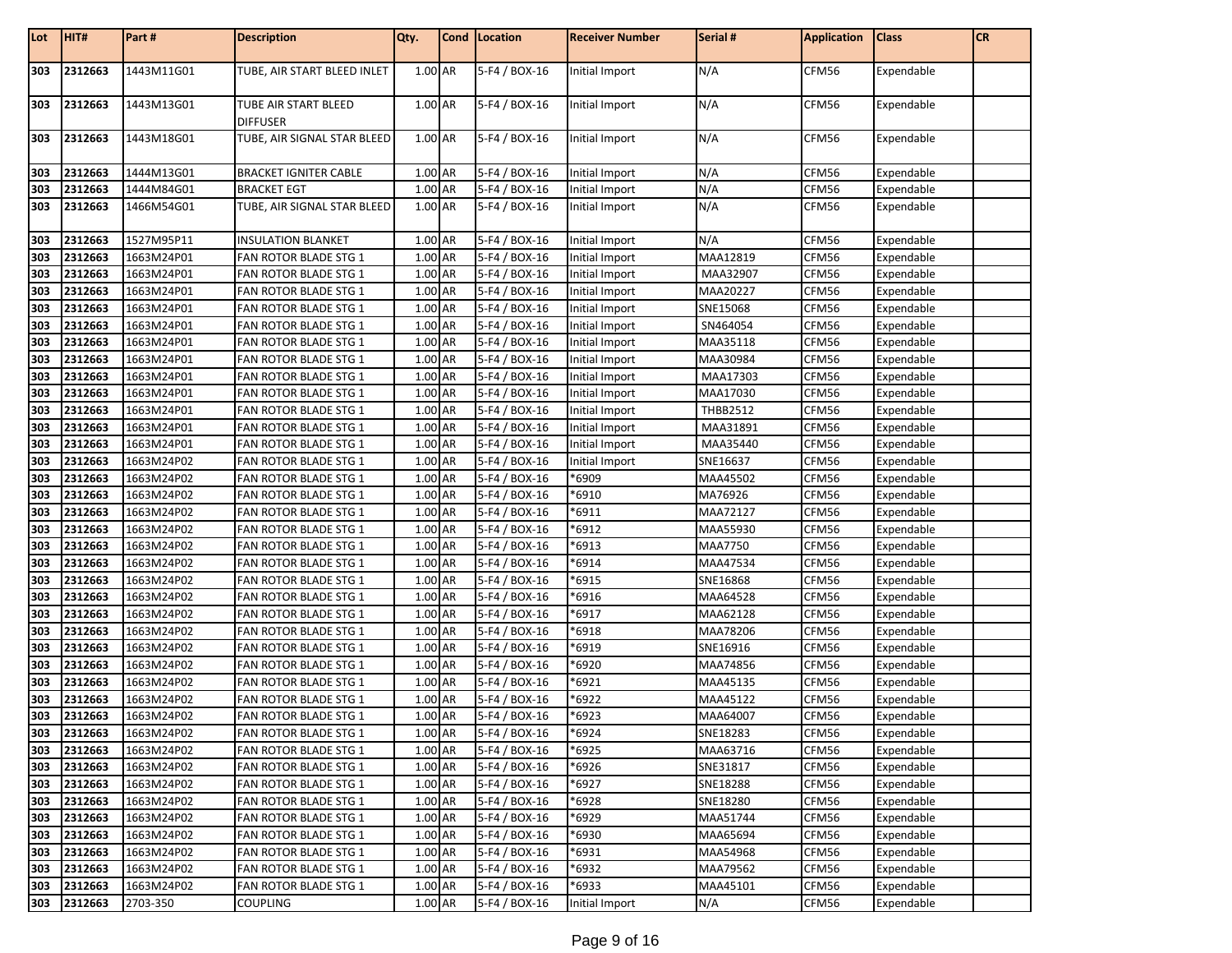| Lot | HIT#    | Part #        | <b>Description</b>                   | Qty.    | Cond   Location | <b>Receiver Number</b> | Serial #   | <b>Application</b> | <b>Class</b> | <b>CR</b> |
|-----|---------|---------------|--------------------------------------|---------|-----------------|------------------------|------------|--------------------|--------------|-----------|
| 303 | 2312663 | 301-298-909-0 | <b>NUT SLOTTED</b>                   | 1.00 AR | 5-F4 / BOX-16   | Initial Import         | N/A        | CFM56              | Expendable   |           |
| 303 | 2312663 | 301-473-725-0 | PANEL FAN DUCT                       | 1.00 AR | 5-F4 / BOX-16   | Initial Import         | N/A        | CFM56              | Expendable   |           |
| 303 | 2312663 | 301-546-107-0 | PLUG LPT SHAFT                       | 1.00 AR | 5-F4 / BOX-16   | Initial Import         | N/A        | CFM56              | Expendable   |           |
| 303 | 2312663 | 301-793-501-0 | <b>STOP MECHANISM</b>                | 1.00 AR | 5-F4 / BOX-16   | Initial Import         | N/A        | CFM56              | Expendable   |           |
| 303 | 2312663 | 305-082-812-0 | PANEL FAN DUCT                       | 1.00 AR | 5-F4 / BOX-16   | Initial Import         | N/A        | CFM56              | Expendable   |           |
| 303 | 2312663 | 310A1036-1    | <b>RIGHT THRUST LINK FTG</b>         | 1.00 AR | 5-F4 / BOX-16   | Initial Import         | N/A        | CFM56              | Expendable   |           |
| 303 | 2312663 | 310A1036-2    | LEFT THRUST LINK FTG                 | 1.00 AR | 5-F4 / BOX-16   | Initial Import         | N/A        | CFM56              | Expendable   |           |
| 303 | 2312663 | 332A1070-10   | TUBE, ASSY                           | 1.00 AR | 5-F4 / BOX-16   | Initial Import         | N/A        | CFM56              | Expendable   |           |
| 303 | 2312663 | 332A1070-26   | TUBE, ASSY                           | 1.00 AR | 5-F4 / BOX-16   | Initial Import         | N/A        | CFM56              | Expendable   |           |
| 303 | 2312663 | 332A1070-35   | TUBE, ASSY                           | 1.00 AR | 5-F4 / BOX-16   | Initial Import         | N/A        | CFM56              | Expendable   |           |
| 303 | 2312663 | 332A1070-36   | <b>TUBE, ASSY</b>                    | 1.00 AR | 5-F4 / BOX-16   | Initial Import         | N/A        | CFM56              | Expendable   |           |
| 303 | 2312663 | 332A1303-12   | <b>DUCT ASSY</b>                     | 1.00 AR | 5-F4 / BOX-16   | Initial Import         | 449442P    | CFM56              | Expendable   |           |
| 303 | 2312663 | 332A1304-24   | LOWER 5TH STG BLEED DUCT             | 1.00 AR | 5-F4 / BOX-16   | Initial Import         | N/A        | CFM56              | Expendable   |           |
|     |         |               | <b>SEGMENT</b>                       |         |                 |                        |            |                    |              |           |
| 303 | 2312663 | 332A1305-9    | LEFT 9TH STG BLEED DUCT              | 1.00 AR | 5-F4 / BOX-16   | Initial Import         | N/A        | CFM56              | Expendable   |           |
|     |         |               | <b>SEGMENT</b>                       |         |                 |                        |            |                    |              |           |
| 303 | 2312663 | 332A1311-20   | RIGHT 9TH STAGE BLEED<br><b>DUCT</b> | 1.00 AR | 5-F4 / BOX-16   | Initial Import         | 492301     | CFM56              | Expendable   |           |
| 303 | 2312663 | 332A1313-1    | <b>BIFUR TAI DUCT</b>                | 1.00 AR | 5-F4 / BOX-16   | Initial Import         | N/A        | CFM56              | Expendable   |           |
| 303 | 2312663 | 332A1914      | <b>BRACKET ASSY</b>                  | 1.00 AR | 5-F4 / BOX-16   | Initial Import         | N/A        | CFM56              | Expendable   |           |
| 303 | 2312663 | 333A1130-1    | INNER RING SEGMENT.                  | 1.00 AR | 5-F4 / BOX-16   | Initial Import         | 1612       | CFM56              | Expendable   |           |
| 303 | 2312663 | 333A1130-2    | INNER RING SEGMENT.                  | 1.00 AR | 5-F4 / BOX-16   | Initial Import         | N/A        | CFM56              | Expendable   |           |
| 303 | 2312663 | 333A1130-3    | INNER RING SEGMENT.                  | 1.00 AR | 5-F4 / BOX-16   | Initial Import         | N/A        | CFM56              | Expendable   |           |
| 303 | 2312663 | 333A1152-5    | <b>SPLICE PLATE</b>                  | 1.00 AR | 5-F4 / BOX-16   | Initial Import         | N/A        | CFM56              | Expendable   |           |
| 303 | 2312663 | 333A1157-5    | <b>CHANNEL ASSY</b>                  | 1.00 AR | 5-F4 / BOX-16   | Initial Import         | N/A        | CFM56              | Expendable   |           |
| 303 | 2312663 | 333A1161-1    | <b>BRACKET ASSY</b>                  | 1.00 AR | 5-F4 / BOX-16   | Initial Import         | N/A        | CFM56              | Expendable   |           |
| 303 | 2312663 | 335-003-822-0 | <b>FAIRING SPLITTER</b>              | 1.00 AR | 5-F4 / BOX-16   | Initial Import         | N/A        | CFM56              | Expendable   |           |
| 303 | 2312663 | 335-011-208-0 | CONE, ASSY REAR SPINNER              | 1.00 AR | 5-F4 / BOX-16   | Initial Import         | DE542432-R | CFM56              | Expendable   |           |
| 303 | 2312663 | 335-031-201-0 | PANEL FAN DUCT                       | 1.00 AR | 5-F4 / BOX-16   | Initial Import         | N/A        | CFM56              | Expendable   |           |
| 303 | 2312663 | 335-031-301-0 | PANEL FAN DUCT                       | 1.00 AR | 5-F4 / BOX-16   | Initial Import         | N/A        | CFM56              | Expendable   |           |
| 303 | 2312663 | 335-031-502-0 | PANEL FAN DUCT                       | 1.00 AR | 5-F4 / BOX-16   | Initial Import         | N/A        | CFM56              | Expendable   |           |
| 303 | 2312663 | 335-031-601-0 | PANEL FAN DUCT                       | 1.00 AR | 5-F4 / BOX-16   | Initial Import         | N/A        | CFM56              | Expendable   |           |
| 303 | 2312663 | 335-034-101-0 | PANEL FAN DUCT                       | 1.00 AR | 5-F4 / BOX-16   | Initial Import         | N/A        | CFM56              | Expendable   |           |
| 303 | 2312663 | 335-106-402-0 | CONE, SPINNER FRONT                  | 1.00 AR | 5-F4 / BOX-16   | Initial Import         | DA066154C  | CFM56              | Expendable   |           |
| 303 | 2312663 | 335-212-602-0 | <b>BRACKET ASSY</b>                  | 1.00 AR | 5-F4 / BOX-16   | Initial Import         | N/A        | CFM56              | Expendable   |           |
| 303 | 2312663 | 335-221-702-0 | TUBE STG 5 BLEED                     | 1.00 AR | 5-F4 / BOX-16   | Initial Import         | N/A        | CFM56              | Expendable   |           |
| 303 | 2312663 | 335-251-204-0 | TUBE AIR CBP                         | 1.00 AR | 5-F4 / BOX-16   | Initial Import         | N/A        | CFM56              | Expendable   |           |
| 303 | 2312663 | 335-254-803-0 | TUBE OIL AFT SUMP SCAV               | 1.00 AR | 5-F4 / BOX-16   | Initial Import         | N/A        | CFM56              | Expendable   |           |
| 303 | 2312663 | 335-255-401-0 | HOSE REAR SUMP SCAVERGE              | 1.00 AR | 5-F4 / BOX-16   | Initial Import         | RR02782    | CFM56              | Expendable   |           |
| 303 | 2312663 | 335-263-602-0 | TUBE OIL REAR SUMP SCAV              | 1.00 AR | 5-F4 / BOX-16   | Initial Import         | N/A        | CFM56              | Expendable   |           |
| 303 | 2312663 | 335-263-802-0 | TUBE OIL REAR SUMP SUPPLY            | 1.00 AR | 5-F4 / BOX-16   | Initial Import         | N/A        | CFM56              | Expendable   |           |
| 303 | 2312663 | 335-263-802-0 | TUBE OIL REAR SUMP SUPPLY            | 1.00 AR | 5-F4 / BOX-16   | Initial Import         | N/A        | CFM56              | Expendable   |           |
| 303 | 2312663 | 335-270-100-0 | <b>BRACKET ASSY</b>                  | 1.00 AR | 5-F4 / BOX-16   | Initial Import         | N/A        | CFM56              | Expendable   |           |
| 303 | 2312663 | 335-270-401-0 | CLAMP, HALF                          | 1.00 AR | 5-F4 / BOX-16   | Initial Import         | N/A        | CFM56              | Expendable   |           |
| 303 | 2312663 | 335-270-402-0 | CLAMP, HALF                          | 1.00 AR | 5-F4 / BOX-16   | Initial Import         | N/A        | CFM56              | Expendable   |           |
| 303 | 2312663 | 335-270-501-0 | CLAMP, FLEXIBLE                      | 1.00 AR | 5-F4 / BOX-16   | Initial Import         | N/A        | CFM56              | Expendable   |           |
| 303 | 2312663 | 335-270-600-0 | <b>BRACKET ASSY</b>                  | 1.00 AR | 5-F4 / BOX-16   | Initial Import         | N/A        | CFM56              | Expendable   |           |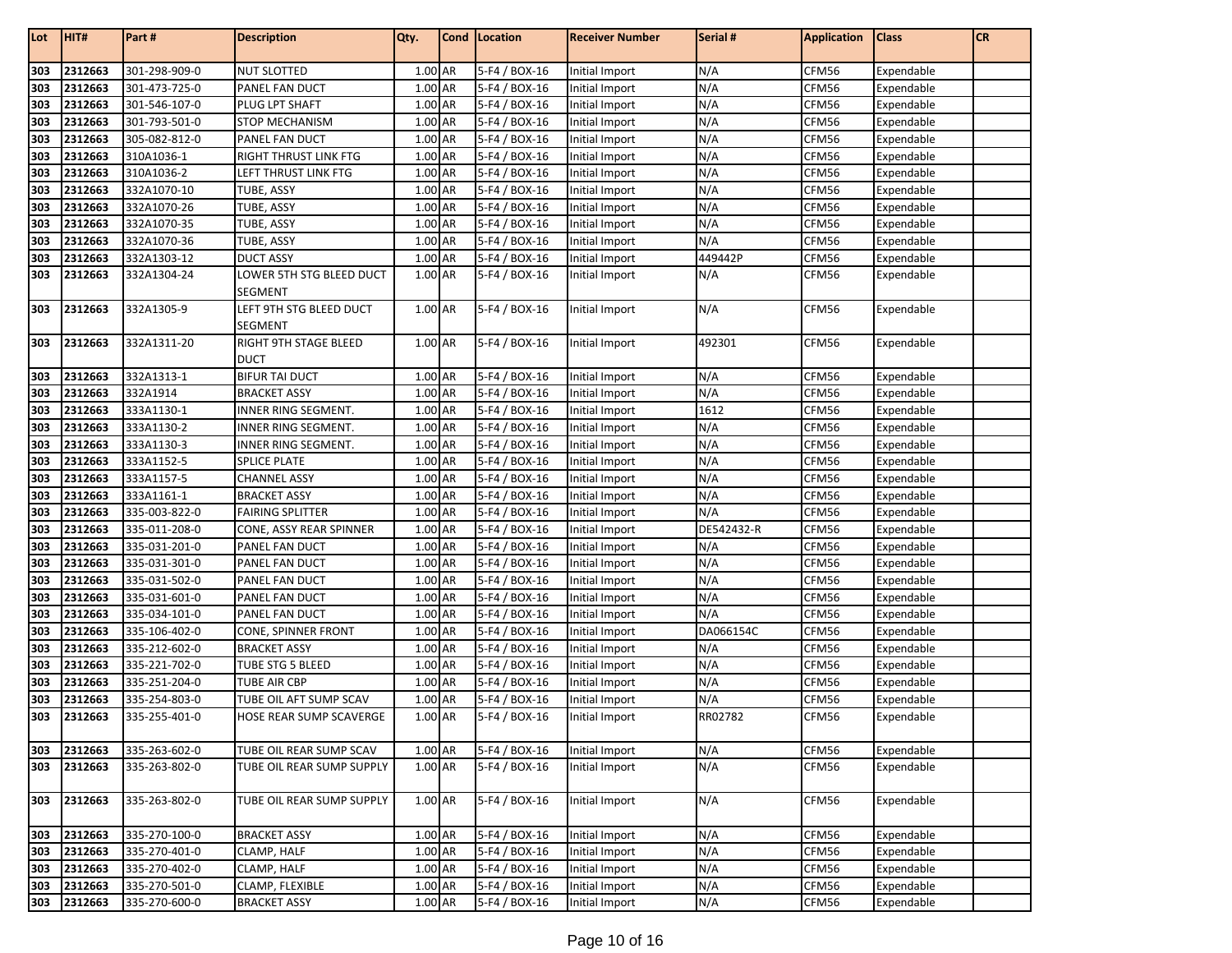| Lot | HIT#        | Part#         | <b>Description</b>                                    | Qty.      | Cond Location | <b>Receiver Number</b> | Serial # | <b>Application</b> | <b>Class</b> | <b>CR</b> |
|-----|-------------|---------------|-------------------------------------------------------|-----------|---------------|------------------------|----------|--------------------|--------------|-----------|
|     |             |               |                                                       |           |               |                        |          |                    |              |           |
| 303 | 2312663     | 335-277-301-0 | <b>BRACKET ASSY</b>                                   | 1.00 AR   | 5-F4 / BOX-16 | Initial Import         | N/A      | CFM56              | Expendable   |           |
| 303 | 2312663     | 335-282-201-0 | TUBE OIL REAR SUMP                                    | 1.00 AR   | 5-F4 / BOX-16 | Initial Import         | N/A      | CFM56              | Expendable   |           |
| 303 | 2312663     | 335-282-902-0 | <b>BRACKET ASSY</b>                                   | 1.00 AR   | 5-F4 / BOX-16 | Initial Import         | N/A      | CFM56              | Expendable   |           |
| 303 | 2312663     | 335-283-001-0 | <b>BRACKET ASSY</b>                                   | 1.00 AR   | 5-F4 / BOX-16 | Initial Import         | N/A      | CFM56              | Expendable   |           |
| 303 | 2312663     | 61-31508      | W1508 WIRE BUNDLE ASSY                                | 1.00 AR   | 5-F4 / BOX-16 | Initial Import         | N/A      | CFM56              | Expendable   |           |
| 303 | 2312663     | 9125M88P01    | PLUG MATCH THD                                        | 1.00 AR   | 5-F4 / BOX-16 | Initial Import         | N/A      | CFM56              | Expendable   |           |
| 303 | 2312663     | 9342M30G01    | TUBE, AIR SIGNAL PS3                                  | 1.00 AR   | 5-F4 / BOX-16 | Initial Import         | N/A      | CFM56              | Expendable   |           |
| 303 | 2312663     | 9375M10G01    | MANIFOLD FUEL HEAD END<br><b>VAR STTR</b>             | 1.00 AR   | 5-F4 / BOX-16 | Initial Import         | N/A      | CFM56              | Rotable      |           |
| 303 | 2312663     | 9375M12G01    | MANIFOLD, FUEL ROD END<br><b>VAR STTR</b>             | 1.00 AR   | 5-F4 / BOX-16 | Initial Import         | N/A      | CFM56              | Rotable      |           |
| 303 | 2312663     | 9375M14G01    | <b>TUBE DRAIN VSV</b>                                 | 1.00 AR   | 5-F4 / BOX-16 | Initial Import         | N/A      | CFM56              | Expendable   |           |
| 303 | 2312663     | 9375M16G01    | <b>MANIFOLD MAIN FUEL</b><br><b>SUPPLY</b>            | 1.00 AR   | 5-F4 / BOX-16 | Initial Import         | N/A      | CFM56              | Rotable      |           |
| 303 | 2312663     | 9375M18G02    | TUBE DRAIN MAIN FUEL<br><b>SUPPLY</b>                 | 1.00 AR   | 5-F4 / BOX-16 | Initial Import         | N/A      | CFM56              | Expendable   |           |
| 303 | 2312663     | 9375M20G01    | MANIFOLD FUEL TURBINE                                 | 1.00 AR   | 5-F4 / BOX-16 | Initial Import         | N/A      | CFM56              | Rotable      |           |
| 303 | 2312663     | 9375M26G02    | TUBE, CIT SENSOR<br>REGULATED PRESSURE (PB)           | 1.00 AR   | 5-F4 / BOX-16 | Initial Import         | N/A      | CFM56              | Expendable   |           |
| 303 | 2312663     | 9375M48G01    | <b>BRACKET ASSY</b>                                   | 1.00 AR   | 5-F4 / BOX-16 | Initial Import         | N/A      | CFM56              | Expendable   |           |
| 303 | 2312663     | 9375M49G01    | <b>BRACKET ASSY</b>                                   | 1.00 AR   | 5-F4 / BOX-16 | Initial Import         | N/A      | CFM56              | Expendable   |           |
| 303 | 2312663     | 9375M61G01    | <b>TUBE AIR BLEED</b>                                 | 1.00 AR   | 5-F4 / BOX-16 | Initial Import         | N/A      | CFM56              | Expendable   |           |
| 303 | 2312663     | 9375M77G02    | <b>BRACKET MAIN FUEL SUPPLY</b>                       | 1.00 AR   | 5-F4 / BOX-16 | Initial Import         | N/A      | CFM56              | Expendable   |           |
| 303 | 2312663     | 9386M42G01    | MANIFOLD FUEL DRAIN HP<br><b>TURBINE</b>              | 1.00 AR   | 5-F4 / BOX-16 | Initial Import         | N/A      | CFM56              | Rotable      |           |
| 303 | 2312663     | 9386M52G01    | TUBE DRAIN VARIABLE<br><b>STATOR</b>                  | 1.00 AR   | 5-F4 / BOX-16 | Initial Import         | N/A      | CFM56              | Expendable   |           |
| 303 | 2312663     | 9386M54G01    | MANIFOLD, FUEL DRAIN                                  | 1.00 AR   | 5-F4 / BOX-16 | Initial Import         | N/A      | CFM56              | Rotable      |           |
| 303 | 2312663     | 9386M56G01    | TUBE, FUEL DRAIN                                      | 1.00 AR   | 5-F4 / BOX-16 | Initial Import         | N/A      | CFM56              | Expendable   |           |
| 303 | 2312663     | 9386M64P001   | <b>BRACKET ASSY</b>                                   | $1.00$ AR | 5-F4 / BOX-16 | Initial Import         | N/A      | JT8D               | Expendable   |           |
| 303 | 2312663     | 9386M71G01    | <b>BRACKET MANIFOLD HPT</b>                           | 1.00 AR   | 5-F4 / BOX-16 | Initial Import         | N/A      | CFM56              | Expendable   |           |
| 303 | 2312663     | 9386M71G04    | <b>BRACKET MANIFOLD</b>                               | 1.00 AR   | 5-F4 / BOX-16 | Initial Import         | N/A      | CFM56              | Expendable   |           |
| 303 | 2312663     | 9387M46G01    | <b>TUBE DRAIN</b>                                     | 1.00 AR   | 5-F4 / BOX-16 | Initial Import         | N/A      | CFM56              | Expendable   |           |
| 303 | 2312663     | 9387M50G01    | <b>MANIFOLD DRAIN</b>                                 | 1.00 AR   | 5-F4 / BOX-16 | Initial Import         | N/A      | CFM56              | Rotable      |           |
| 303 | 2312663     | 9387M58G01    | <b>MANIFOLD DRAIN</b>                                 | 1.00 AR   | 5-F4 / BOX-16 | Initial Import         | N/A      | CFM56              | Rotable      |           |
| 303 | 2312663     | 9393M93G01    | TUBE DRAIN FUEL SUPPLY                                | 1.00 AR   | 5-F4 / BOX-16 | Initial Import         | N/A      | CFM56              | Expendable   |           |
|     | 303 2312663 | 9516M75P001   | <b>STRAP REFAINING</b>                                | 1.00 AR   | 5-F4 / BOX-16 | Initial Import         | N/A      | JT8D               | Expendable   |           |
| 303 | 2312663     | 9526M23P04    | LINK CONNECTING<br><b>ACTUATING RING STG 3</b>        | 1.00 AR   | 5-F4 / BOX-16 | Initial Import         | N/A      | CFM56              | Expendable   |           |
| 303 | 2312663     | 9526M23P04    | <b>LINK CONNECTING</b><br><b>ACTUATING RING STG 3</b> | 1.00 AR   | 5-F4 / BOX-16 | Initial Import         | N/A      | CFM56              | Expendable   |           |
| 303 | 2312663     | 9978M97P01    | PLUG MATCH THD                                        | 1.00 AR   | 5-F4 / BOX-16 | Initial Import         | N/A      | CFM56              | Expendable   |           |
| 303 | 2312663     | 9992M85P01    | CAP, BORESCOPE                                        | 1.00 AR   | 5-F4 / BOX-16 | Initial Import         | N/A      | CFM56              | Expendable   |           |
| 303 | 2312663     | 9992M86G07    | PLUG ASSY BORESCOPE STG 6                             | 1.00 AR   | 5-F4 / BOX-16 | Initial Import         | N/A      | CFM56              | Expendable   |           |
| 303 | 2312663     | 9992M86G08    | PLUG ASSY BORESCOPE STG 7<br>& 8                      | 1.00 AR   | 5-F4 / BOX-16 | Initial Import         | N/A      | CFM56              | Expendable   |           |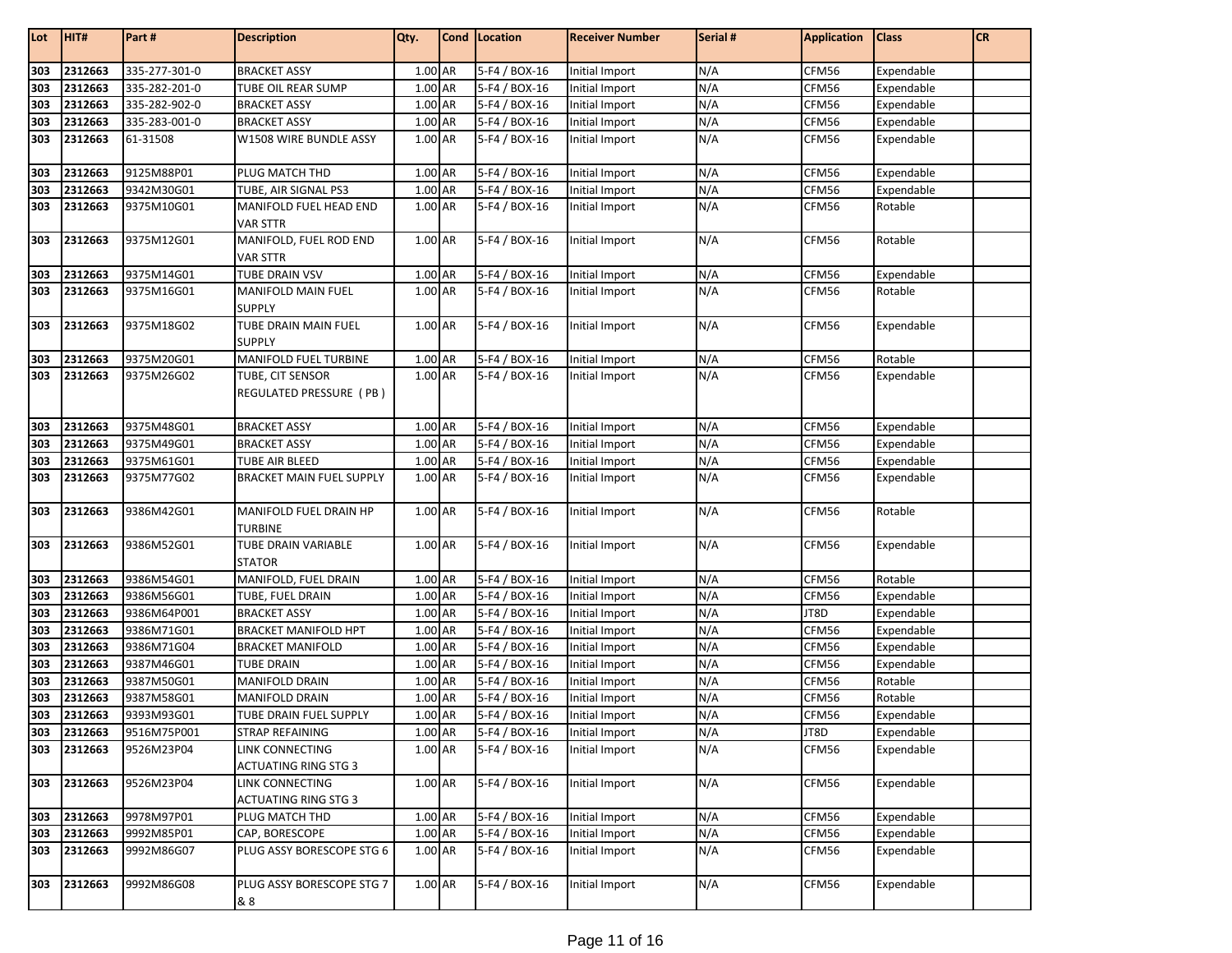| Lot | HIT#    | Part#         | <b>Description</b>                                    | Qty.    | Cond   Location   | <b>Receiver Number</b> | Serial #        | <b>Application</b> | <b>Class</b> | <b>CR</b> |
|-----|---------|---------------|-------------------------------------------------------|---------|-------------------|------------------------|-----------------|--------------------|--------------|-----------|
| 303 | 2312663 | 9993M72P01    | <b>COVER PLATE CUSTOMER</b><br><b>BLEED PAD STG 5</b> | 1.00 AR | 5-F4 / BOX-16     | Initial Import         | N/A             | CFM56              | Expendable   |           |
| 303 | 2312663 | CA150-00      | HARNESS, WIRING EGT FWD                               | 1.00 AR | 5-F4 / BOX-16     | Initial Import         | 12907           | CFM56              | Expendable   |           |
| 304 | 2312664 | N/A           | JT8D-200 Q.E.C                                        | 1.00 AR | 5-F5 / BOX-11     | Initial Import         | N/A             | JT8D               | QEC          |           |
| 304 | 2312664 | N/A           | JT8D-200 Q.E.C                                        | 1.00 AR | 5-F5 / BOX-7      | <b>Initial Import</b>  | N/A             | JT8D               | QEC          |           |
| 305 | 2312665 | 1316M38G01    | INNER HPT NOZZLE SUPPORT                              | 1.00 AR | $5-G1$            | Initial Import         | <b>CWAC7868</b> | CFM56              | Expendable   |           |
| 305 | 2312665 | 301-331-322-0 | LPT 3 STG DISK                                        | 1.00 AR | $5 - G1$          | Initial Import         | BC687562        | CFM56              | <b>LLP</b>   | 11267     |
| 305 | 2312665 | 9995M27G03    | SHROUD ASSY HPT / LPT<br><b>NOZZLE</b>                | 1.00 AR | $5 - G1$          | Initial Import         | 53X721121       | CFM56              | Expendable   |           |
| 305 | 2312665 | 9995M14G12    | TURBINE, NOZZLE ASSY-HIGH<br>PRESSURE                 | 1.00 AR | 5-G1 / BOX 4      | Initial Import         | 51X724377       | CFM56              | Expendable   |           |
| 305 | 2312665 | 9995M17G08    | <b>COMBUSTION ASSY</b>                                | 1.00 AR | 5-G1 / BOX 4      | Initial Import         | 47X724377       | CFM56              | Expendable   |           |
| 306 | 2312666 | 1475M84P01    | HPT FR RETAINER BLADE                                 | 1.00 AR | $5-G2$            | 6497                   | GFFR89IA        | CFM56              | Expendable   |           |
| 306 | 2312666 | 9514M75P07    | HPT REAR RTNG BLADE                                   | 1.00 AR | $5-G2$            | 6496                   | <b>NCE04400</b> | CFM56              | Expendable   |           |
| 306 | 2312666 | 9524M44P01    | DAMPER AFT SLEEVE                                     | 1.00 AR | $5-G2$            | 6494                   | <b>NSN</b>      | CFM56              | Expendable   |           |
| 306 | 2312666 | 9528M62P02    | DAMPER, FORWARD SLEEVE                                | 1.00 AR | $5-G2$            | 6495                   | <b>NSN</b>      | CFM56              | Expendable   |           |
| 306 | 2312666 | 1443M11G01    | TUBE, AIR START BLEED INLET                           | 1.00 AR | 5-G2 / BOX 26     | Initial Import         | N/A             | CFM56              | Expendable   |           |
| 306 | 2312666 | 1443M13G01    | TUBE AIR START BLEED<br><b>DIFFUSER</b>               | 1.00 AR | 5-G2 / BOX 26     | Initial Import         | N/A             | CFM56              | Expendable   |           |
| 306 | 2312666 | 1443M18G01    | TUBE, AIR SIGNAL STAR BLEED                           | 1.00 AR | 5-G2 / BOX 26     | Initial Import         | N/A             | CFM56              | Expendable   |           |
| 306 | 2312666 | 1444M59G01    | TUBE, AIR SIGNAL START<br><b>BLEED</b>                | 1.00 AR | 5-G2 / BOX 26     | Initial Import         | N/A             | CFM56              | Expendable   |           |
| 306 | 2312666 | 1466M14G02    | TUBE, AIR LPT COOLING                                 | 1.00 AR | 5-G2 / BOX 26     | Initial Import         | N/A             | CFM56              | Expendable   |           |
| 306 | 2312666 | 301-320-109-0 | MANIFOLD, ASSY COOLING<br>AIR                         | 2.00 AR | 5-G2 / BOX 26     | Initial Import         | N/A             | CFM56              | Rotable      |           |
| 306 | 2312666 | 305-050-907-0 | <b>OIL TUBE</b>                                       | 1.00 AR | 5-G2 / BOX 26     | Initial Import         | N/A             | CFM56              | Expendable   |           |
| 306 | 2312666 | 305-397-203-0 | <b>TUBE AIR</b>                                       | 4.00 AR | 5-G2 / BOX 26     | Initial Import         | N/A             | CFM56              | Expendable   |           |
| 306 | 2312666 | 305-429-603-0 | TUBE ASSY CLG TURB                                    | 1.00 AR | 5-G2 / BOX 26     | Initial Import         | N/A             | CFM56              | Expendable   |           |
| 306 | 2312666 | 305-429-703-0 | TUBE ASSY CLG TURB                                    | 1.00 AR | 5-G2 / BOX 26     | Initial Import         | N/A             | CFM56              | Expendable   |           |
| 306 | 2312666 | 305-429-804-0 | <b>TUBE ASSY-CLG TURB</b>                             | 1.00 AR | 5-G2 / BOX 26     | 6009                   |                 | CFM56              | Expendable   |           |
| 306 | 2312666 | 305-429-902-0 | <b>TUBE ASSY CLG TURB</b>                             | 1.00 AR | 5-G2 / BOX 26     | Initial Import         | N/A             | CFM56              | Expendable   |           |
| 306 | 2312666 | 332A1034-10   | TUBE, ASSY                                            | 1.00 AR | 5-G2 / BOX 26     | <b>Initial Import</b>  | N/A             | CFM56              | Expendable   |           |
| 306 | 2312666 | 332A1034-11   | TUBE, ASSY                                            | 1.00 AR | 5-G2 / BOX 26     | <b>Initial Import</b>  | N/A             | CFM56              | Expendable   |           |
| 306 | 2312666 | 332A1034-12   | TUBE, ASSY                                            | 1.00 AR | 5-G2 / BOX 26     | Initial Import         | N/A             | CFM56              | Expendable   |           |
| 306 | 2312666 | 332A1034-19   | <b>TUBE, ASSY</b>                                     | 1.00 AR | $5 - G2 / BOX 26$ | Initial Import         | N/A             | CFM56              | Expendable   |           |
| 306 | 2312666 | 332A1034-30   | <b>TUBE, ASSY</b>                                     | 1.00 AR | 5-G2 / BOX 26     | Initial Import         | N/A             | CFM56              | Expendable   |           |
| 306 | 2312666 | 332A1034-4    | TUBE, ASSY                                            | 1.00 AR | 5-G2 / BOX 26     | Initial Import         | N/A             | CFM56              | Expendable   |           |
| 306 | 2312666 | 332A1034-8    | TUBE, ASSY                                            | 1.00 AR | 5-G2 / BOX 26     | Initial Import         | N/A             | CFM56              | Expendable   |           |
| 306 | 2312666 | 332A1034-9    | TUBE, ASSY                                            | 1.00 AR | 5-G2 / BOX 26     | Initial Import         | N/A             | CFM56              | Expendable   |           |
| 306 | 2312666 | 332A1041-11   | TUBE, ASSY                                            | 1.00 AR | 5-G2 / BOX 26     | Initial Import         | N/A             | CFM56              | Expendable   |           |
| 306 | 2312666 | 332A1041-16   | <b>TUBE, ASSY</b>                                     | 1.00 AR | 5-G2 / BOX 26     | Initial Import         | N/A             | CFM56              | Expendable   |           |
| 306 | 2312666 | 332A1041-18   | TUBE, ASSY                                            | 1.00 AR | 5-G2 / BOX 26     | Initial Import         | N/A             | CFM56              | Expendable   |           |
| 306 | 2312666 | 332A1041-19   | TUBE, ASSY                                            | 1.00 AR | 5-G2 / BOX 26     | <b>Initial Import</b>  | N/A             | CFM56              | Expendable   |           |
| 306 | 2312666 | 332A1041-22   | TUBE, ASSY                                            | 1.00 AR | 5-G2 / BOX 26     | <b>Initial Import</b>  | N/A             | CFM56              | Expendable   |           |
| 306 | 2312666 | 332A1070-10   | TUBE, ASSY                                            | 1.00 AR | 5-G2 / BOX 26     | Initial Import         | N/A             | CFM56              | Expendable   |           |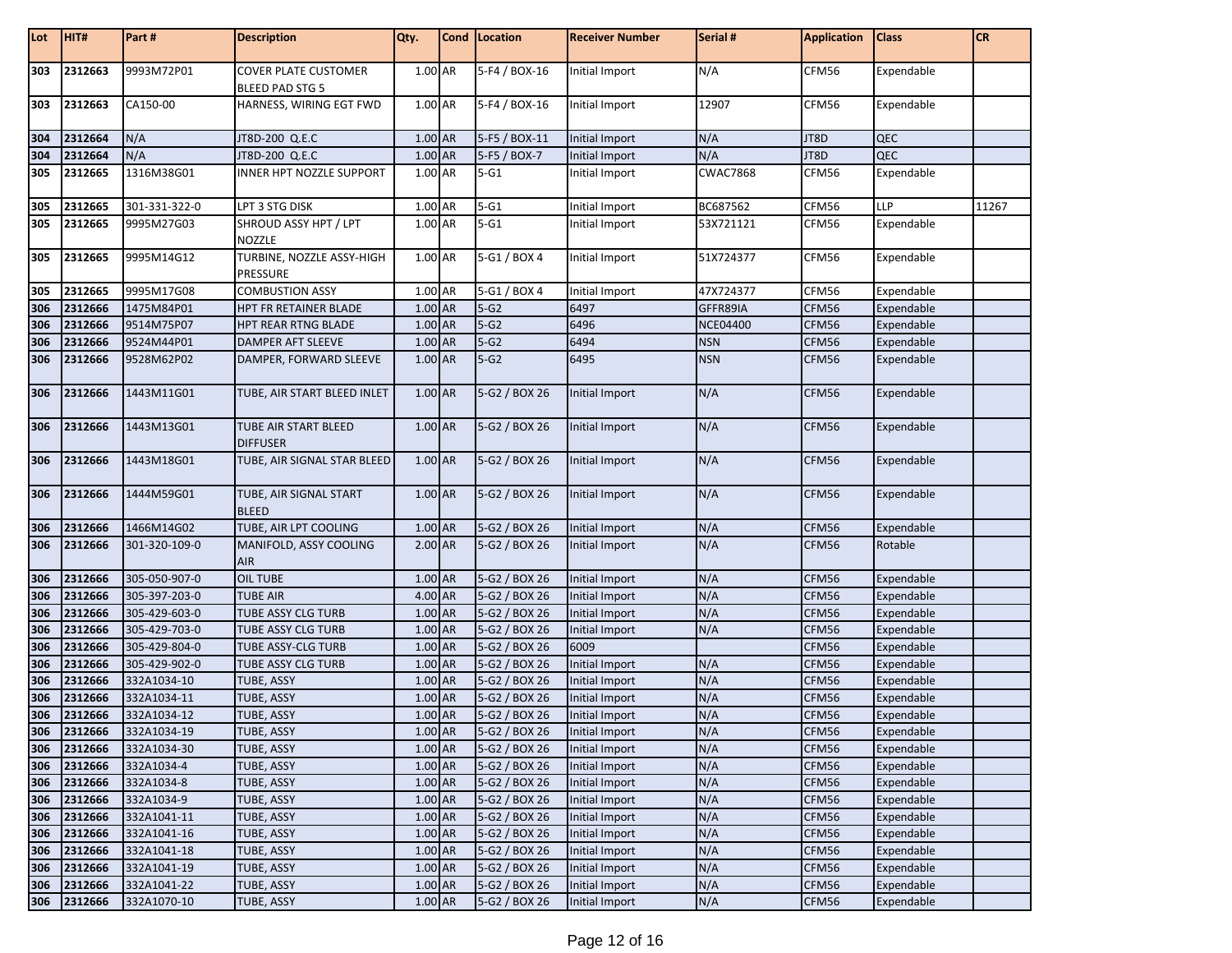| Lot | HIT#        | Part#         | <b>Description</b>              | Qty.    | Cond   Location | <b>Receiver Number</b> | Serial #   | <b>Application</b> | <b>Class</b> | <b>CR</b> |
|-----|-------------|---------------|---------------------------------|---------|-----------------|------------------------|------------|--------------------|--------------|-----------|
| 306 | 2312666     | 332A1070-11   | TUBE, ASSY                      | 1.00 AR | 5-G2 / BOX 26   | Initial Import         | N/A        | CFM56              | Expendable   |           |
| 306 | 2312666     | 332A1070-26   | TUBE, ASSY                      | 1.00 AR | 5-G2 / BOX 26   | Initial Import         | N/A        | CFM56              | Expendable   |           |
| 306 | 2312666     | 332A1070-27   | <b>TUBE, ASSY</b>               | 1.00 AR | 5-G2 / BOX 26   | Initial Import         | N/A        | CFM56              | Expendable   |           |
| 306 | 2312666     | 332A1070-4    | TUBE, ASSY                      | 1.00 AR | 5-G2 / BOX 26   | Initial Import         | N/A        | CFM56              | Expendable   |           |
| 306 | 2312666     | 332A1070-5    | <b>TUBE, ASSY</b>               | 1.00 AR | 5-G2 / BOX 26   | Initial Import         | N/A        | CFM56              | Expendable   |           |
| 306 | 2312666     | 332A1070-7    | <b>TUBE, ASSY</b>               | 1.00 AR | 5-G2 / BOX 26   | Initial Import         | N/A        | CFM56              | Expendable   |           |
| 306 | 2312666     | 332A1313-1    | <b>BIFUR TAI DUCT</b>           | 1.00 AR | 5-G2 / BOX 26   | <b>Initial Import</b>  | N/A        | CFM56              | Expendable   |           |
| 306 | 2312666     | 332A1330-1    | 9TH STG BLEED DUCT SEG          | 1.00 AR | 5-G2 / BOX 26   | Initial Import         | H-32482    | CFM56              | Expendable   |           |
| 306 | 2312666     | 335-030-701-0 | HOUSING, OUTER RAD DR SFT       | 1.00 AR | 5-G2 / BOX 26   | Initial Import         | RR03195    | CFM56              | Expendable   |           |
|     |             |               |                                 |         |                 |                        |            |                    |              |           |
| 306 | 2312666     | 335-032-102-0 | <b>TUBE, GUIDE</b>              | 1.00 AR | 5-G2 / BOX 26   | Initial Import         | N/A        | CFM56              | Expendable   |           |
| 306 | 2312666     | 335-072-801-0 | TUBE OIL TO IGB                 | 1.00 AR | 5-G2 / BOX 26   | Initial Import         | N/A        | CFM56              | Expendable   |           |
| 306 | 2312666     | 335-104-309-0 | <b>OIL TUBE</b>                 | 1.00 AR | 5-G2 / BOX 26   | Initial Import         | N/A        | CFM56              | Expendable   |           |
| 306 | 2312666     | 335-181-201-0 | TUBE, FUEL NOZZLE SUPPLY        | 1.00 AR | 5-G2 / BOX 26   | Initial Import         | N/A        | CFM56              | Expendable   |           |
| 306 | 2312666     | 335-204-603-0 | <b>TUBE, ASSY</b>               | 1.00 AR | 5-G2 / BOX 26   | Initial Import         | N/A        | CFM56              | Expendable   |           |
| 306 | 2312666     | 335-204-811-0 | <b>TUBE, ASSY</b>               | 1.00 AR | 5-G2 / BOX 26   | Initial Import         | N/A        | CFM56              | Expendable   |           |
| 306 | 2312666     | 335-205-201-0 | <b>TUBE, ASSY</b>               | 1.00 AR | 5-G2 / BOX 26   | <b>Initial Import</b>  | N/A        | CFM56              | Expendable   |           |
| 306 | 2312666     | 335-205-401-0 | <b>TUBE TC2</b>                 | 1.00 AR | 5-G2 / BOX 26   | <b>Initial Import</b>  | N/A        | CFM56              | Expendable   |           |
| 306 | 2312666     | 335-205-801-0 | TUBE, TCI                       | 1.00 AR | 5-G2 / BOX 26   | Initial Import         | N/A        | CFM56              | Expendable   |           |
| 306 | 2312666     | 335-206-201-0 | TUBE, ASSY                      | 1.00 AR | 5-G2 / BOX 26   | Initial Import         | N/A        | CFM56              | Expendable   |           |
| 306 | 2312666     | 335-206-401-0 | TUBE, ASSY                      | 1.00 AR | 5-G2 / BOX 26   | Initial Import         | N/A        | CFM56              | Expendable   |           |
| 306 | 2312666     | 335-224-505-0 | <b>TUBE, ASSY</b>               | 1.00 AR | 5-G2 / BOX 26   | Initial Import         | N/A        | CFM56              | Expendable   |           |
| 306 | 2312666     | 335-250-211-0 | TUBE, CIT SENSOR SUPPLY PB      | 1.00 AR | 5-G2 / BOX 26   | Initial Import         | N/A        | CFM56              | Expendable   |           |
| 306 | 2312666     | 335-250-407-0 | HOSE CIT SENSOR SUPPLY          | 1.00 AR | 5-G2 / BOX 26   | Initial Import         | N/A        | CFM56              | Expendable   |           |
| 306 | 2312666     | 335-251-003-0 | TUBE, CLOSE VSV                 | 1.00 AR | 5-G2 / BOX 26   | Initial Import         | N/A        | CFM56              | Expendable   |           |
| 306 | 2312666     | 335-251-603-0 | TUBE, FUEL VSV SUPPLY           | 1.00 AR | 5-G2 / BOX 26   | <b>Initial Import</b>  | N/A        | CFM56              | Expendable   |           |
| 306 | 2312666     | 335-251-805-0 | TUBE, FUEL VBV SUPPLY<br>(HEAD) | 1.00 AR | 5-G2 / BOX 26   | Initial Import         | N/A        | CFM56              | Expendable   |           |
| 306 | 2312666     | 335-252-405-0 | <b>TUBE, ASSY</b>               | 1.00 AR | 5-G2 / BOX 26   | Initial Import         | N/A        | CFM56              | Expendable   |           |
| 306 | 2312666     | 335-252-605-0 | TUBE, FUEL STG 5 BLV            | 1.00 AR | 5-G2 / BOX 26   | 6008                   | <b>NSN</b> | CFM56              | Expendable   |           |
| 306 | 2312666     | 335-252-806-0 | TUBE, FUEL STG 9 BLV            | 1.00 AR | 5-G2 / BOX 26   | Initial Import         | N/A        | CFM56              | Expendable   |           |
| 306 | 2312666     | 335-253-005-0 | TUBE, FUEL VBV CLOSE            | 1.00 AR | 5-G2 / BOX 26   | Initial Import         | N/A        | CFM56              | Expendable   |           |
| 306 | 2312666     | 335-254-603-0 | TUBE, OIL AFT SUMP SUPPLY       | 1.00 AR | 5-G2 / BOX 26   | Initial Import         | N/A        | CFM56              | Expendable   |           |
| 306 | 2312666     | 335-255-251-0 | HOSE, OIL REAR SUMP             | 1.00 AR | 5-G2 / BOX 26   | Initial Import         | N/A        | CFM56              | Expendable   |           |
| 306 | 2312666     | 335-257-808-0 | TUBE, OIL - TANK RETURN         | 1.00 AR | 5-G2 / BOX 26   | Initial Import         | N/A        | CFM56              | Expendable   |           |
| 306 | 2312666     | 335-258-002-0 | TUBE, AIR IGNITION              | 1.00 AR | 5-G2 / BOX 26   | Initial Import         | N/A        | CFM56              | Expendable   |           |
| 306 | 2312666     | 335-263-201-0 | TUBE, FUEL DRAIN VBV DRAIN      | 1.00 AR | 5-G2 / BOX 26   | Initial Import         | N/A        | CFM56              | Expendable   |           |
| 306 | 2312666     | 335-263-451-0 | TUBE, ASSY-VENT OIL TANK        | 1.00 AR | 5-G2 / BOX 26   | Initial Import         | RR01877    | CFM56              | Expendable   |           |
| 306 | 2312666     | 335-263-507-0 | TUBE, FUEL SUPPLY               | 1.00 AR | 5-G2 / BOX 26   | Initial Import         | N/A        | CFM56              | Expendable   |           |
| 306 | 2312666     | 335-263-602-0 | TUBE OIL REAR SUMP SCAV         | 1.00 AR | 5-G2 / BOX 26   | Initial Import         | N/A        | CFM56              | Expendable   |           |
| 306 | 2312666     | 335-263-802-0 | TUBE OIL REAR SUMP SUPPLY       | 1.00 AR | 5-G2 / BOX 26   | Initial Import         | N/A        | CFM56              | Expendable   |           |
| 306 | 2312666     | 335-264-015-0 | TUBE, FUEL NOZZLE SUPPLY        | 1.00 AR | 5-G2 / BOX 26   | Initial Import         | N/A        | CFM56              | Expendable   |           |
| 306 | 2312666     | 335-264-850-0 | HOSE, FUEL STG 9 BLV            | 1.00 AR | 5-G2 / BOX 26   | Initial Import         | N/A        | CFM56              | Expendable   |           |
|     | 306 2312666 | 335-265-150-0 | HOSE, CIT SENSOR SUPPLY         | 1.00 AR | 5-G2 / BOX 26   | Initial Import         | RR01156    | CFM56              | Expendable   |           |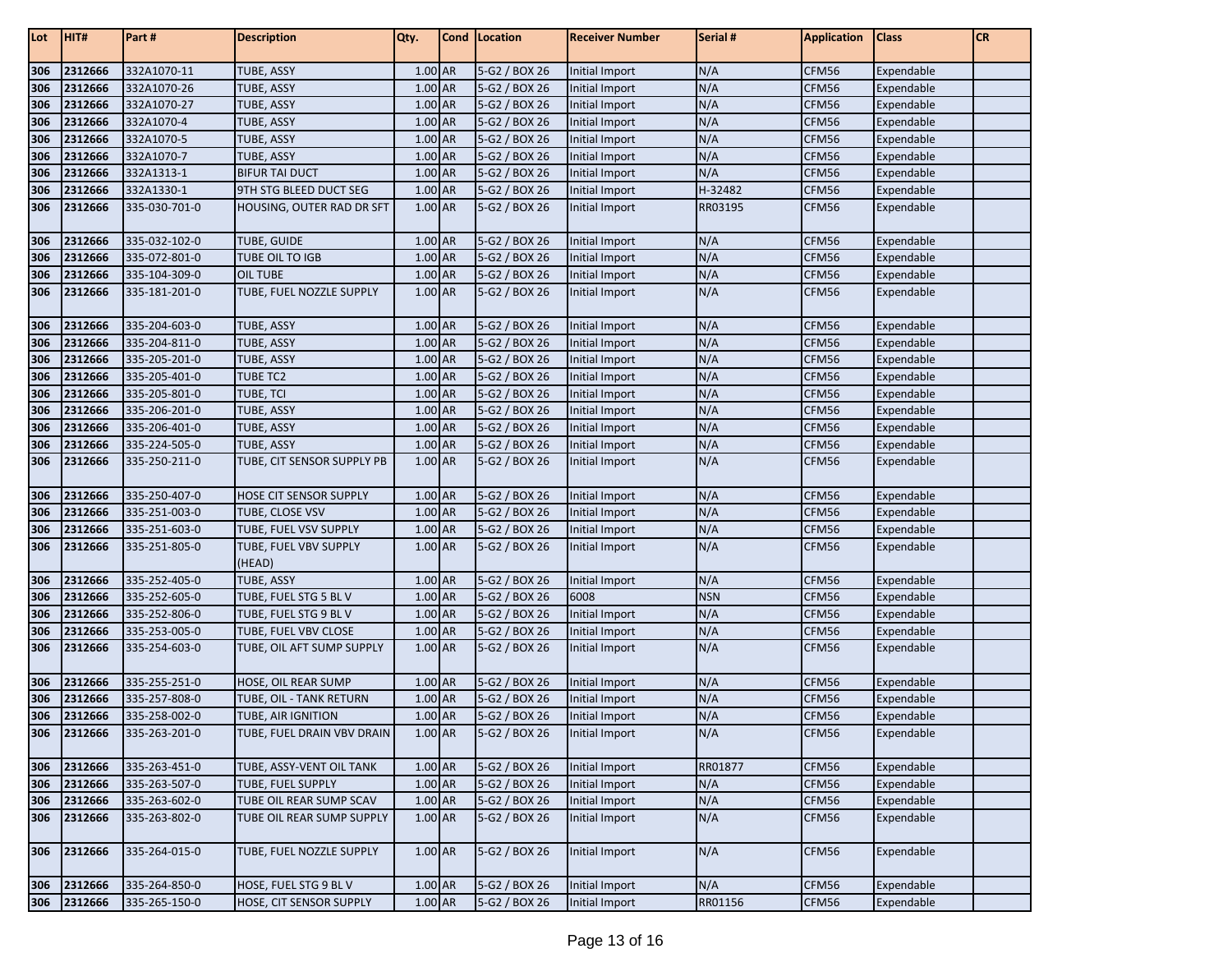| Lot | HIT#    | Part#         | <b>Description</b>                            | Qty.    | Cond   Location | <b>Receiver Number</b> | Serial # | <b>Application</b> | <b>Class</b> | <b>CR</b> |
|-----|---------|---------------|-----------------------------------------------|---------|-----------------|------------------------|----------|--------------------|--------------|-----------|
| 306 | 2312666 | 335-266-400-0 | TUBE, FUEL RETURN HEATER                      | 1.00 AR | 5-G2 / BOX 26   | Initial Import         | N/A      | CFM56              | Expendable   |           |
| 306 | 2312666 | 335-266-605-0 | TUBE, OIL - HEAT EXCH<br><b>RETURN</b>        | 1.00 AR | 5-G2 / BOX 26   | Initial Import         | N/A      | CFM56              | Expendable   |           |
| 306 | 2312666 | 335-267-002-0 | TUBE, FUEL SUPPLY HEATER                      | 1.00 AR | 5-G2 / BOX 26   | Initial Import         | N/A      | CFM56              | Expendable   |           |
| 306 | 2312666 | 335-267-200-0 | TUBE, OIL SUCTION                             | 1.00 AR | 5-G2 / BOX 26   | Initial Import         | N/A      | CFM56              | Expendable   |           |
| 306 | 2312666 | 335-267-400-0 | TUBE, OIL SUPPLY GEARBOX                      | 1.00 AR | 5-G2 / BOX 26   | Initial Import         | N/A      | CFM56              | Expendable   |           |
| 306 | 2312666 | 335-293-801-0 | <b>TUBE</b>                                   | 1.00 AR | 5-G2 / BOX 26   | Initial Import         | N/A      | CFM56              | Expendable   |           |
| 306 | 2312666 | 649-430-010-0 | HOSE, FUEL STG 9 BLV                          | 1.00 AR | 5-G2 / BOX 26   | Initial Import         | N/A      | CFM56              | Expendable   |           |
| 306 | 2312666 | 649-430-063-0 | HOSE, FUEL CLOSE                              | 1.00 AR | 5-G2 / BOX 26   | <b>Initial Import</b>  | N/A      | CFM56              | Expendable   |           |
| 306 | 2312666 | 649-433-083-0 | HOSE, FUEL CLOSE                              | 1.00 AR | 5-G2 / BOX 26   | Initial Import         | N/A      | CFM56              | Expendable   |           |
| 306 | 2312666 | 649-433-248-0 | HOSE FUEL OPEN                                | 1.00 AR | 5-G2 / BOX 26   | <b>Initial Import</b>  | N/A      | CFM56              | Expendable   |           |
| 306 | 2312666 | 649-433-248-0 | <b>HOSE FUEL OPEN</b>                         | 1.00 AR | 5-G2 / BOX 26   | Initial Import         | N/A      | CFM56              | Expendable   |           |
| 306 | 2312666 | 649-434-040-0 | HOSE, FUEL STG 9 BL V                         | 1.00 AR | 5-G2 / BOX 26   | Initial Import         | N/A      | CFM56              | Expendable   |           |
| 306 | 2312666 | 9335M34G06    | MANIFOLD, AIR HPT<br><b>CLEARENCE CONTROL</b> | 1.00 AR | 5-G2 / BOX 26   | Initial Import         | N/A      | CFM56              | Rotable      |           |
| 306 | 2312666 | 9342M30G01    | TUBE, AIR SIGNAL PS3                          | 1.00 AR | 5-G2 / BOX 26   | Initial Import         | N/A      | CFM56              | Expendable   |           |
| 306 | 2312666 | 9375M10G01    | MANIFOLD FUEL HEAD END<br><b>VAR STTR</b>     | 1.00 AR | 5-G2 / BOX 26   | Initial Import         | N/A      | CFM56              | Rotable      |           |
| 306 | 2312666 | 9375M12G01    | MANIFOLD, FUEL ROD END<br><b>VAR STTR</b>     | 1.00 AR | 5-G2 / BOX 26   | Initial Import         | N/A      | CFM56              | Rotable      |           |
| 306 | 2312666 | 9375M16G01    | MANIFOLD MAIN FUEL<br><b>SUPPLY</b>           | 1.00 AR | 5-G2 / BOX 26   | Initial Import         | N/A      | CFM56              | Rotable      |           |
| 306 | 2312666 | 9375M18G01    | TUBE DRAIN MAIN FUEL<br><b>SUPPLY</b>         | 1.00 AR | 5-G2 / BOX 26   | Initial Import         | N/A      | CFM56              | Expendable   |           |
| 306 | 2312666 | 9375M20G01    | MANIFOLD FUEL TURBINE                         | 1.00 AR | 5-G2 / BOX 26   | Initial Import         | N/A      | CFM56              | Rotable      |           |
| 306 | 2312666 | 9375M24G02    | TUBE, CIT SENSOR BY-PASS<br>PRESSURE (P6)     | 1.00 AR | 5-G2 / BOX 26   | Initial Import         | N/A      | CFM56              | Expendable   |           |
| 306 | 2312666 | 9375M26G02    | TUBE, CIT SENSOR<br>REGULATED PRESSURE (PB)   | 1.00 AR | 5-G2 / BOX 26   | Initial Import         | N/A      | CFM56              | Expendable   |           |
| 306 | 2312666 | 9375M61G01    | TUBE AIR BLEED                                | 1.00 AR | 5-G2 / BOX 26   | Initial Import         | N/A      | CFM56              | Expendable   |           |
| 306 | 2312666 | 9375M90G05    | LEFT MANIFOLD FUEL                            | 1.00 AR | 5-G2 / BOX 26   | Initial Import         | N/A      | CFM56              | Rotable      |           |
| 306 | 2312666 | 9375M90G11    | MANIFOLD, DRAIN LEFT                          | 1.00 AR | 5-G2 / BOX 26   | Initial Import         | M447480  | CFM56              | Rotable      |           |
| 306 | 2312666 | 9386M15G07    | MANIFOLD, DRAIN LEFT                          | 1.00 AR | 5-G2 / BOX 26   | <b>Initial Import</b>  | N/A      | CFM56              | Rotable      |           |
| 306 | 2312666 | 9386M17G04    | MANIFOLD, FUEL DRAIN                          | 1.00 AR | 5-G2 / BOX 26   | <b>Initial Import</b>  | N/A      | CFM56              | Rotable      |           |
| 306 | 2312666 | 9386M42G01    | MANIFOLD FUEL DRAIN HP<br><b>TURBINE</b>      | 1.00 AR | 5-G2 / BOX 26   | Initial Import         | N/A      | CFM56              | Rotable      |           |
| 306 | 2312666 | 9386M52G01    | TUBE DRAIN VARIABLE<br><b>STATOR</b>          | 1.00 AR | 5-G2 / BOX 26   | Initial Import         | N/A      | CFM56              | Expendable   |           |
| 306 | 2312666 | 9386M54G01    | MANIFOLD, FUEL DRAIN                          | 1.00 AR | 5-G2 / BOX 26   | Initial Import         | N/A      | CFM56              | Rotable      |           |
| 306 | 2312666 | 9386M56G01    | TUBE, FUEL DRAIN                              | 1.00 AR | 5-G2 / BOX 26   | Initial Import         | N/A      | CFM56              | Expendable   |           |
| 306 | 2312666 | 9386M75G01    | TUBE, AIR LPT COOLING                         | 1.00 AR | 5-G2 / BOX 26   | Initial Import         | N/A      | CFM56              | Expendable   |           |
| 306 | 2312666 | 9386M77GO1    | TUBE, AIR LPT COOLING                         | 1.00 AR | 5-G2 / BOX 26   | Initial Import         | N/A      | CFM56              | Expendable   |           |
| 306 | 2312666 | 9386M79GO1    | TUBE, AIR LPT COOLING                         | 1.00 AR | 5-G2 / BOX 26   | Initial Import         | N/A      | CFM56              | Expendable   |           |
| 306 | 2312666 | 9386M81G01    | TUBE, AIR LPT COOLING                         | 1.00 AR | 5-G2 / BOX 26   | Initial Import         | N/A      | CFM56              | Expendable   |           |
| 306 | 2312666 | 9386M83G02    | TUBE, AIR LPT COOLING                         | 1.00 AR | 5-G2 / BOX 26   | <b>Initial Import</b>  | N/A      | CFM56              | Expendable   |           |
| 306 | 2312666 | 9386M85G02    | TUBE, AIR LPT COOLING                         | 1.00 AR | 5-G2 / BOX 26   | Initial Import         | N/A      | CFM56              | Expendable   |           |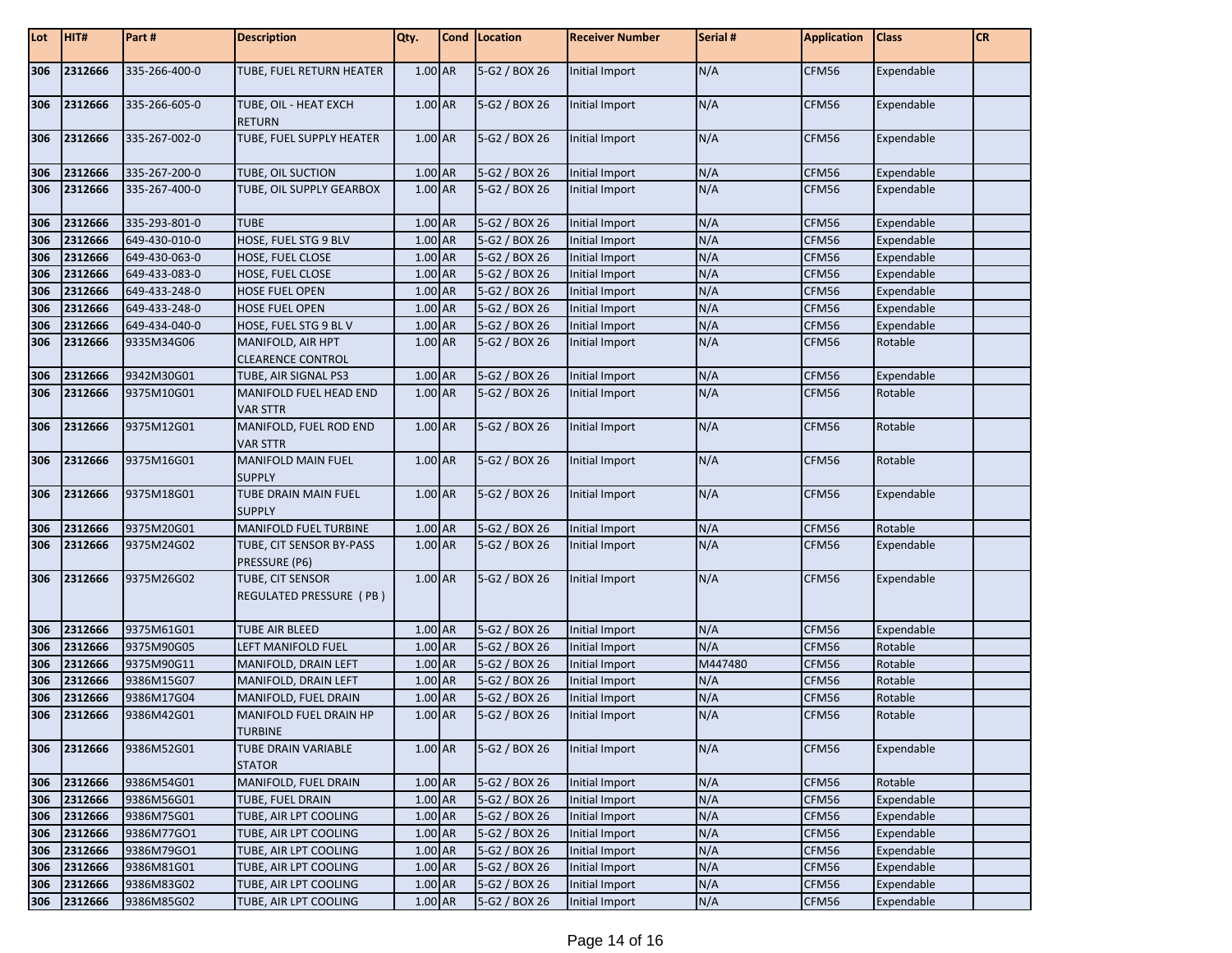| Lot | HIT#        | Part#          | <b>Description</b>                             | Qty.      | Cond   Location | <b>Receiver Number</b> | Serial #       | <b>Application</b> | <b>Class</b> | CR    |
|-----|-------------|----------------|------------------------------------------------|-----------|-----------------|------------------------|----------------|--------------------|--------------|-------|
| 306 | 2312666     | 9386M85G02     | TUBE, AIR LPT COOLING                          | $1.00$ AR | 5-G2 / BOX 26   | Initial Import         | N/A            | CFM56              | Expendable   |       |
| 306 | 2312666     | 9387M46G01     | <b>TUBE DRAIN</b>                              | 1.00 AR   | 5-G2 / BOX 26   | Initial Import         | N/A            | CFM56              | Expendable   |       |
| 306 | 2312666     | 9387M50G01     | <b>MANIFOLD DRAIN</b>                          | 1.00 AR   | 5-G2 / BOX 26   | Initial Import         | N/A            | CFM56              | Rotable      |       |
| 306 | 2312666     | 9387M60G01     | <b>TUBE DRAIN</b>                              | 1.00 AR   | 5-G2 / BOX 26   | Initial Import         | N/A            | CFM56              | Expendable   |       |
| 306 | 2312666     | 9393M93G01     | TUBE DRAIN FUEL SUPPLY                         | 1.00 AR   | 5-G2 / BOX 26   | Initial Import         | N/A            | CFM56              | Expendable   |       |
| 306 | 2312666     | 9514M54G02     | <b>CENTER TUBE</b>                             | 1.00 AR   | 5-G2 / BOX 26   | Initial Import         | CAN00157       | CFM56              | Expendable   |       |
| 306 | 2312666     | BACH5M0121AR-W | <b>HOSE - ASSY</b>                             | 1.00 AR   | 5-G2 / BOX 26   | 6007                   |                | <b>STANDARD</b>    | Consumable   |       |
| 308 | 2312668     | 301-330-626-0  | LPT STUB SHAFT                                 | 1.00 AR   | $5-G4$          | Initial Import         | BB409262-0     | CFM56              | LLP          | 8472  |
| 308 | 2312668     | 305-025-408-0  | AIR OIL SEPARATOR                              | 1.00 AR   | $5-G4$          | 6627                   | N/A            | CFM56              | Expendable   |       |
| 308 | 2312668     | 335-014-612-0  | <b>FRAME-ASSY LPT</b>                          | 1.00 AR   | $5-G4$          | Initial Import         | FR01282        | CFM56              | Expendable   |       |
| 308 | 2312668     | 301-332-016-0  | SEAL ROTG AIR LPT RTR STG 4                    | 1.00 AR   | 5-G4 / BOX 10   | Initial Import         | DA067042-0     | CFM56              | LLP          | 11267 |
|     |             |                |                                                |           |                 |                        |                |                    |              |       |
| 308 | 2312668     | 335-014-610-0  | <b>LPT FRAME ASSY</b>                          | 1.00 AR   | $5-G4/BOX10$    | Initial Import         | FR00340        | CFM56              | Expendable   |       |
| 309 | 2312669     | 301-324-110-0  | SHIELD, LPT STTR SHRD STG 2                    | 1.00 AR   | $5-G5$          | Initial Import         | N/A            | CFM56              | Expendable   |       |
| 309 | 2312669     | 301-324-304-0  | SHIELD, LPT STTR SHRD STG 3                    | 1.00 AR   | $5-G5$          | Initial Import         | N/A            | CFM56              | Expendable   |       |
| 309 | 2312669     | 301-324-504-0  | SHIELD, LPT STTR SHRD STG 4                    | 1.00 AR   | $5-G5$          | Initial Import         | N/A            | CFM56              | Expendable   |       |
| 309 | 2312669     | 301-330-434-0  | LPT-STG 4 BLADE                                | 144.00 AR | $5-G5$          | Initial Import         | N/A            | CFM56              | Expendable   |       |
| 309 | 2312669     | 301-331-322-0  | LPT 3 STG DISK                                 | 1.00 AR   | $5 - G5$        | Initial Import         | BC613591       | CFM56              | <b>LLP</b>   | 15834 |
| 309 | 2312669     | 301-331-429-0  | <b>LPT 4 STG DISK</b>                          | 1.00 AR   | $5-G5$          | 5628                   | DD086893       | CFM56              | <b>LLP</b>   | 15834 |
| 309 | 2312669     | 301-331-721-0  | SEAL ROTATING AIR LPT STG 1                    | 1.00 AR   | $5 - G5$        | Initial Import         | DA176494       | CFM56              | <b>LLP</b>   | 15834 |
| 309 | 2312669     | 301-331-923-0  | SEAL, ROTATING AIR LPT RTR<br>STG <sub>3</sub> | 1.00 AR   | $5-G5$          | Initial Import         | DA179549       | CFM56              | <b>LLP</b>   | 15834 |
| 309 | 2312669     | 301-332-016-0  | SEAL ROTG AIR LPT RTR STG 4                    | 1.00 AR   | $5 - G5$        | Initial Import         | BA360077       | CFM56              | <b>LLP</b>   | 15834 |
| 309 | 2312669     | 301-332-108-0  | RETAINER, BL LPT RTR STG 1                     | 1.00 AR   | $5 - G5$        | Initial Import         | N/A            | CFM56              | Expendable   |       |
| 309 | 2312669     | 301-332-313-0  | RETAINER, BL LPT RTR                           | 2.00 AR   | $5 - G5$        | Initial Import         | N/A            | CFM56              | Expendable   |       |
| 309 | 2312669     | 301-555-228-0  | TURBINE SHROUD SUPPORT                         | 1.00 AR   | $5 - G5$        | Initial Import         | N/A            | CFM56              | Expendable   |       |
| 309 | 2312669     | 305-056-116-0  | LPT CONICAL SUPPORT                            | $1.00$ AR | $5 - G5$        | Initial Import         | DD086497       | CFM56              | LLP          | 15834 |
| 309 | 2312669     | 305-078-653-0  | LPT REAR CASE ASSY                             | 1.00 AR   | $5 - G5$        | Initial Import         | BA404905       | CFM56              | Expendable   |       |
| 309 | 2312669     | 305-484-001-0  | SEAL, ROTATING AIR AND OIL<br><b>REAR</b>      | 1.00 AR   | $5 - G5$        | Initial Import         | LA035130       | CFM56              | Expendable   |       |
| 309 | 2312669     | 335-040-407-0  | SEAL, SEG STA AIR STG 2                        | 1.00 AR   | $5 - G5$        | *8338                  | <b>VARIOUS</b> | CFM56              | Expendable   |       |
| 309 | 2312669     | 335-040-407-0  | SEAL, SEG STA AIR STG 2                        | 1.00 AR   | $5 - G5$        | *8339                  | <b>VARIOUS</b> | CFM56              | Expendable   |       |
| 309 | 2312669     | 335-040-407-0  | SEAL, SEG STA AIR STG 2                        | 1.00 AR   | $5 - G5$        | *8340                  | <b>VARIOUS</b> | CFM56              | Expendable   |       |
| 309 | 2312669     | 335-040-407-0  | SEAL, SEG STA AIR STG 2                        | 1.00 AR   | $5 - G5$        | *8341                  | <b>VARIOUS</b> | CFM56              | Expendable   |       |
| 309 | 2312669     | 335-040-505-0  | SEAL, SEG STA AIR STG 3                        | $1.00$ AR | $5-G5$          | *8346                  | <b>VARIOUS</b> | CFM56              | Expendable   |       |
| 309 | 2312669     | 335-040-505-0  | SEAL, SEG STA AIR STG 3                        | 1.00 AR   | $5-G5$          | *8347                  | <b>VARIOUS</b> | CFM56              | Expendable   |       |
| 309 | 2312669     | 335-040-505-0  | SEAL, SEG STA AIR STG 3                        | 1.00 AR   | $5-G5$          | *8348                  | <b>VARIOUS</b> | CFM56              | Expendable   |       |
| 309 | 2312669     | 335-040-505-0  | SEAL, SEG STA AIR STG 3                        | 1.00 AR   | $5-G5$          | *8349                  | <b>VARIOUS</b> | CFM56              | Expendable   |       |
| 309 | 2312669     | 335-040-505-0  | SEAL, SEG STA AIR STG 3                        | 1.00 AR   | $5-G5$          | *8350                  | <b>VARIOUS</b> | CFM56              | Expendable   |       |
| 309 | 2312669     | 335-040-505-0  | SEAL, SEG STA AIR STG 3                        | 1.00 AR   | $5 - G5$        | *8351                  | <b>VARIOUS</b> | CFM56              | Expendable   |       |
| 309 | 2312669     | 335-040-606-0  | SEAL, SEG STA AIR STG 4                        | 1.00 AR   | $5-G5$          | Initial Import         | <b>VARIOUS</b> | CFM56              | Expendable   |       |
| 309 | 2312669     | 335-040-606-0  | SEAL, SEG STA AIR STG 4                        | 1.00 AR   | $5-G5$          | *8356                  | <b>VARIOUS</b> | CFM56              | Expendable   |       |
|     | 309 2312669 | 335-040-606-0  | SEAL, SEG STA AIR STG 4                        | 1.00 AR   | $5-65$          | *8357                  | <b>VARIOUS</b> | CFM56              | Expendable   |       |